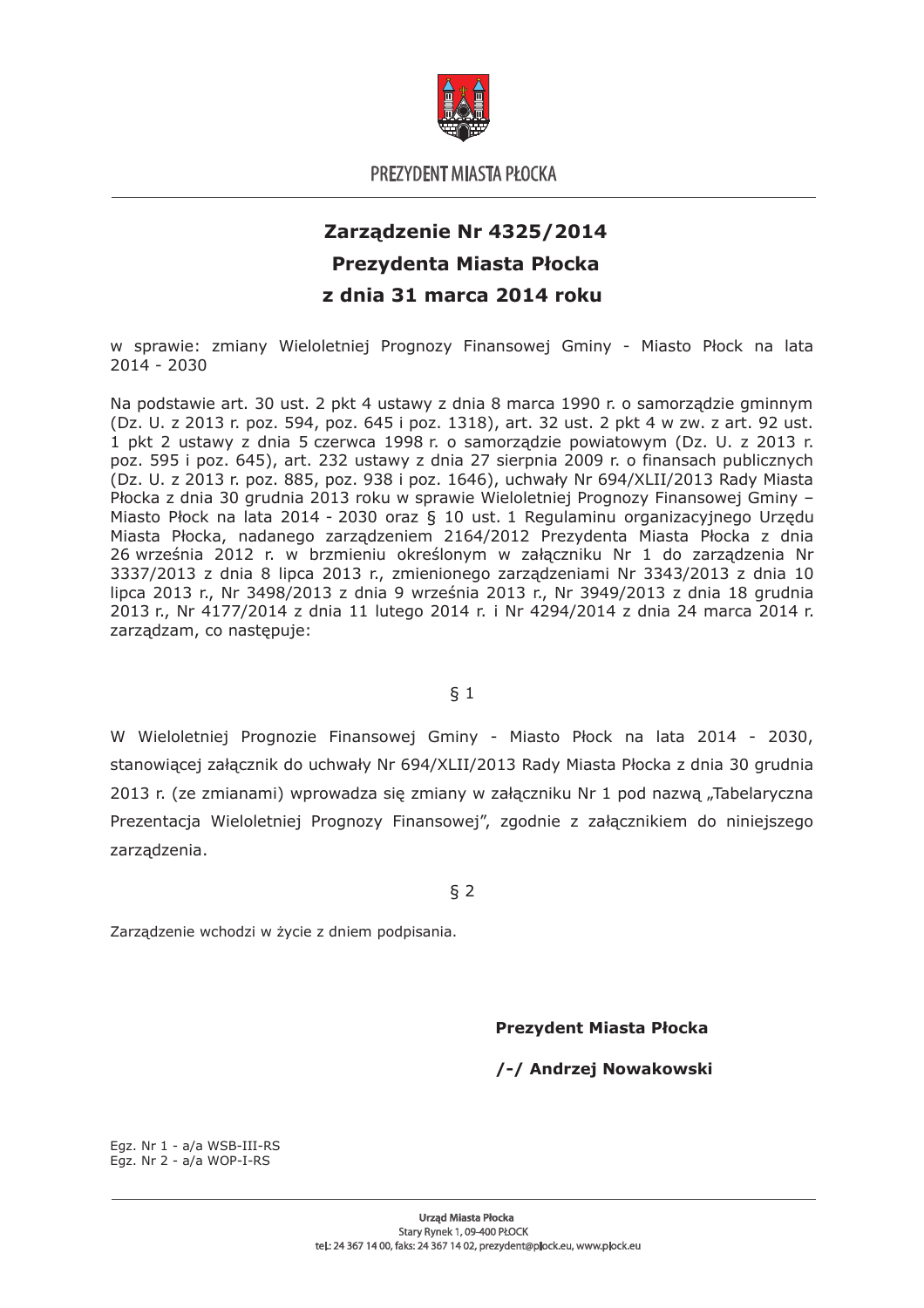## Wieloletnia Prognoza Finansowa

| z tego:          |              |                |                 |                                                                                           |                                                                                         |                  |                               |                        |                                                                    |                      |                         |                                                                     |
|------------------|--------------|----------------|-----------------|-------------------------------------------------------------------------------------------|-----------------------------------------------------------------------------------------|------------------|-------------------------------|------------------------|--------------------------------------------------------------------|----------------------|-------------------------|---------------------------------------------------------------------|
|                  |              |                |                 |                                                                                           |                                                                                         | w tym:           |                               |                        |                                                                    |                      |                         | w tym:                                                              |
|                  |              |                |                 |                                                                                           |                                                                                         |                  | w tym:                        |                        |                                                                    |                      |                         |                                                                     |
| Wyszczególnienie |              | Dochody ogółem | Dochody bieżące | dochody z tytułu<br>udziału we<br>wpływach z podatku<br>dochodowego od<br>osób fizycznych | dochody z tytułu<br>udziału we<br>wpływach z podatku<br>dochodowego od<br>osób prawnych | podatki i opłaty | z podatku od<br>nieruchomości | z subwencji<br>ogólnej | z tytułu dotacji i<br>środków<br>przeznaczonych<br>na cele bieżące | Dochody<br>majątkowe | ze sprzedaży<br>majątku | z tytułu dotacji<br>oraz środków<br>przeznaczonych<br>na inwestycje |
| Lp               |              | $\overline{1}$ | 1.1             | 1.1.1                                                                                     | 1.1.2                                                                                   | 1.1.3            | 1.1.3.1                       | 1.1.4                  | 1.1.5                                                              | 1.2                  | 1.2.1                   | 1.2.2                                                               |
| Formuła          |              | $[1.1]+[1.2]$  |                 |                                                                                           |                                                                                         |                  |                               |                        |                                                                    |                      |                         |                                                                     |
| Wykonanie 2011   |              | 610 404 145,42 | 596 824 927,73  | 134 962 849,00                                                                            | 20 333 821,11                                                                           | 205 423 724.29   | 171 875 350,67                | 149 851 560,00         | 67 493 781.40                                                      | 13 579 217.69        | 5 383 999,43            | 7 909 828.45                                                        |
| Wykonanie 2012   |              | 780 534 658,91 | 697 447 479,41  | 137 555 973,00                                                                            | 75 710 036,74                                                                           | 222 418 480,95   | 190 479 199,58                | 172 807 052,00         | 72 592 626,87                                                      | 83 087 179,50        | 10 226 938,37           | 70 333 630,37                                                       |
| Plan 3 kw. 2013  |              | 762 247 362,94 | 693 301 670,98  | 152 178 518,00                                                                            | 23 500 000,00                                                                           | 252 212 889,53   | 204 700 000,00                | 169 588 298,00         | 77 793 003,38                                                      | 68 945 691,96        | 20 005 300,00           | 46 574 150,57                                                       |
| Wykonanie 2013   |              | 685 076 474,93 | 651 592 441,48  | 139 221 099,00                                                                            | 8 172 870.43                                                                            | 230 802 634,28   | 195 118 517,86                | 172 160 853,00         | 83 902 506,55                                                      | 33 484 033,45        | 3745741,76              | 27 300 369,63                                                       |
|                  | a            | 791 204 071,53 | 740 481 784,67  | 155 747 963,00                                                                            | 38 900 000,00                                                                           | 264 818 430,00   | 210 700 000,00                | 177 572 593,00         | 76 261 614,78                                                      | 50 722 286,86        | 19 406 000,00           | 31 176 286,86                                                       |
| 2014             | $\mathbf b$  | 27 449,00      | 27 449,00       | 0.00                                                                                      | 0,00                                                                                    | 0.00             | 0.00                          | 0,00                   | 27 449,00                                                          | 0,00                 | 0.00                    | 0,00                                                                |
|                  | C            | 791 176 622,53 | 740 454 335,67  | 155 747 963,00                                                                            | 38 900 000,00                                                                           | 264 818 430,00   | 210 700 000,00                | 177 572 593,00         | 76 234 165,78                                                      | 50 722 286,86        | 19 406 000,00           | 31 176 286,86                                                       |
|                  | $\mathsf{a}$ | 758 822 660,13 | 743 822 660,13  | 159 641 662,08                                                                            | 39 872 500,00                                                                           | 271 436 225,75   | 215 967 500,00                | 180 324 517,98         | 70 513 041,10                                                      | 15 000 000,00        | 15 000 000,00           | 0,00                                                                |
| 2015             | $\mathbf b$  | 0,00           | 0,00            | 0.00                                                                                      | 0,00                                                                                    | 0.00             | 0.00                          | 0,00                   | 0,00                                                               | 0,00                 | 0,00                    | 0,00                                                                |
|                  | $\mathsf{C}$ | 758 822 660,13 | 743 822 660,13  | 159 641 662,08                                                                            | 39 872 500,00                                                                           | 271 436 225,75   | 215 967 500,00                | 180 324 517,98         | 70 513 041,10                                                      | 15 000 000,00        | 15 000 000,00           | 0,00                                                                |
|                  | a            | 767 426 770,41 | 762 426 770,41  | 163 632 703,63                                                                            | 40 869 312,50                                                                           | 278 222 131,39   | 221 366 687,50                | 184 832 630,92         | 72 284 410,91                                                      | 5 000 000,00         | 5 000 000,00            | 0,00                                                                |
| 2016             | $\mathbf b$  | 0,00           | 0,00            | 0,00                                                                                      | 0,00                                                                                    | 0,00             | 0,00                          | 0,00                   | 0,00                                                               | 0,00                 | 0,00                    | 0,00                                                                |
|                  | $\mathtt{C}$ | 767 426 770,41 | 762 426 770,41  | 163 632 703,63                                                                            | 40 869 312,50                                                                           | 278 222 131,39   | 221 366 687,50                | 184 832 630,92         | 72 284 410,91                                                      | 5 000 000,00         | 5 000 000,00            | 0,00                                                                |
|                  | a            | 786 487 439,67 | 781 487 439,67  | 167 723 521,22                                                                            | 41 891 045,31                                                                           | 285 177 684,68   | 226 900 854,69                | 189 453 446,70         | 74 091 521,18                                                      | 5 000 000,00         | 5 000 000,00            | 0,00                                                                |
| 20171            | $\mathbf b$  | 0,00           | 0,00            | 0,00                                                                                      | 0,00                                                                                    | 0,00             | 0,00                          | 0,00                   | 0,00                                                               | 0,00                 | 0,00                    | 0,00                                                                |
|                  | $\mathtt{C}$ | 786 487 439,67 | 781 487 439,67  | 167 723 521,22                                                                            | 41 891 045,31                                                                           | 285 177 684,68   | 226 900 854,69                | 189 453 446,70         | 74 091 521,18                                                      | 5 000 000,00         | 5 000 000,00            | 0,00                                                                |
|                  | a            | 806 024 625,66 | 801 024 625,66  | 171 916 609,25                                                                            | 42 938 321,45                                                                           | 292 307 126,80   | 232 573 376,05                | 194 189 782,86         | 75 943 809,21                                                      | 5 000 000,00         | 5 000 000,00            | 0,00                                                                |
| 2018             | $\mathbf b$  | 0,00           | 0,00            | 0,00                                                                                      | 0,00                                                                                    | 0,00             | 0,00                          | 0,00                   | 0,00                                                               | 0,00                 | 0,00                    | 0,00                                                                |
|                  | $\mathsf{C}$ | 806 024 625,66 | 801 024 625,66  | 171 916 609,25                                                                            | 42 938 321,45                                                                           | 292 307 126,80   | 232 573 376,05                | 194 189 782,86         | 75 943 809.21                                                      | 5 000 000,00         | 5 000 000,00            | 0,00                                                                |
|                  | a            | 826 050 241,30 | 821 050 241,30  | 176 214 524,48                                                                            | 44 011 779,48                                                                           | 299 614 804,97   | 238 387 710,46                | 199 044 527,44         | 77 842 404,44                                                      | 5 000 000,00         | 5 000 000,00            | 0,00                                                                |
| 2019             | b            | 0,00           | 0,00            | 0,00                                                                                      | 0,00                                                                                    | 0,00             | 0,00                          | 0,00                   | 0,00                                                               | 0,00                 | 0,00                    | 0,00                                                                |
|                  | $\mathbf c$  | 826 050 241.30 | 821 050 241.30  | 176 214 524,48                                                                            | 44 011 779.48                                                                           | 299 614 804.97   | 238 387 710.46                | 199 044 527.44         | 77 842 404.44                                                      | 5 000 000.00         | 5 000 000.00            | 0,00                                                                |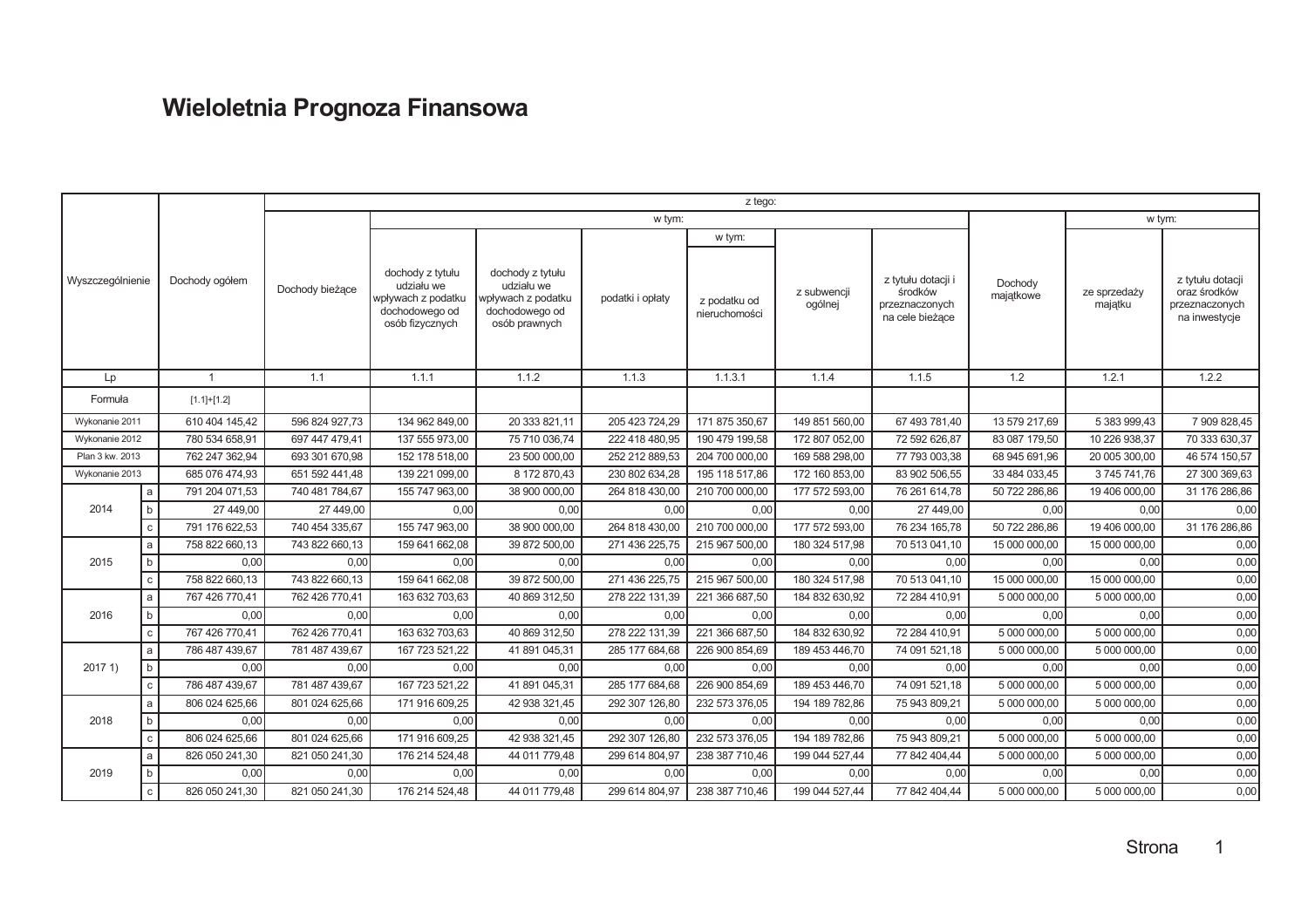|                  | z tego:      |                |                 |                                                                                           |                                                                                         |                  |                               |                        |                                                                    |                      |                         |                                                                     |
|------------------|--------------|----------------|-----------------|-------------------------------------------------------------------------------------------|-----------------------------------------------------------------------------------------|------------------|-------------------------------|------------------------|--------------------------------------------------------------------|----------------------|-------------------------|---------------------------------------------------------------------|
|                  |              |                |                 |                                                                                           |                                                                                         | w tym:           |                               |                        |                                                                    |                      | w tym:                  |                                                                     |
|                  |              |                |                 |                                                                                           |                                                                                         |                  | w tym:                        |                        |                                                                    |                      |                         |                                                                     |
| Wyszczególnienie |              | Dochody ogółem | Dochody bieżące | dochody z tytułu<br>udziału we<br>wpływach z podatku<br>dochodowego od<br>osób fizycznych | dochody z tytułu<br>udziału we<br>wpływach z podatku<br>dochodowego od<br>osób prawnych | podatki i opłaty | z podatku od<br>nieruchomości | z subwencji<br>ogólnej | z tytułu dotacji i<br>środków<br>przeznaczonych<br>na cele bieżące | Dochody<br>majątkowe | ze sprzedaży<br>majątku | z tytułu dotacji<br>oraz środków<br>przeznaczonych<br>na inwestycje |
| Lp               |              | $\overline{1}$ | 1.1             | 1.1.1                                                                                     | 1.1.2                                                                                   | 1.1.3            | 1.1.3.1                       | 1.1.4                  | 1.1.5                                                              | 1.2                  | 1.2.1                   | 1.2.2                                                               |
| Formuła          |              | $[1.1]+[1.2]$  |                 |                                                                                           |                                                                                         |                  |                               |                        |                                                                    |                      |                         |                                                                     |
|                  | a            | 834 260 743,72 | 829 260 743,72  | 177 976 669,72                                                                            | 44 451 897,28                                                                           | 302 610 953,02   | 240 771 587,56                | 201 034 972,71         | 78 620 828,48                                                      | 5 000 000,00         | 5 000 000,00            | 0,00                                                                |
| 2020             | b            | 0,00           | 0,00            | 0,00                                                                                      | 0,00                                                                                    | 0,00             | 0,00                          | 0,00                   | 0,00                                                               | 0,00                 | 0,00                    | 0,00                                                                |
|                  | $\mathtt{C}$ | 834 260 743,72 | 829 260 743,72  | 177 976 669,72                                                                            | 44 451 897,28                                                                           | 302 610 953,02   | 240 771 587,56                | 201 034 972,71         | 78 620 828,48                                                      | 5 000 000,00         | 5 000 000,00            | 0,00                                                                |
|                  | a            | 842 553 351,15 | 837 553 351,15  | 179 756 436,42                                                                            | 44 896 416,25                                                                           | 305 637 062,55   | 243 179 303,44                | 203 045 322,44         | 79 407 036,77                                                      | 5 000 000,00         | 5 000 000,00            | 0,00                                                                |
| 2021             | b            | 0,00           | 0,00            | 0,00                                                                                      | 0,00                                                                                    | 0,00             | 0,00                          | 0,00                   | 0,00                                                               | 0,00                 | 0,00                    | 0,00                                                                |
|                  | $\mathbf c$  | 842 553 351,15 | 837 553 351.15  | 179 756 436,42                                                                            | 44 896 416.25                                                                           | 305 637 062.55   | 243 179 303.44                | 203 045 322,44         | 79 407 036.77                                                      | 5 000 000.00         | 5 000 000,00            | 0,00                                                                |
|                  | a            | 850 928 884,67 | 845 928 884,67  | 181 554 000,79                                                                            | 45 345 380,41                                                                           | 308 693 433,17   | 245 611 096,47                | 205 075 775,66         | 80 201 107,13                                                      | 5 000 000,00         | 5 000 000,00            | 0,00                                                                |
| 2022             | b            | 0,00           | 0,00            | 0,00                                                                                      | 0,00                                                                                    | 0,00             | 0,00                          | 0,00                   | 0,00                                                               | 0,00                 | 0,00                    | 0,00                                                                |
|                  | $\mathbf C$  | 850 928 884,67 | 845 928 884,67  | 181 554 000,79                                                                            | 45 345 380,41                                                                           | 308 693 433,17   | 245 611 096,47                | 205 075 775,66         | 80 201 107,13                                                      | 5 000 000,00         | 5 000 000,00            | 0,00                                                                |
|                  | a            | 859 388 173,51 | 854 388 173,51  | 183 369 540,79                                                                            | 45 798 834,22                                                                           | 311 780 367,50   | 248 067 207,44                | 207 126 533,42         | 81 003 118,21                                                      | 5 000 000,00         | 5 000 000,00            | 0,00                                                                |
| 2023             | b            | 0,00           | 0,00            | 0,00                                                                                      | 0,00                                                                                    | 0,00             | 0,00                          | 0,00                   | 0,00                                                               | 0,00                 | 0,00                    | 0,00                                                                |
|                  | $\mathbf c$  | 859 388 173,51 | 854 388 173,51  | 183 369 540,79                                                                            | 45 798 834,22                                                                           | 311 780 367,50   | 248 067 207,44                | 207 126 533,42         | 81 003 118,21                                                      | 5 000 000,00         | 5 000 000,00            | 0,00                                                                |
|                  | a            | 867 932 055,25 | 862 932 055,25  | 185 203 236,20                                                                            | 46 256 822,56                                                                           | 314 898 171,18   | 250 547 879,51                | 209 197 798,75         | 81 813 149,39                                                      | 5 000 000,00         | 5 000 000,00            | 0,00                                                                |
| 2024             | b            | 0,00           | 0,00            | 0,00                                                                                      | 0,00                                                                                    | 0,00             | 0,00                          | 0,00                   | 0,00                                                               | 0,00                 | 0,00                    | 0,00                                                                |
|                  | $\mathbf c$  | 867 932 055,25 | 862 932 055,25  | 185 203 236,20                                                                            | 46 256 822,56                                                                           | 314 898 171,18   | 250 547 879,51                | 209 197 798,75         | 81 813 149,39                                                      | 5 000 000,00         | 5 000 000,00            | 0,00                                                                |
|                  | a            | 876 561 375,80 | 871 561 375,80  | 187 055 268,56                                                                            | 46 719 390,78                                                                           | 318 047 152,89   | 253 053 358,30                | 211 289 776,74         | 82 631 280,88                                                      | 5 000 000,00         | 5 000 000,00            | 0,00                                                                |
| 2025             | b            | 0,00           | 0,00            | 0,00                                                                                      | 0,00                                                                                    | 0.00             | 0,00                          | 0,00                   | 0,00                                                               | 0,00                 | 0,00                    | 0,00                                                                |
|                  | $\mathbf c$  | 876 561 375,80 | 871 561 375,80  | 187 055 268,56                                                                            | 46 719 390,78                                                                           | 318 047 152,89   | 253 053 358,30                | 211 289 776,74         | 82 631 280,88                                                      | 5 000 000,00         | 5 000 000,00            | 0,00                                                                |
|                  | a            | 885 276 989,56 | 880 276 989,56  | 188 925 821,25                                                                            | 47 186 584,69                                                                           | 321 227 624,42   | 255 583 891,89                | 213 402 674,51         | 83 457 593,69                                                      | 5 000 000,00         | 5 000 000,00            | 0,00                                                                |
| 2026             | b            | 0,00           | 0,00            | 0,00                                                                                      | 0,00                                                                                    | 0,00             | 0,00                          | 0,00                   | 0,00                                                               | 0,00                 | 0,00                    | 0,00                                                                |
|                  | $\mathbf c$  | 885 276 989,56 | 880 276 989,56  | 188 925 821,25                                                                            | 47 186 584,69                                                                           | 321 227 624,42   | 255 583 891,89                | 213 402 674,51         | 83 457 593,69                                                      | 5 000 000,00         | 5 000 000,00            | 0,00                                                                |
|                  | a            | 894 079 759,45 | 889 079 759,45  | 190 815 079,46                                                                            | 47 658 450,54                                                                           | 324 439 900,66   | 258 139 730,81                | 215 536 701,25         | 84 292 169,63                                                      | 5 000 000,00         | 5 000 000,00            | 0,00                                                                |
| 2027             | b            | 0,00           | 0,00            | 0,00                                                                                      | 0,00                                                                                    | 0,00             | 0,00                          | 0,00                   | 0,00                                                               | 0,00                 | 0,00                    | 0,00                                                                |
|                  | $\mathsf{C}$ | 894 079 759,45 | 889 079 759,45  | 190 815 079,46                                                                            | 47 658 450,54                                                                           | 324 439 900,66   | 258 139 730,81                | 215 536 701,25         | 84 292 169,63                                                      | 5 000 000,00         | 5 000 000,00            | 0,00                                                                |
|                  | a            | 902 970 557,05 | 897 970 557,05  | 192 723 230,26                                                                            | 48 135 035,04                                                                           | 327 684 299,67   | 260 721 128,11                | 217 692 068,27         | 85 135 091,32                                                      | 5 000 000,00         | 5 000 000,00            | 0,00                                                                |
| 2028             |              | 0,00           | 0,00            | 0,00                                                                                      | 0,00                                                                                    | 0.00             | 0,00                          | 0,00                   | 0,00                                                               | 0,00                 | 0,00                    | 0,00                                                                |
|                  | $\mathbf c$  | 902 970 557.05 | 897 970 557.05  | 192 723 230.26                                                                            | 48 135 035.04                                                                           | 327 684 299.67   | 260 721 128.11                | 217 692 068.27         | 85 135 091.32                                                      | 5 000 000.00         | 5 000 000.00            | 0,00                                                                |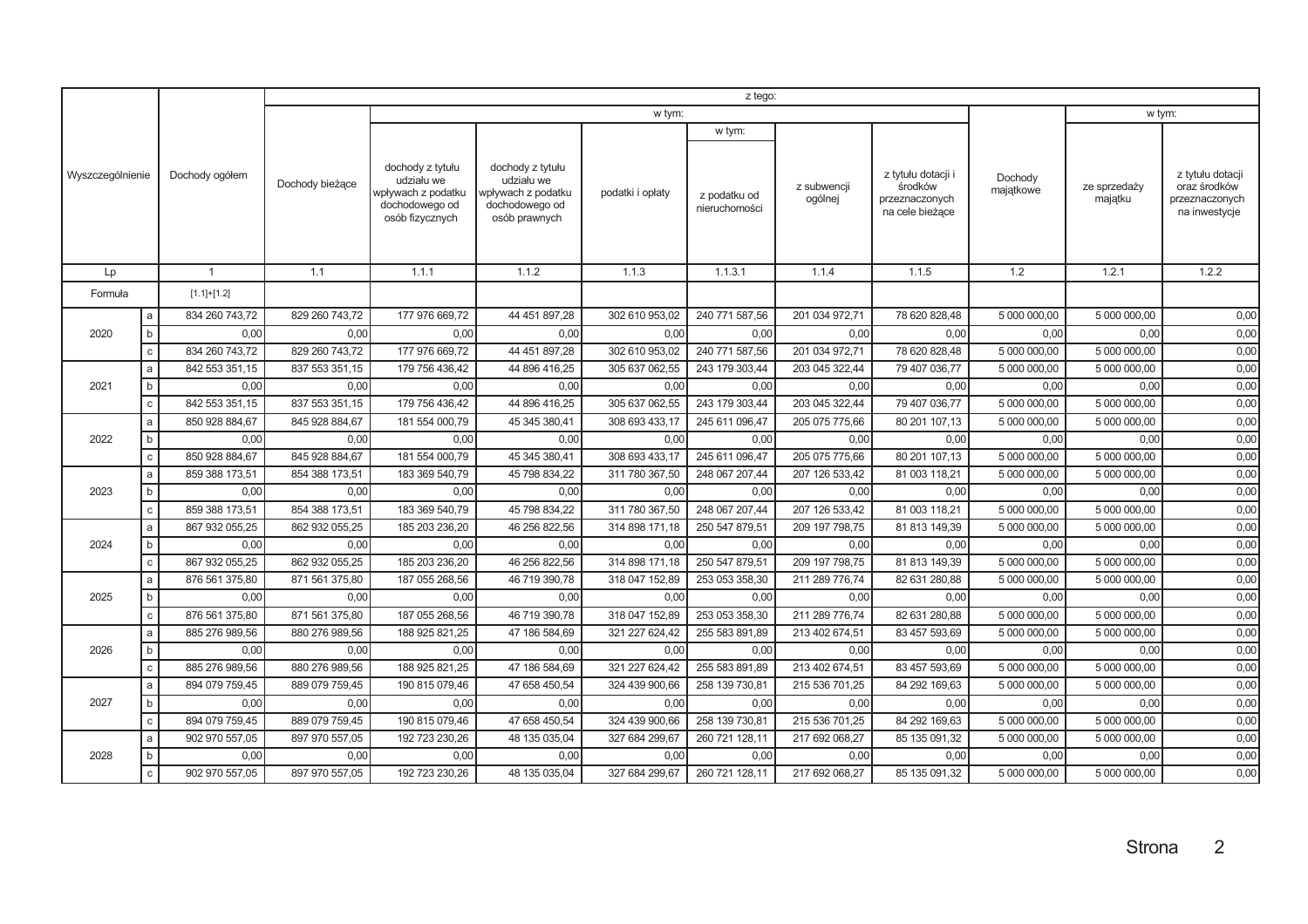|                  |   |                |                 |                                                                                           |                                                                                         |                  | z tego:                       |                        |                                                                    |                      |                         |                                                                     |
|------------------|---|----------------|-----------------|-------------------------------------------------------------------------------------------|-----------------------------------------------------------------------------------------|------------------|-------------------------------|------------------------|--------------------------------------------------------------------|----------------------|-------------------------|---------------------------------------------------------------------|
|                  |   |                |                 |                                                                                           |                                                                                         | w tym:           |                               |                        |                                                                    |                      |                         | w tym:                                                              |
|                  |   |                |                 |                                                                                           |                                                                                         |                  | w tym:                        |                        |                                                                    |                      |                         |                                                                     |
| Wyszczególnienie |   | Dochody ogółem | Dochody bieżące | dochody z tytułu<br>udziału we<br>wpływach z podatku<br>dochodowego od<br>osób fizycznych | dochody z tytułu<br>udziału we<br>wpływach z podatku<br>dochodowego od<br>osób prawnych | podatki i opłaty | z podatku od<br>nieruchomości | z subwencji<br>ogólnej | z tytułu dotacji i<br>środków<br>przeznaczonych<br>na cele bieżace | Dochody<br>majątkowe | ze sprzedaży<br>majątku | z tytułu dotacji<br>oraz środków<br>przeznaczonych<br>na inwestycje |
| Lp               |   |                | 1.1             | 1.1.1                                                                                     | 1.1.2                                                                                   | 1.1.3            | 1.1.3.1                       | 1.1.4                  | 1.1.5                                                              | 1.2                  | 1.2.1                   | 1.2.2                                                               |
| Formuła          |   | $[1.1]+[1.2]$  |                 |                                                                                           |                                                                                         |                  |                               |                        |                                                                    |                      |                         |                                                                     |
|                  | a | 911 950 262,62 | 906 950 262,62  | 194 650 462,56                                                                            | 48 616 385,39                                                                           | 330 961 142,67   | 263 328 339,40                | 219 868 988,95         | 85 986 442,24                                                      | 5 000 000,00         | 5 000 000,00            | 0,00                                                                |
| 2029             |   | 0.00           | 0,00            | 0,00                                                                                      | 0,00                                                                                    | 0,00             | 0,00                          | 0.00                   | 0,00                                                               | 0,00                 | 0,00                    | 0,00                                                                |
|                  |   | 911 950 262,62 | 906 950 262,62  | 194 650 462,56                                                                            | 48 616 385,39                                                                           | 330 961 142,67   | 263 328 339,40                | 219 868 988,95         | 85 986 442,24                                                      | 5 000 000,00         | 5 000 000,00            | 0,00                                                                |
|                  | a | 921 019 765,25 | 916 019 765,25  | 196 596 967,18                                                                            | 49 102 549,25                                                                           | 334 270 754,09   | 265 961 622,79                | 222 067 678,84         | 86 846 306,66                                                      | 5 000 000,00         | 5 000 000,00            | 0,00                                                                |
| 2030             |   | 0.00           | 0,00            | 0,00                                                                                      | 0,00                                                                                    | 0,00             | 0,00                          | 0.00                   | 0,00                                                               | 0,00                 | 0,00                    | 0,00                                                                |
|                  |   | 921 019 765,25 | 916 019 765,25  | 196 596 967,18                                                                            | 49 102 549,25                                                                           | 334 270 754,09   | 265 961 622,79                | 222 067 678,84         | 86 846 306,66                                                      | 5 000 000,00         | 5 000 000,00            | 0,00                                                                |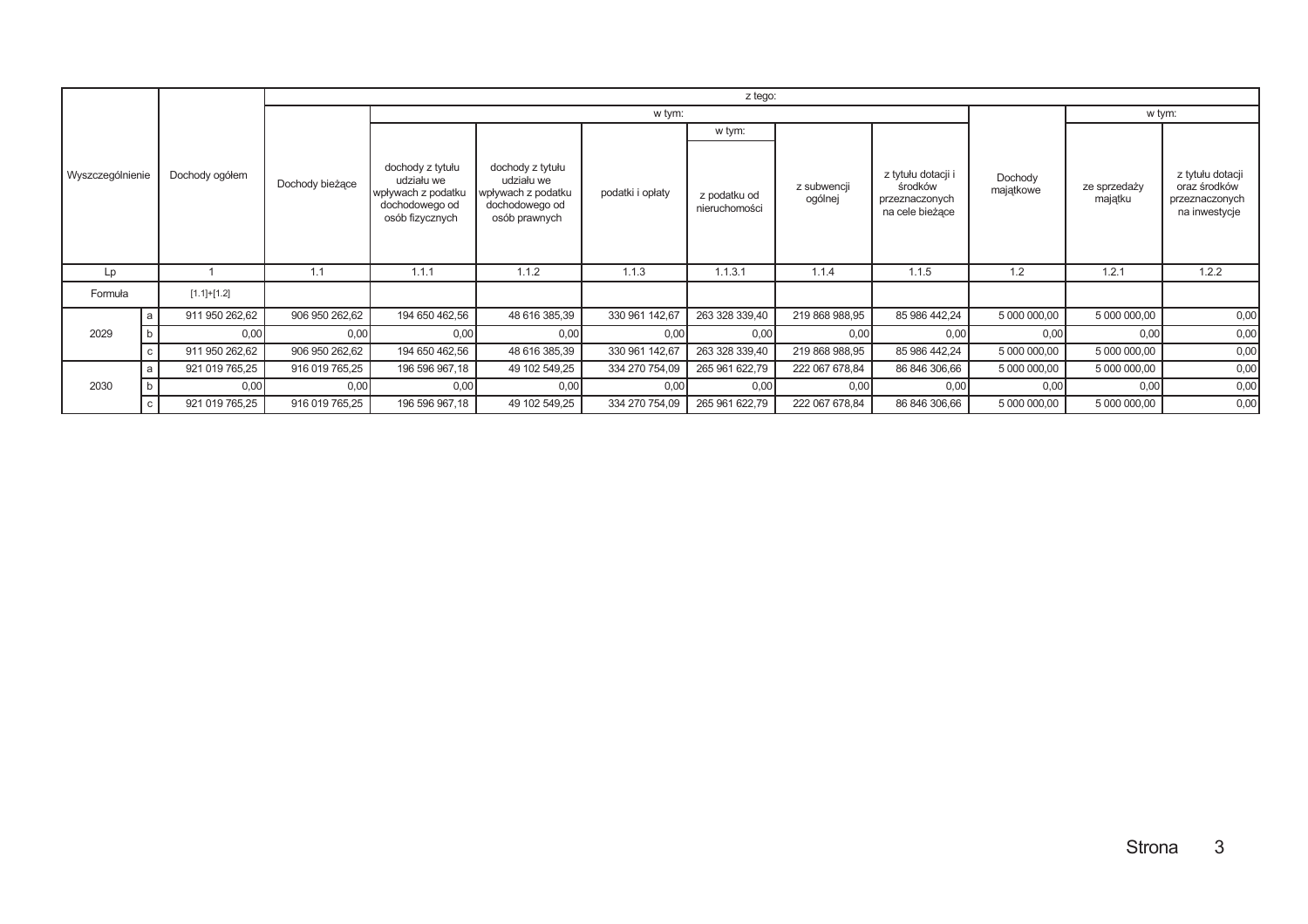|                  |              |                 |                 |                                  |                                                                                                                             |                                                                                                                                                                                                                                                                              | z tego:                     |                                                             |                                                                                                                                                                                                                                                                                                                               |                                                                                                                                                                                   |                   |
|------------------|--------------|-----------------|-----------------|----------------------------------|-----------------------------------------------------------------------------------------------------------------------------|------------------------------------------------------------------------------------------------------------------------------------------------------------------------------------------------------------------------------------------------------------------------------|-----------------------------|-------------------------------------------------------------|-------------------------------------------------------------------------------------------------------------------------------------------------------------------------------------------------------------------------------------------------------------------------------------------------------------------------------|-----------------------------------------------------------------------------------------------------------------------------------------------------------------------------------|-------------------|
|                  |              |                 |                 |                                  |                                                                                                                             |                                                                                                                                                                                                                                                                              | w tym:                      |                                                             |                                                                                                                                                                                                                                                                                                                               |                                                                                                                                                                                   |                   |
|                  |              |                 |                 |                                  | w tym:                                                                                                                      |                                                                                                                                                                                                                                                                              |                             |                                                             | w tym:                                                                                                                                                                                                                                                                                                                        |                                                                                                                                                                                   |                   |
|                  |              |                 |                 |                                  |                                                                                                                             |                                                                                                                                                                                                                                                                              |                             |                                                             |                                                                                                                                                                                                                                                                                                                               | w tym:                                                                                                                                                                            |                   |
| Wyszczególnienie |              | Wydatki ogółem  | Wydatki bieżące | z tytułu poręczeń i<br>gwarancji | gwarancje i<br>poręczenia<br>podlegające<br>wyłączeniu z limitu<br>spłaty zobowiązań,<br>o którym mowa w<br>art. 243 ustawy | na spłatę przejętych<br>zobowiązań samodzielnego<br>publicznego zakładu opieki<br>zdrowotnej<br>przekształconego na<br>zasadach określonych w<br>przepisach o działalności<br>eczniczej, w wysokości w<br>jakiej nie podlegają<br>sfinansowaniu dotacją z<br>budżetu państwa | wydatki na obsługę<br>długu | odsetki i dyskonto<br>określone w art. 243<br>ust. 1 ustawy | odsetki i dyskonto<br>podlegające wyłączeniu<br>z limitu spłaty<br>zobowiązań, o którym<br>mowa w art. 243<br>ustawy, w terminie nie<br>dłuższym niż 90 dni po<br>zakończeniu programu,<br>projektu lub zadania i<br>otrzymaniu refundacji z<br>tych środków (bez<br>odsetek i dyskonta od<br>zobowiązań na wkład<br>krajowy) | odsetki i dyskonto<br>oodlegające wyłączeniu<br>z limitu spłaty<br>zobowiązań, o którym<br>mowa w art. 243<br>ustawy, z tytułu<br>zobowiązań<br>zaciągniętych na wkład<br>krajowy | Wydatki majątkowe |
| Lp               |              | 2               | 2.1             | 2.1.1                            | 2.1.1.1                                                                                                                     | 2.1.2                                                                                                                                                                                                                                                                        | 2.1.3                       | 2.1.3.1                                                     | 2.1.3.1.1                                                                                                                                                                                                                                                                                                                     | 2.1.3.1.2                                                                                                                                                                         | 2.2               |
| Formuła          |              | $[2.1] + [2.2]$ |                 |                                  |                                                                                                                             |                                                                                                                                                                                                                                                                              |                             |                                                             |                                                                                                                                                                                                                                                                                                                               |                                                                                                                                                                                   |                   |
| Wykonanie 2011   |              | 659 338 586,75  | 586 384 243,23  | 0,00                             | 0,00                                                                                                                        |                                                                                                                                                                                                                                                                              | 15 827 496,49               | 15 827 496,49                                               | 0,00                                                                                                                                                                                                                                                                                                                          | 0,00                                                                                                                                                                              | 72 954 343,52     |
| Wykonanie 2012   |              | 769 457 618,69  | 632 351 771,51  | 0.00                             | 0.00                                                                                                                        |                                                                                                                                                                                                                                                                              | 19 135 487,40               | 19 135 487,40                                               | 0,00                                                                                                                                                                                                                                                                                                                          | 0.00                                                                                                                                                                              | 137 105 847,18    |
| Plan 3 kw. 2013  |              | 798 489 966,88  | 659 407 198,26  | 14 273 186,97                    | 0,00                                                                                                                        |                                                                                                                                                                                                                                                                              | 17 957 000,00               | 17 957 000,00                                               | 0,00                                                                                                                                                                                                                                                                                                                          | 0,00                                                                                                                                                                              | 139 082 768,62    |
| Wykonanie 2013   |              | 731 889 243,37  | 627 080 065,60  | 0,00                             | 0,00                                                                                                                        |                                                                                                                                                                                                                                                                              | 15 714 757,72               | 15 714 757,72                                               | 0,00                                                                                                                                                                                                                                                                                                                          | 0,00                                                                                                                                                                              | 104 809 177,77    |
|                  | a            | 846 857 704,78  | 667 107 355,51  | 989 428,95                       | 0,00                                                                                                                        | 0,00                                                                                                                                                                                                                                                                         | 17 000 000,00               | 17 000 000,00                                               | 0,00                                                                                                                                                                                                                                                                                                                          | 0,00                                                                                                                                                                              | 179 750 349,27    |
| 2014             | b            | 27 449,00       | 27 449,00       | 0,00                             | 0,00                                                                                                                        | 0,00                                                                                                                                                                                                                                                                         | 0,00                        | 0,00                                                        | 0,00                                                                                                                                                                                                                                                                                                                          | 0,00                                                                                                                                                                              | 0,00              |
|                  | $\mathbf{C}$ | 846 830 255,78  | 667 079 906,51  | 989 428,95                       | 0,00                                                                                                                        | 0,00                                                                                                                                                                                                                                                                         | 17 000 000,00               | 17 000 000,00                                               | 0,00                                                                                                                                                                                                                                                                                                                          | 0,00                                                                                                                                                                              | 179 750 349,27    |
|                  | $\mathsf{a}$ | 747 207 140,13  | 660 518 519,57  | 1 006 016,24                     | 0,00                                                                                                                        | 0,00                                                                                                                                                                                                                                                                         | 23 228 400,00               | 23 228 400,00                                               | 0,00                                                                                                                                                                                                                                                                                                                          | 0,00                                                                                                                                                                              | 86 688 620,56     |
| 2015             | b            | 0,00            | 0.00            | 0.00                             | 0,00                                                                                                                        | 0,00                                                                                                                                                                                                                                                                         | 0,00                        | 0,00                                                        | 0,00                                                                                                                                                                                                                                                                                                                          | 0.00                                                                                                                                                                              | 0,00              |
|                  | $\mathtt{C}$ | 747 207 140,13  | 660 518 519,57  | 1 006 016,24                     | 0,00                                                                                                                        | 0,00                                                                                                                                                                                                                                                                         | 23 228 400,00               | 23 228 400,00                                               | 0,00                                                                                                                                                                                                                                                                                                                          | 0,00                                                                                                                                                                              | 86 688 620,56     |
|                  | a            | 743 811 250,41  | 667 132 123,51  | 1 022 378.51                     | 0,00                                                                                                                        | 0,00                                                                                                                                                                                                                                                                         | 22 694 700,00               | 22 694 700,00                                               | 0,00                                                                                                                                                                                                                                                                                                                          | 0.00                                                                                                                                                                              | 76 679 126,90     |
| 2016             | b            | 0,00            | 0,00            | 0,00                             | 0,00                                                                                                                        | 0,00                                                                                                                                                                                                                                                                         | 0,00                        | 0,00                                                        | 0,00                                                                                                                                                                                                                                                                                                                          | 0,00                                                                                                                                                                              | 0,00              |
|                  | $\mathtt{c}$ | 743 811 250,41  | 667 132 123,51  | 1 022 378,51                     | 0,00                                                                                                                        | 0,00                                                                                                                                                                                                                                                                         | 22 694 700,00               | 22 694 700,00                                               | 0,00                                                                                                                                                                                                                                                                                                                          | 0.00                                                                                                                                                                              | 76 679 126,90     |
|                  | a            | 758 957 831,91  | 673 803 444,75  | 1 038 495,82                     | 0,00                                                                                                                        | 0,00                                                                                                                                                                                                                                                                         | 21 859 700,00               | 21 859 700,00                                               | 0,00                                                                                                                                                                                                                                                                                                                          | 0,00                                                                                                                                                                              | 85 154 387,16     |
| 2017 1)          | b            | 0,00            | 0,00            | 0,00                             | 0,00                                                                                                                        | 0,00                                                                                                                                                                                                                                                                         | 0,00                        | 0,00                                                        | 0,00                                                                                                                                                                                                                                                                                                                          | 0.00                                                                                                                                                                              | 0,00              |
|                  | $\mathbf{C}$ | 758 957 831,91  | 673 803 444,75  | 1 038 495,82                     | 0,00                                                                                                                        | 0,00                                                                                                                                                                                                                                                                         | 21 859 700,00               | 21 859 700,00                                               | 0,00                                                                                                                                                                                                                                                                                                                          | 0,00                                                                                                                                                                              | 85 154 387,16     |
|                  | a            | 774 543 737,84  | 680 541 479,19  | 1 054 348,12                     | 0,00                                                                                                                        | 0,00                                                                                                                                                                                                                                                                         | 20 709 300,00               | 20 709 300,00                                               | 0,00                                                                                                                                                                                                                                                                                                                          | 0,00                                                                                                                                                                              | 94 002 258,65     |
| 2018             | b            | 0,00            | 0,00            | 0,00                             | 0,00                                                                                                                        | 0,00                                                                                                                                                                                                                                                                         | 0,00                        | 0,00                                                        | 0,00                                                                                                                                                                                                                                                                                                                          | 0,00                                                                                                                                                                              | 0,00              |
|                  | $\mathtt{C}$ | 774 543 737,84  | 680 541 479,19  | 1 054 348,12                     | 0,00                                                                                                                        | 0,00                                                                                                                                                                                                                                                                         | 20 709 300,00               | 20 709 300,00                                               | 0,00                                                                                                                                                                                                                                                                                                                          | 0,00                                                                                                                                                                              | 94 002 258,65     |
|                  | a            | 790 400 241,30  | 687 346 893,99  | 1 069 914,20                     | 0,00                                                                                                                        |                                                                                                                                                                                                                                                                              | 19 389 100,00               | 19 389 100,00                                               | 0,00                                                                                                                                                                                                                                                                                                                          | 0.00                                                                                                                                                                              | 103 053 347,31    |
| 2019             | b            | 0,00            | 0,00            | 0,00                             | 0,00                                                                                                                        |                                                                                                                                                                                                                                                                              | 0,00                        | 0,00                                                        | 0,00                                                                                                                                                                                                                                                                                                                          | 0,00                                                                                                                                                                              | 0,00              |
|                  | $\mathtt{C}$ | 790 400 241,30  | 687 346 893,99  | 1 069 914,20                     | 0,00                                                                                                                        |                                                                                                                                                                                                                                                                              | 19 389 100,00               | 19 389 100,00                                               | 0,00                                                                                                                                                                                                                                                                                                                          | 0.00                                                                                                                                                                              | 103 053 347,31    |
|                  | $\mathsf{a}$ | 797 610 743,72  | 697 657 097,39  | 1 085 175,64                     | 0,00                                                                                                                        |                                                                                                                                                                                                                                                                              | 17 672 000,00               | 17 672 000,00                                               | 0,00                                                                                                                                                                                                                                                                                                                          | 0,00                                                                                                                                                                              | 99 953 646,33     |
| 2020             | b            | 0,00            | 0.00            | 0.00                             | 0,00                                                                                                                        |                                                                                                                                                                                                                                                                              | 0.00                        | 0,00                                                        | 0,00                                                                                                                                                                                                                                                                                                                          | 0.00                                                                                                                                                                              | 0,00              |
|                  | $\mathtt{C}$ | 797 610 743,72  | 697 657 097,39  | 1 085 175,64                     | 0,00                                                                                                                        |                                                                                                                                                                                                                                                                              | 17 672 000,00               | 17 672 000,00                                               | 0,00                                                                                                                                                                                                                                                                                                                          | 0,00                                                                                                                                                                              | 99 953 646,33     |
|                  | $\mathsf{a}$ | 805 703 351,15  | 708 121 953,86  | 1 100 368,76                     | 0,00                                                                                                                        |                                                                                                                                                                                                                                                                              | 15 753 200,00               | 15 753 200,00                                               | 0,00                                                                                                                                                                                                                                                                                                                          | 0.00                                                                                                                                                                              | 97 581 397,29     |
| 2021             | b            | 0,00            | 0,00            | 0,00                             | 0,00                                                                                                                        |                                                                                                                                                                                                                                                                              | 0,00                        | 0,00                                                        | 0,00                                                                                                                                                                                                                                                                                                                          | 0,00                                                                                                                                                                              | 0,00              |
|                  | $\mathtt{C}$ | 805 703 351.15  | 708 121 953.86  | 1 100 368,76                     | 0,00                                                                                                                        |                                                                                                                                                                                                                                                                              | 15 753 200.00               | 15 753 200.00                                               | 0,00                                                                                                                                                                                                                                                                                                                          | 0.00                                                                                                                                                                              | 97 581 397.29     |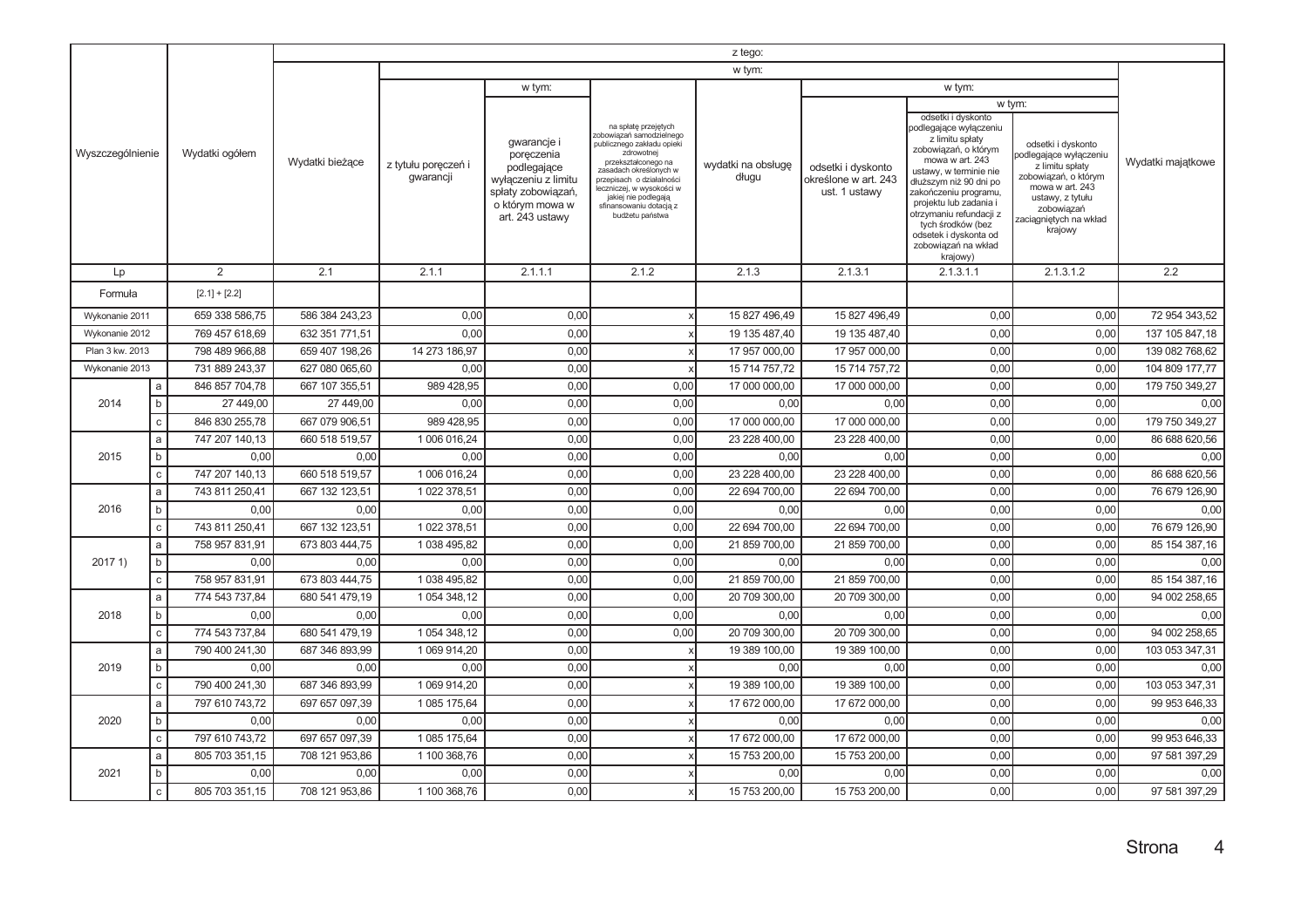|                  |              |                 |                 |                                  |                                                                                                                             |                                                                                                                                                                                                                                                                             | z tego:                     |                                                             |                                                                                                                                                                                                                                                                                                                               |                                                                                                                                                                                             |                   |
|------------------|--------------|-----------------|-----------------|----------------------------------|-----------------------------------------------------------------------------------------------------------------------------|-----------------------------------------------------------------------------------------------------------------------------------------------------------------------------------------------------------------------------------------------------------------------------|-----------------------------|-------------------------------------------------------------|-------------------------------------------------------------------------------------------------------------------------------------------------------------------------------------------------------------------------------------------------------------------------------------------------------------------------------|---------------------------------------------------------------------------------------------------------------------------------------------------------------------------------------------|-------------------|
|                  |              |                 |                 |                                  |                                                                                                                             |                                                                                                                                                                                                                                                                             | w tym:                      |                                                             |                                                                                                                                                                                                                                                                                                                               |                                                                                                                                                                                             |                   |
|                  |              |                 |                 |                                  | w tym:                                                                                                                      |                                                                                                                                                                                                                                                                             |                             |                                                             | w tym:                                                                                                                                                                                                                                                                                                                        |                                                                                                                                                                                             |                   |
| Wyszczególnienie |              | Wydatki ogółem  | Wydatki bieżące | z tytułu poręczeń i<br>gwarancji | gwarancje i<br>poręczenia<br>podlegające<br>wyłączeniu z limitu<br>spłaty zobowiązań,<br>o którym mowa w<br>art. 243 ustawy | na spłatę przejętych<br>obowiązań samodzielnego<br>publicznego zakładu opieki<br>zdrowotnej<br>przekształconego na<br>zasadach określonych w<br>przepisach o działalności<br>eczniczej, w wysokości w<br>jakiej nie podlegają<br>sfinansowaniu dotacją z<br>budżetu państwa | wydatki na obsługę<br>długu | odsetki i dyskonto<br>określone w art. 243<br>ust. 1 ustawy | odsetki i dyskonto<br>podlegające wyłączeniu<br>z limitu spłaty<br>zobowiązań, o którym<br>mowa w art. 243<br>ustawy, w terminie nie<br>dłuższym niż 90 dni po<br>zakończeniu programu,<br>projektu lub zadania i<br>otrzymaniu refundacji z<br>tych środków (bez<br>odsetek i dyskonta od<br>zobowiązań na wkład<br>krajowy) | w tym:<br>odsetki i dyskonto<br>oodlegające wyłączeniu<br>z limitu spłaty<br>zobowiązań, o którym<br>mowa w art. 243<br>ustawy, z tytułu<br>zobowiązań<br>zaciągniętych na wkład<br>krajowy | Wydatki majątkowe |
| Lp               |              | 2               | 2.1             | 2.1.1                            | 2.1.1.1                                                                                                                     | 2.1.2                                                                                                                                                                                                                                                                       | 2.1.3                       | 2.1.3.1                                                     | 2.1.3.1.1                                                                                                                                                                                                                                                                                                                     | 2.1.3.1.2                                                                                                                                                                                   | 2.2               |
| Formuła          |              | $[2.1] + [2.2]$ |                 |                                  |                                                                                                                             |                                                                                                                                                                                                                                                                             |                             |                                                             |                                                                                                                                                                                                                                                                                                                               |                                                                                                                                                                                             |                   |
|                  | a            | 809 928 884,67  | 718 743 783,16  | 1 115 774,58                     | 0,00                                                                                                                        |                                                                                                                                                                                                                                                                             | 13 909 300,00               | 13 909 300,00                                               | 0,00                                                                                                                                                                                                                                                                                                                          | 0.00                                                                                                                                                                                        | 91 185 101,51     |
| 2022             | b            | 0,00            | 0,00            | 0,00                             | 0,00                                                                                                                        |                                                                                                                                                                                                                                                                             | 0,00                        | 0,00                                                        | 0,00                                                                                                                                                                                                                                                                                                                          | 0,00                                                                                                                                                                                        | 0,00              |
|                  | $\mathtt{C}$ | 809 928 884,67  | 718 743 783,16  | 1 115 774,58                     | 0,00                                                                                                                        |                                                                                                                                                                                                                                                                             | 13 909 300,00               | 13 909 300,00                                               | 0,00                                                                                                                                                                                                                                                                                                                          | 0,00                                                                                                                                                                                        | 91 185 101,51     |
|                  | a            | 815 388 173,51  | 729 524 939,91  | 1 131 132,87                     | 0,00                                                                                                                        |                                                                                                                                                                                                                                                                             | 11 840 600,00               | 11 840 600,00                                               | 0,00                                                                                                                                                                                                                                                                                                                          | 0,00                                                                                                                                                                                        | 85 863 233,60     |
| 2023             | b            | 0,00            | 0,00            | 0,00                             | 0,00                                                                                                                        |                                                                                                                                                                                                                                                                             | 0,00                        | 0,00                                                        | 0,00                                                                                                                                                                                                                                                                                                                          | 0,00                                                                                                                                                                                        | 0,00              |
|                  | $\mathbf{C}$ | 815 388 173,51  | 729 524 939,91  | 1 131 132,87                     | 0,00                                                                                                                        |                                                                                                                                                                                                                                                                             | 11 840 600,00               | 11 840 600,00                                               | 0,00                                                                                                                                                                                                                                                                                                                          | 0,00                                                                                                                                                                                        | 85 863 233,60     |
|                  | a            | 820 932 055,25  | 740 467 814,01  | 1 146 403,01                     | 0,00                                                                                                                        |                                                                                                                                                                                                                                                                             | 9 658 500,00                | 9 658 500,00                                                | 0,00                                                                                                                                                                                                                                                                                                                          | 0.00                                                                                                                                                                                        | 80 464 241,24     |
| 2024             | b            | 0,00            | 0,00            | 0,00                             | 0,00                                                                                                                        |                                                                                                                                                                                                                                                                             | 0,00                        | 0,00                                                        | 0,00                                                                                                                                                                                                                                                                                                                          | 0,00                                                                                                                                                                                        | 0,00              |
|                  | $\mathtt{C}$ | 820 932 055,25  | 740 467 814,01  | 1 146 403,01                     | 0,00                                                                                                                        |                                                                                                                                                                                                                                                                             | 9 658 500,00                | 9 658 500,00                                                | 0,00                                                                                                                                                                                                                                                                                                                          | 0.00                                                                                                                                                                                        | 80 464 241,24     |
|                  | a            | 827 561 375,80  | 751 574 831,22  | 1 161 879,32                     | 0,00                                                                                                                        |                                                                                                                                                                                                                                                                             | 7 534 100,00                | 7 534 100,00                                                | 0,00                                                                                                                                                                                                                                                                                                                          | 0,00                                                                                                                                                                                        | 75 986 544,58     |
| 2025             | b            | 0,00            | 0,00            | 0,00                             | 0,00                                                                                                                        |                                                                                                                                                                                                                                                                             | 0,00                        | 0,00                                                        | 0,00                                                                                                                                                                                                                                                                                                                          | 0,00                                                                                                                                                                                        | 0,00              |
|                  | $\mathtt{C}$ | 827 561 375,80  | 751 574 831,22  | 1 161 879,32                     | 0,00                                                                                                                        |                                                                                                                                                                                                                                                                             | 7 534 100,00                | 7 534 100,00                                                | 0,00                                                                                                                                                                                                                                                                                                                          | 0,00                                                                                                                                                                                        | 75 986 544,58     |
|                  | a            | 864 276 989,56  | 762 848 453,69  | 1 141 867,57                     | 0,00                                                                                                                        |                                                                                                                                                                                                                                                                             | 5 509 700,00                | 5 509 700,00                                                | 0,00                                                                                                                                                                                                                                                                                                                          | 0.00                                                                                                                                                                                        | 101 428 535,87    |
| 2026             | b            | 0,00            | 0,00            | 0,00                             | 0,00                                                                                                                        |                                                                                                                                                                                                                                                                             | 0,00                        | 0,00                                                        | 0,00                                                                                                                                                                                                                                                                                                                          | 0,00                                                                                                                                                                                        | 0,00              |
|                  | $\mathtt{C}$ | 864 276 989,56  | 762 848 453,69  | 1 141 867,57                     | 0,00                                                                                                                        |                                                                                                                                                                                                                                                                             | 5 509 700,00                | 5 509 700,00                                                | 0,00                                                                                                                                                                                                                                                                                                                          | 0,00                                                                                                                                                                                        | 101 428 535,87    |
|                  | a            | 883 079 759,45  | 774 291 180,49  | 1 158 042,26                     | 0,00                                                                                                                        |                                                                                                                                                                                                                                                                             | 3 540 700,00                | 3 540 700,00                                                | 0,00                                                                                                                                                                                                                                                                                                                          | 0,00                                                                                                                                                                                        | 108 788 578,96    |
| 2027             | b            | 0,00            | 0,00            | 0,00                             | 0,00                                                                                                                        |                                                                                                                                                                                                                                                                             | 0,00                        | 0,00                                                        | 0,00                                                                                                                                                                                                                                                                                                                          | 0,00                                                                                                                                                                                        | 0,00              |
|                  | $\mathtt{C}$ | 883 079 759.45  | 774 291 180,49  | 1 158 042,26                     | 0,00                                                                                                                        |                                                                                                                                                                                                                                                                             | 3 540 700,00                | 3 540 700,00                                                | 0,00                                                                                                                                                                                                                                                                                                                          | 0.00                                                                                                                                                                                        | 108 788 578,96    |
|                  | a            | 889 970 557,05  | 785 905 548,20  | 1457893,94                       | 0,00                                                                                                                        |                                                                                                                                                                                                                                                                             | 1794 400,00                 | 1794 400,00                                                 | 0,00                                                                                                                                                                                                                                                                                                                          | 0,00                                                                                                                                                                                        | 104 065 008,85    |
| 2028             | b            | 0,00            | 0,00            | 0,00                             | 0,00                                                                                                                        |                                                                                                                                                                                                                                                                             | 0,00                        | 0,00                                                        | 0,00                                                                                                                                                                                                                                                                                                                          | 0.00                                                                                                                                                                                        | 0,00              |
|                  | $\mathtt{C}$ | 889 970 557,05  | 785 905 548,20  | 1457893,94                       | 0,00                                                                                                                        |                                                                                                                                                                                                                                                                             | 1794 400,00                 | 1794 400,00                                                 | 0,00                                                                                                                                                                                                                                                                                                                          | 0,00                                                                                                                                                                                        | 104 065 008,85    |
|                  | a            | 900 950 262,62  | 797 694 131,42  | 889 342,04                       | 0,00                                                                                                                        |                                                                                                                                                                                                                                                                             | 433 200,00                  | 433 200,00                                                  | 0,00                                                                                                                                                                                                                                                                                                                          | 0.00                                                                                                                                                                                        | 103 256 131,20    |
| 2029             | b            | 0,00            | 0,00            | 0,00                             | 0,00                                                                                                                        |                                                                                                                                                                                                                                                                             | 0,00                        | 0,00                                                        | 0,00                                                                                                                                                                                                                                                                                                                          | 0,00                                                                                                                                                                                        | 0,00              |
|                  | $\mathtt{C}$ | 900 950 262,62  | 797 694 131,42  | 889 342,04                       | 0,00                                                                                                                        |                                                                                                                                                                                                                                                                             | 433 200,00                  | 433 200,00                                                  | 0,00                                                                                                                                                                                                                                                                                                                          | 0,00                                                                                                                                                                                        | 103 256 131,20    |
|                  | a            | 920 019 765,25  | 809 659 543,40  | 902 243,83                       | 0,00                                                                                                                        |                                                                                                                                                                                                                                                                             | 34 400,00                   | 34 400,00                                                   | 0,00                                                                                                                                                                                                                                                                                                                          | 0,00                                                                                                                                                                                        | 110 360 221,85    |
| 2030             | b            | 0,00            | 0,00            | 0,00                             | 0,00                                                                                                                        |                                                                                                                                                                                                                                                                             | 0,00                        | 0,00                                                        | 0,00                                                                                                                                                                                                                                                                                                                          | 0.00                                                                                                                                                                                        | 0,00              |
|                  | $\mathtt{C}$ | 920 019 765,25  | 809 659 543,40  | 902 243,83                       | 0,00                                                                                                                        |                                                                                                                                                                                                                                                                             | 34 400,00                   | 34 400,00                                                   | 0,00                                                                                                                                                                                                                                                                                                                          | 0.00                                                                                                                                                                                        | 110 360 221,85    |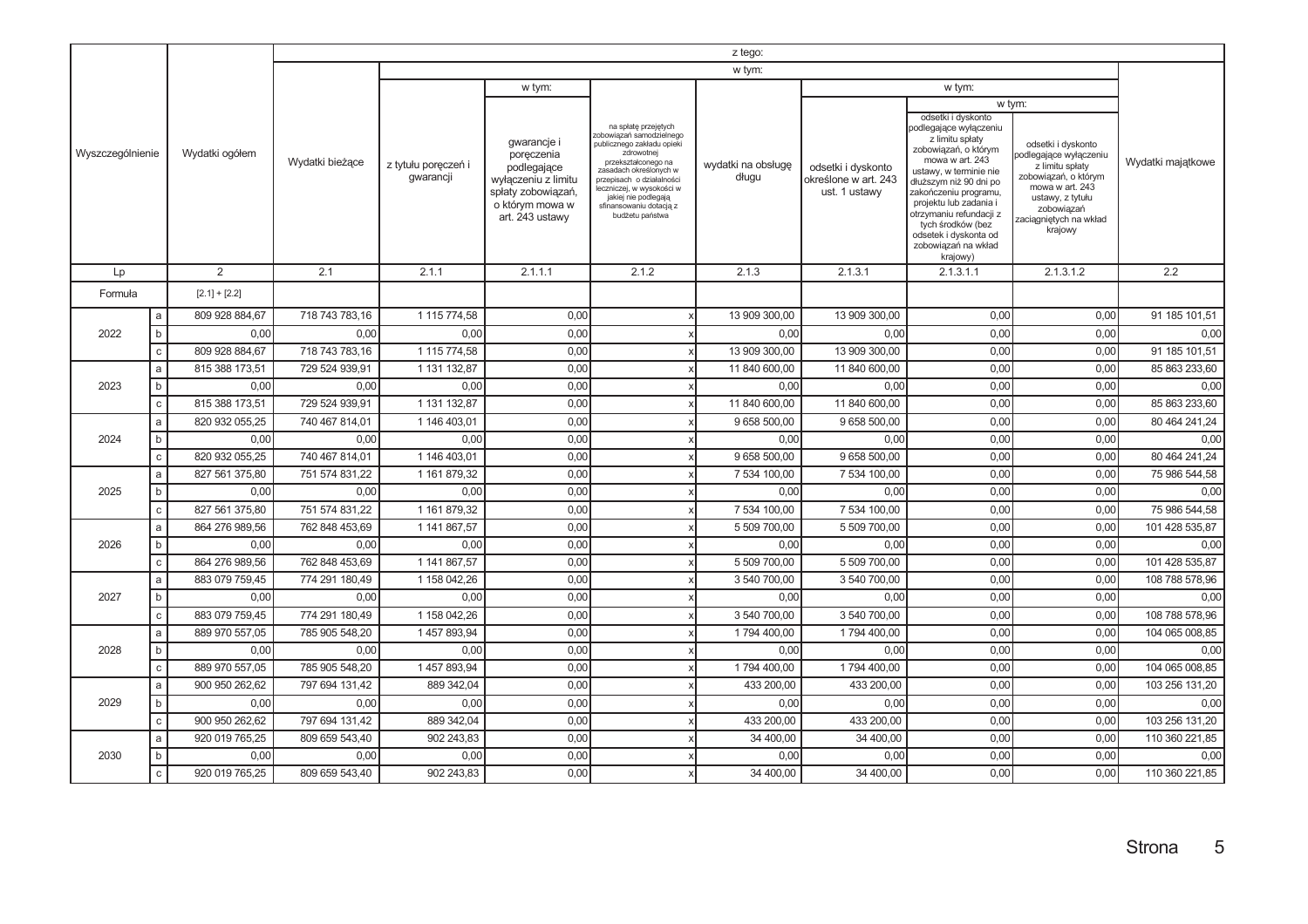| z tego:          |              |                |                                     |                                          |                                    |                                                                     |                                    |                                                           |                                    |                                                           |                                    |
|------------------|--------------|----------------|-------------------------------------|------------------------------------------|------------------------------------|---------------------------------------------------------------------|------------------------------------|-----------------------------------------------------------|------------------------------------|-----------------------------------------------------------|------------------------------------|
|                  |              |                |                                     |                                          | w tym:                             |                                                                     | w tym:                             |                                                           | w tym:                             |                                                           | w tym:                             |
| Wyszczególnienie |              | Wynik budżetu  | Przychody<br>budżetu                | Nadwyżka<br>budżetowa z lat<br>ubiegłych | na pokrycie<br>deficytu<br>budżetu | Wolne środki, o<br>których mowa w<br>art. 217 ust.2 pkt<br>6 ustawy | na pokrycie<br>deficytu<br>budżetu | Kredyty,<br>pożyczki, emisja<br>papierów<br>wartościowych | na pokrycie<br>deficytu<br>budżetu | Inne przychody<br>niezwiązane z<br>zaciągnięciem<br>długu | na pokrycie<br>deficytu<br>budżetu |
| Lp               |              | 3              | $\overline{4}$                      | 4.1                                      | 4.1.1                              | 4.2                                                                 | 4.2.1                              | 4.3                                                       | 4.3.1                              | 4.4                                                       | 4.4.1                              |
| Formuła          |              | $[1] - [2]$    | $[4.1] + [4.2] + [4.3]$<br>$+[4.4]$ |                                          |                                    |                                                                     |                                    |                                                           |                                    |                                                           |                                    |
| Wykonanie 2011   |              | -48 934 441,33 | 73 274 515,10                       | 0,00                                     | 0,00                               | 13 274 515,10                                                       | 13 273 556,71                      | 60 000 000,00                                             | 35 660 884,62                      | 0,00                                                      | 0,00                               |
| Wykonanie 2012   |              | 11 077 040,22  | 44 683 001,53                       | 0,00                                     | 0,00                               | 4 359 193,77                                                        | 0,00                               | 40 323 807,76                                             | 0,00                               | 0.00                                                      | 0,00                               |
| Plan 3 kw. 2013  |              | -36 242 603,94 | 76 744 643,94                       | 0,00                                     | 0,00                               | 6744643,94                                                          | 6 744 643,94                       | 70 000 000,00                                             | 29 497 960,00                      | 0,00                                                      | 0,00                               |
| Wykonanie 2013   |              | -46 812 768,44 | 163 629 161,75                      | 0,00                                     | 0,00                               | 6779 161,75                                                         | 6 744 643,94                       | 156 850 000,00                                            | 40 068 124,50                      | 0,00                                                      | 0,00                               |
|                  | a            | -55 653 633,25 | 73 269 153,25                       | 0,00                                     | 0,00                               | 3 269 153,25                                                        | 3 269 153,25                       | 70 000 000,00                                             | 52 384 480,00                      | 0,00                                                      | 0,00                               |
| 2014             | $\sf b$      | 0,00           | 0,00                                | 0,00                                     | 0,00                               | 0,00                                                                | 0,00                               | 0,00                                                      | 0,00                               | 0,00                                                      | 0,00                               |
|                  | c            | -55 653 633.25 | 73 269 153,25                       | 0,00                                     | 0.00                               | 3 269 153,25                                                        | 3 269 153.25                       | 70 000 000.00                                             | 52 384 480,00                      | 0.00                                                      | 0,00                               |
|                  | $\mathsf{a}$ | 11 615 520,00  | 10 000 000,00                       | 0,00                                     | 0,00                               | 0,00                                                                | 0,00                               | 10 000 000,00                                             | 0,00                               | 0,00                                                      | 0,00                               |
| 2015             | $\mathsf b$  | 0,00           | 0,00                                | 0,00                                     | 0,00                               | 0,00                                                                | 0,00                               | 0,00                                                      | 0,00                               | 0,00                                                      | 0,00                               |
|                  | C            | 11 615 520,00  | 10 000 000,00                       | 0,00                                     | 0,00                               | 0,00                                                                | 0,00                               | 10 000 000,00                                             | 0,00                               | 0,00                                                      | 0,00                               |
|                  | $\mathsf{a}$ | 23 615 520.00  | 0.00                                | 0,00                                     | 0.00                               | 0.00                                                                | 0.00                               | 0.00                                                      | 0.00                               | 0.00                                                      | 0,00                               |
| 2016             | $\mathsf{b}$ | 0.00           | 0,00                                | 0,00                                     | 0.00                               | 0.00                                                                | 0.00                               | 0,00                                                      | 0,00                               | 0,00                                                      | 0,00                               |
|                  | c            | 23 615 520,00  | 0.00                                | 0,00                                     | 0.00                               | 0,00                                                                | 0.00                               | 0.00                                                      | 0,00                               | 0.00                                                      | 0,00                               |
|                  | $\mathsf{a}$ | 27 529 607,76  | 0,00                                | 0,00                                     | 0,00                               | 0,00                                                                | 0,00                               | 0,00                                                      | 0,00                               | 0,00                                                      | 0,00                               |
| 2017 1)          | $\sf b$      | 0,00           | 0,00                                | 0,00                                     | 0,00                               | 0,00                                                                | 0,00                               | 0,00                                                      | 0,00                               | 0,00                                                      | 0,00                               |
|                  | c            | 27 529 607,76  | 0,00                                | 0,00                                     | 0,00                               | 0,00                                                                | 0,00                               | 0,00                                                      | 0,00                               | 0.00                                                      | 0,00                               |
|                  | $\mathsf{a}$ | 31 480 887,82  | 0,00                                | 0,00                                     | 0,00                               | 0,00                                                                | 0,00                               | 0,00                                                      | 0,00                               | 0,00                                                      | 0,00                               |
| 2018             | $\mathsf b$  | 0,00           | 0,00                                | 0,00                                     | 0,00                               | 0,00                                                                | 0,00                               | 0,00                                                      | 0,00                               | 0,00                                                      | 0,00                               |
|                  | $\mathbf c$  | 31 480 887,82  | 0,00                                | 0,00                                     | 0,00                               | 0,00                                                                | 0,00                               | 0,00                                                      | 0,00                               | 0,00                                                      | 0,00                               |
|                  | $\mathsf{a}$ | 35 650 000,00  | 0,00                                | 0,00                                     | 0,00                               | 0,00                                                                | 0,00                               | 0,00                                                      | 0,00                               | 0,00                                                      | 0,00                               |
| 2019             | $\mathsf b$  | 0.00           | 0.00                                | 0,00                                     | 0.00                               | 0,00                                                                | 0,00                               | 0,00                                                      | 0,00                               | 0,00                                                      | 0,00                               |
|                  | c            | 35 650 000,00  | 0,00                                | 0,00                                     | 0,00                               | 0,00                                                                | 0,00                               | 0,00                                                      | 0,00                               | 0,00                                                      | 0,00                               |
|                  | a            | 36 650 000,00  | 0,00                                | 0,00                                     | 0,00                               | 0,00                                                                | 0,00                               | 0,00                                                      | 0,00                               | 0,00                                                      | 0,00                               |
| 2020             | $\sf b$      | 0,00           | 0,00                                | 0,00                                     | 0,00                               | 0,00                                                                | 0,00                               | 0,00                                                      | 0,00                               | 0,00                                                      | 0,00                               |
|                  | $\mathbf{C}$ | 36 650 000,00  | 0,00                                | 0,00                                     | 0,00                               | 0,00                                                                | 0,00                               | 0,00                                                      | 0,00                               | 0,00                                                      | 0,00                               |
|                  | $\mathsf{a}$ | 36 850 000,00  | 0,00                                | 0,00                                     | 0.00                               | 0.00                                                                | 0.00                               | 0,00                                                      | 0,00                               | 0,00                                                      | 0,00                               |
| 2021             | $\mathsf b$  | 0.00           | 0.00                                | 0,00                                     | 0,00                               | 0,00                                                                | 0.00                               | 0,00                                                      | 0,00                               | 0,00                                                      | 0,00                               |
|                  | c            | 36 850 000,00  | 0,00                                | 0,00                                     | 0,00                               | 0,00                                                                | 0,00                               | 0,00                                                      | 0,00                               | 0,00                                                      | 0,00                               |
|                  | $\mathsf{a}$ | 41 000 000,00  | 0,00                                | 0,00                                     | 0,00                               | 0,00                                                                | 0,00<br>0.00                       | 0,00                                                      | 0,00                               | 0,00<br>0.00                                              | 0,00                               |
| 2022             | b            | 0.00           | 0,00                                | 0,00                                     | 0,00                               | 0,00                                                                |                                    | 0,00                                                      | 0,00                               |                                                           | 0,00                               |
|                  | c            | 41 000 000.00  | 0,00                                | 0,00                                     | 0,00                               | 0,00                                                                | 0.00                               | 0,00                                                      | 0,00                               | 0.00                                                      | 0,00                               |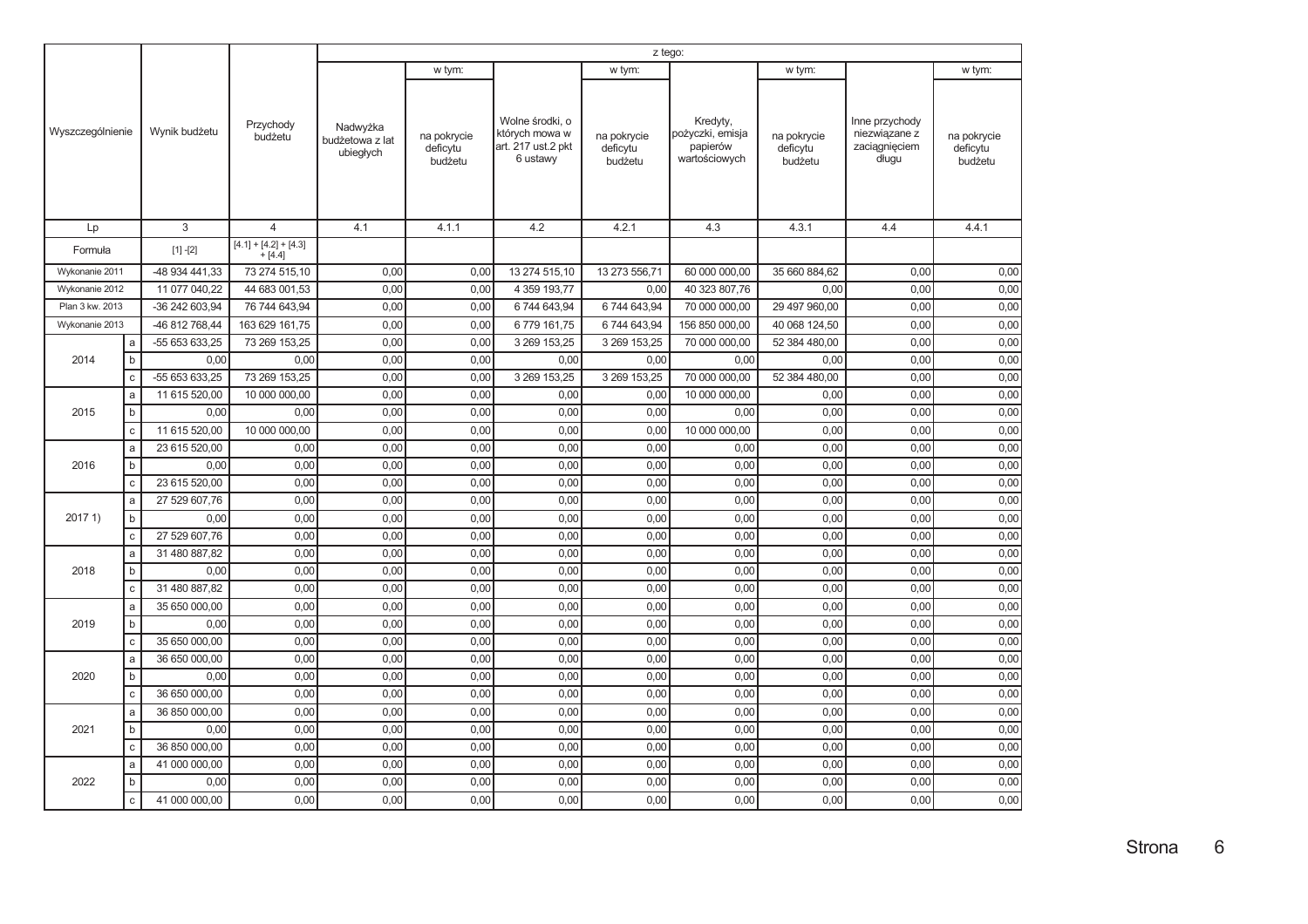|                  |              |               |                                     |                                          |                                    |                                                                     | z tego:                            |                                                           |                                    |                                                           |                                    |
|------------------|--------------|---------------|-------------------------------------|------------------------------------------|------------------------------------|---------------------------------------------------------------------|------------------------------------|-----------------------------------------------------------|------------------------------------|-----------------------------------------------------------|------------------------------------|
|                  |              |               |                                     |                                          | w tym:                             |                                                                     | w tym:                             |                                                           | w tym:                             |                                                           | w tym:                             |
| Wyszczególnienie |              | Wynik budżetu | Przychody<br>budżetu                | Nadwyżka<br>budżetowa z lat<br>ubiegłych | na pokrycie<br>deficytu<br>budżetu | Wolne środki, o<br>których mowa w<br>art. 217 ust.2 pkt<br>6 ustawy | na pokrycie<br>deficytu<br>budżetu | Kredyty,<br>pożyczki, emisja<br>papierów<br>wartościowych | na pokrycie<br>deficytu<br>budżetu | Inne przychody<br>niezwiązane z<br>zaciagnieciem<br>długu | na pokrycie<br>deficytu<br>budżetu |
| Lp               |              | 3             | $\overline{4}$                      | 4.1                                      | 4.1.1                              | 4.2                                                                 | 4.2.1                              | 4.3                                                       | 4.3.1                              | 4.4                                                       | 4.4.1                              |
| Formuła          |              | $[1] - [2]$   | $[4.1] + [4.2] + [4.3]$<br>$+[4.4]$ |                                          |                                    |                                                                     |                                    |                                                           |                                    |                                                           |                                    |
|                  | a            | 44 000 000,00 | 0,00                                | 0,00                                     | 0,00                               | 0,00                                                                | 0,00                               | 0,00                                                      | 0,00                               | 0,00                                                      | 0,00                               |
| 2023             | $\mathsf b$  | 0,00          | 0,00                                | 0,00                                     | 0,00                               | 0,00                                                                | 0,00                               | 0,00                                                      | 0,00                               | 0,00                                                      | 0,00                               |
|                  | $\mathtt{C}$ | 44 000 000,00 | 0,00                                | 0,00                                     | 0,00                               | 0,00                                                                | 0,00                               | 0,00                                                      | 0,00                               | 0,00                                                      | 0,00                               |
|                  | a            | 47 000 000,00 | 0,00                                | 0,00                                     | 0,00                               | 0,00                                                                | 0,00                               | 0,00                                                      | 0,00                               | 0,00                                                      | 0,00                               |
| 2024             | b            | 0,00          | 0,00                                | 0,00                                     | 0,00                               | 0,00                                                                | 0,00                               | 0,00                                                      | 0,00                               | 0,00                                                      | 0,00                               |
|                  | с            | 47 000 000,00 | 0,00                                | 0,00                                     | 0,00                               | 0,00                                                                | 0,00                               | 0,00                                                      | 0,00                               | 0,00                                                      | 0,00                               |
|                  | a            | 49 000 000,00 | 0,00                                | 0,00                                     | 0,00                               | 0,00                                                                | 0,00                               | 0,00                                                      | 0,00                               | 0.00                                                      | 0,00                               |
| 2025             | b            | 0,00          | 0,00                                | 0,00                                     | 0,00                               | 0,00                                                                | 0,00                               | 0,00                                                      | 0,00                               | 0,00                                                      | 0,00                               |
|                  | $\mathbf c$  | 49 000 000,00 | 0.00                                | 0,00                                     | 0,00                               | 0,00                                                                | 0,00                               | 0,00                                                      | 0,00                               | 0,00                                                      | 0,00                               |
|                  | a            | 21 000 000,00 | 0,00                                | 0,00                                     | 0,00                               | 0,00                                                                | 0,00                               | 0,00                                                      | 0,00                               | 0,00                                                      | 0,00                               |
| 2026             | b            | 0,00          | 0,00                                | 0,00                                     | 0,00                               | 0,00                                                                | 0,00                               | 0,00                                                      | 0,00                               | 0,00                                                      | 0,00                               |
|                  | $\mathtt{C}$ | 21 000 000,00 | 0,00                                | 0,00                                     | 0,00                               | 0,00                                                                | 0,00                               | 0,00                                                      | 0,00                               | 0,00                                                      | 0,00                               |
|                  | a            | 11 000 000,00 | 0,00                                | 0,00                                     | 0,00                               | 0,00                                                                | 0,00                               | 0,00                                                      | 0,00                               | 0,00                                                      | 0,00                               |
| 2027             | b            | 0,00          | 0,00                                | 0,00                                     | 0,00                               | 0,00                                                                | 0,00                               | 0,00                                                      | 0,00                               | 0,00                                                      | 0,00                               |
|                  | $\mathtt{C}$ | 11 000 000,00 | 0,00                                | 0,00                                     | 0,00                               | 0,00                                                                | 0,00                               | 0,00                                                      | 0,00                               | 0,00                                                      | 0,00                               |
|                  | a            | 13 000 000,00 | 0,00                                | 0,00                                     | 0,00                               | 0,00                                                                | 0,00                               | 0,00                                                      | 0,00                               | 0,00                                                      | 0,00                               |
| 2028             | $\sf b$      | 0,00          | 0,00                                | 0,00                                     | 0,00                               | 0,00                                                                | 0,00                               | 0,00                                                      | 0,00                               | 0,00                                                      | 0,00                               |
|                  | c            | 13 000 000,00 | 0,00                                | 0,00                                     | 0,00                               | 0,00                                                                | 0,00                               | 0,00                                                      | 0,00                               | 0,00                                                      | 0,00                               |
|                  | a            | 11 000 000,00 | 0,00                                | 0,00                                     | 0,00                               | 0,00                                                                | 0,00                               | 0,00                                                      | 0,00                               | 0,00                                                      | 0,00                               |
| 2029             | b            | 0.00          | 0.00                                | 0,00                                     | 0,00                               | 0,00                                                                | 0,00                               | 0,00                                                      | 0,00                               | 0,00                                                      | 0,00                               |
|                  | $\mathbf c$  | 11 000 000,00 | 0.00                                | 0,00                                     | 0,00                               | 0,00                                                                | 0,00                               | 0,00                                                      | 0,00                               | 0,00                                                      | 0,00                               |
|                  | a            | 1 000 000,00  | 0,00                                | 0,00                                     | 0,00                               | 0,00                                                                | 0,00                               | 0,00                                                      | 0,00                               | 0,00                                                      | 0,00                               |
| 2030             | b            | 0,00          | 0,00                                | 0,00                                     | 0,00                               | 0,00                                                                | 0,00                               | 0,00                                                      | 0,00                               | 0,00                                                      | 0,00                               |
|                  | $\mathtt{C}$ | 1 000 000,00  | 0,00                                | 0,00                                     | 0,00                               | 0,00                                                                | 0,00                               | 0,00                                                      | 0,00                               | 0,00                                                      | 0,00                               |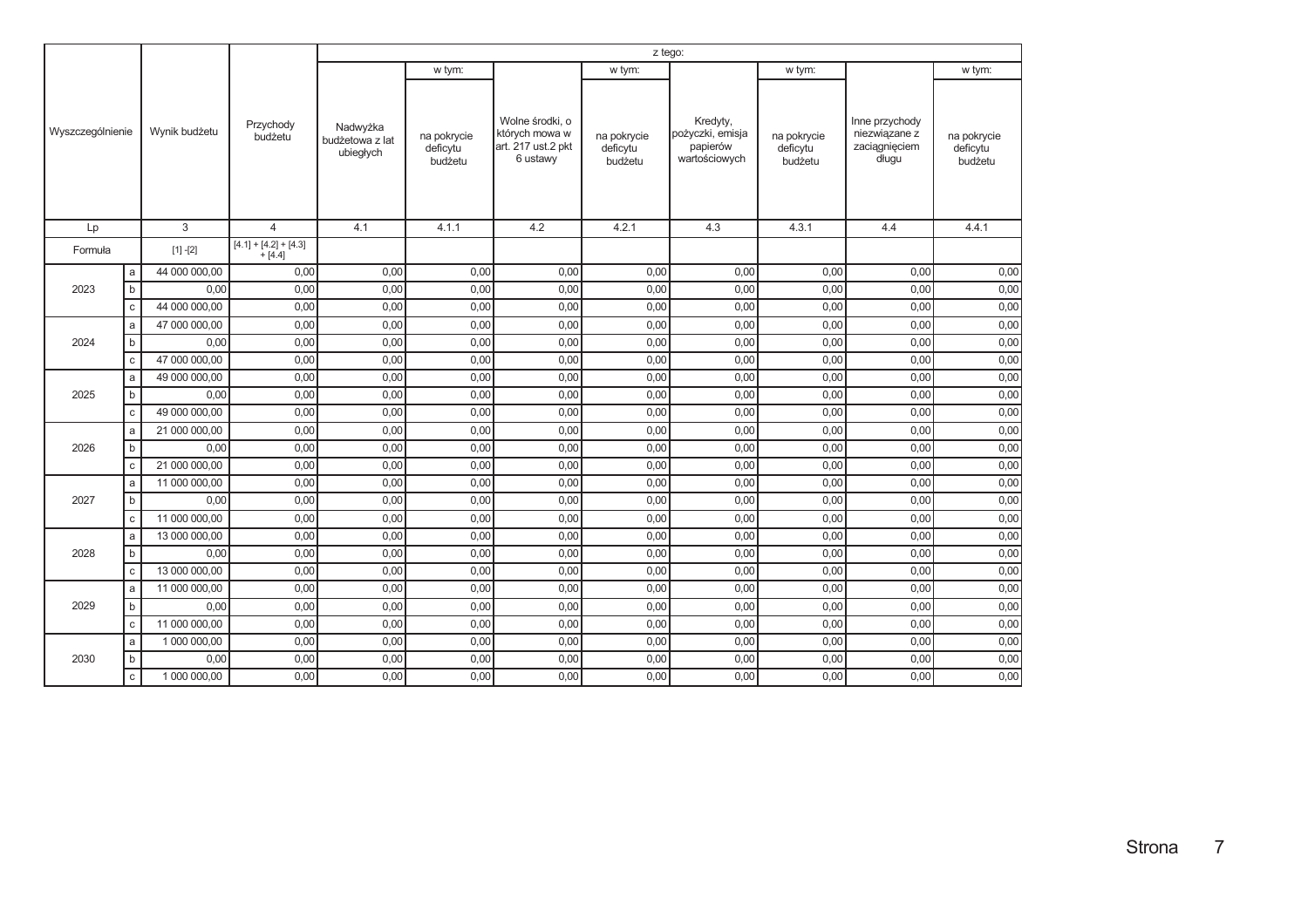|                  |              |                     |                                                                                              |                                                                                                                                                         | z tego:                                                                                                          |                                                                                                                   |                                                                                                                    |                                                 |
|------------------|--------------|---------------------|----------------------------------------------------------------------------------------------|---------------------------------------------------------------------------------------------------------------------------------------------------------|------------------------------------------------------------------------------------------------------------------|-------------------------------------------------------------------------------------------------------------------|--------------------------------------------------------------------------------------------------------------------|-------------------------------------------------|
|                  |              |                     |                                                                                              |                                                                                                                                                         | w tym:                                                                                                           |                                                                                                                   |                                                                                                                    |                                                 |
|                  |              |                     |                                                                                              |                                                                                                                                                         |                                                                                                                  | z tego:                                                                                                           |                                                                                                                    |                                                 |
| Wyszczególnienie |              | Rozchody<br>budżetu | Spłaty rat<br>kapitałowych<br>kredytów i pożyczek<br>oraz wykup<br>papierów<br>wartościowych | w tym łączna kwota<br>przypadających na<br>dany rok kwot<br>ustawowych<br>wyłączeń z limitu<br>spłaty zobowiązań,<br>o którym mowa w<br>art. 243 ustawy | kwota<br>przypadających na<br>dany rok kwot<br>ustawowych<br>wyłączeń<br>określonych w art.<br>243 ust. 3 ustawy | kwota<br>przypadających na<br>dany rok kwot<br>ustawowych<br>wyłączeń<br>określonych w art.<br>243 ust. 3a ustawy | kwota<br>przypadających na<br>dany rok kwot<br>ustawowych<br>wyłączeń innych niż<br>określone w art. 243<br>ustawy | Inne rozchody<br>niezwiązane ze<br>spłatą długu |
| Lp               |              | 5                   | 5.1                                                                                          | 5.1.1                                                                                                                                                   | 5.1.1.1                                                                                                          | 5.1.1.2                                                                                                           | 5.1.1.3                                                                                                            | 5.2                                             |
| Formuła          |              | $[5.1] + [5.2]$     |                                                                                              | $[5.1.1.1] + [5.1.1.2]$<br>$+[5.1.1.3]$                                                                                                                 |                                                                                                                  |                                                                                                                   |                                                                                                                    |                                                 |
| Wykonanie 2011   |              | 19 980 880,00       | 19 980 880,00                                                                                | 0,00                                                                                                                                                    | 0,00                                                                                                             | 0,00                                                                                                              | 0,00                                                                                                               | 0,00                                            |
| Wykonanie 2012   |              | 48 980 880,00       | 48 980 880,00                                                                                | 0,00                                                                                                                                                    | 0,00                                                                                                             | 0,00                                                                                                              | 0,00                                                                                                               | 0,00                                            |
| Plan 3 kw. 2013  |              | 40 502 040,00       | 40 502 040,00                                                                                | 0.00                                                                                                                                                    | 0.00                                                                                                             | 0.00                                                                                                              | 0,00                                                                                                               | 0,00                                            |
| Wykonanie 2013   |              | 111 352 040,00      | 111 352 040,00                                                                               | 0.00                                                                                                                                                    | 0,00                                                                                                             | 0,00                                                                                                              | 0.00                                                                                                               | 0,00                                            |
|                  | a            | 17 615 520,00       | 17 615 520,00                                                                                | 0,00                                                                                                                                                    | 0,00                                                                                                             | 0,00                                                                                                              | 0,00                                                                                                               | 0,00                                            |
| 2014             | $\mathsf b$  | 0,00                | 0,00                                                                                         | 0,00                                                                                                                                                    | 0,00                                                                                                             | 0,00                                                                                                              | 0,00                                                                                                               | 0,00                                            |
|                  | $\mathsf{C}$ | 17 615 520,00       | 17 615 520.00                                                                                | 0,00                                                                                                                                                    | 0,00                                                                                                             | 0.00                                                                                                              | 0,00                                                                                                               | 0,00                                            |
|                  | a            | 21 615 520,00       | 21 615 520,00                                                                                | 0,00                                                                                                                                                    | 0,00                                                                                                             | 0,00                                                                                                              | 0,00                                                                                                               | 0,00                                            |
| 2015             | b            | 0,00                | 0,00                                                                                         | 0,00                                                                                                                                                    | 0,00                                                                                                             | 0,00                                                                                                              | 0,00                                                                                                               | 0,00                                            |
|                  | $\mathbf{C}$ | 21 615 520,00       | 21 615 520,00                                                                                | 0,00                                                                                                                                                    | 0,00                                                                                                             | 0,00                                                                                                              | 0,00                                                                                                               | 0,00                                            |
|                  | a            | 23 615 520,00       | 23 615 520.00                                                                                | 0.00                                                                                                                                                    | 0.00                                                                                                             | 0.00                                                                                                              | 0.00                                                                                                               | 0,00                                            |
| 2016             | b            | 0.00                | 0.00                                                                                         | 0,00                                                                                                                                                    | 0,00                                                                                                             | 0,00                                                                                                              | 0,00                                                                                                               | 0,00                                            |
|                  | $\mathtt{C}$ | 23 615 520,00       | 23 615 520,00                                                                                | 0,00                                                                                                                                                    | 0,00                                                                                                             | 0.00                                                                                                              | 0,00                                                                                                               | 0,00                                            |
|                  | a            | 27 529 607,76       | 27 529 607,76                                                                                | 0,00                                                                                                                                                    | 0,00                                                                                                             | 0,00                                                                                                              | 0,00                                                                                                               | 0,00                                            |
| 2017 1)          | $\mathsf b$  | 0,00                | 0,00                                                                                         | 0.00                                                                                                                                                    | 0,00                                                                                                             | 0.00                                                                                                              | 0.00                                                                                                               | 0,00                                            |
|                  | $\mathtt{C}$ | 27 529 607,76       | 27 529 607,76                                                                                | 0,00                                                                                                                                                    | 0,00                                                                                                             | 0,00                                                                                                              | 0,00                                                                                                               | 0,00                                            |
|                  | a            | 31 480 887,82       | 31 480 887,82                                                                                | 0,00                                                                                                                                                    | 0,00                                                                                                             | 0,00                                                                                                              | 0,00                                                                                                               | 0,00                                            |
| 2018             | b            | 0,00                | 0,00                                                                                         | 0,00                                                                                                                                                    | 0,00                                                                                                             | 0,00                                                                                                              | 0,00                                                                                                               | 0,00                                            |
|                  | $\mathsf{C}$ | 31 480 887,82       | 31 480 887,82                                                                                | 0.00                                                                                                                                                    | 0.00                                                                                                             | 0.00                                                                                                              | 0.00                                                                                                               | 0,00                                            |
|                  | a            | 35 650 000,00       | 35 650 000,00                                                                                | 0.00                                                                                                                                                    | 0.00                                                                                                             | 0.00                                                                                                              | 0,00                                                                                                               | 0,00                                            |
| 2019             | b            | 0,00                | 0,00                                                                                         | 0,00                                                                                                                                                    | 0,00                                                                                                             | 0,00                                                                                                              | 0,00                                                                                                               | 0,00                                            |
|                  | $\mathtt{C}$ | 35 650 000,00       | 35 650 000,00                                                                                | 0,00                                                                                                                                                    | 0,00                                                                                                             | 0,00                                                                                                              | 0,00                                                                                                               | 0,00                                            |
|                  | a            | 36 650 000,00       | 36 650 000,00                                                                                | 0.00                                                                                                                                                    | 0,00                                                                                                             | 0.00                                                                                                              | 0,00                                                                                                               | 0,00                                            |
| 2020             | b            | 0,00                | 0,00                                                                                         | 0,00                                                                                                                                                    | 0,00                                                                                                             | 0.00                                                                                                              | 0,00                                                                                                               | 0,00                                            |
|                  | $\mathtt{C}$ | 36 650 000,00       | 36 650 000,00                                                                                | 0,00                                                                                                                                                    | 0,00                                                                                                             | 0,00                                                                                                              | 0,00                                                                                                               | 0,00                                            |
|                  | a            | 36 850 000,00       | 36 850 000,00                                                                                | 0,00                                                                                                                                                    | 0,00                                                                                                             | 0,00                                                                                                              | 0,00                                                                                                               | 0,00                                            |
| 2021             | b            | 0.00                | 0.00                                                                                         | 0.00                                                                                                                                                    | 0.00                                                                                                             | 0.00                                                                                                              | 0,00                                                                                                               | 0,00                                            |
|                  | $\mathsf{C}$ | 36 850 000,00       | 36 850 000,00                                                                                | 0,00                                                                                                                                                    | 0,00                                                                                                             | 0.00                                                                                                              | 0,00                                                                                                               | 0,00                                            |
|                  | a            | 41 000 000,00       | 41 000 000,00                                                                                | 0,00                                                                                                                                                    | 0,00                                                                                                             | 0,00                                                                                                              | 0,00                                                                                                               | 0,00                                            |
| 2022             | b            | 0,00                | 0,00                                                                                         | 0,00                                                                                                                                                    | 0,00                                                                                                             | 0,00                                                                                                              | 0,00                                                                                                               | 0,00                                            |
|                  | $\mathsf{C}$ | 41 000 000.00       | 41 000 000.00                                                                                | 0.00                                                                                                                                                    | 0.00                                                                                                             | 0.00                                                                                                              | 0.00                                                                                                               | 0,00                                            |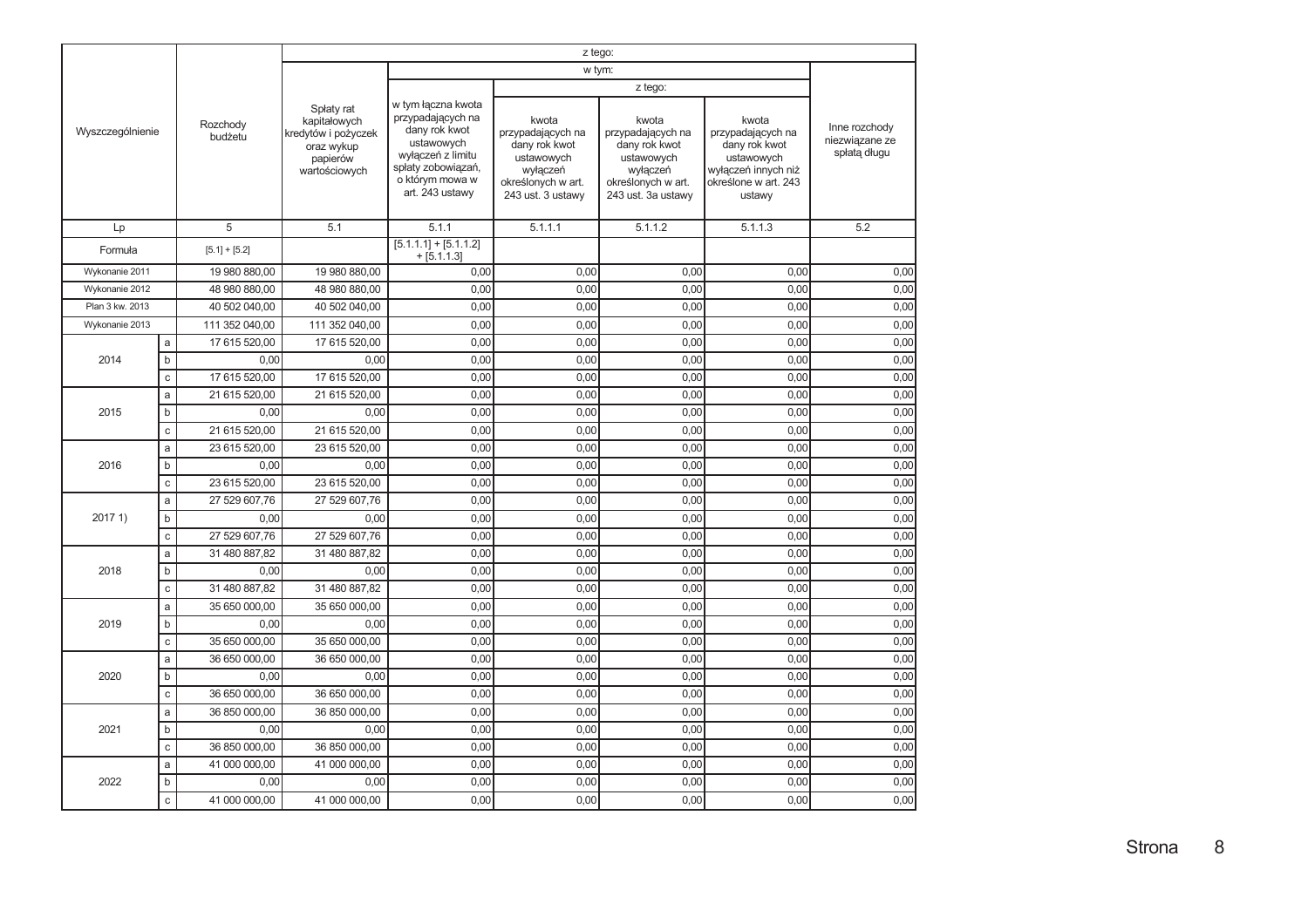|                  |              |                     |                                                                                              |                                                                                                                                                         | z tego:                                                                                                          |                                                                                                                   |                                                                                                                    |                                                 |
|------------------|--------------|---------------------|----------------------------------------------------------------------------------------------|---------------------------------------------------------------------------------------------------------------------------------------------------------|------------------------------------------------------------------------------------------------------------------|-------------------------------------------------------------------------------------------------------------------|--------------------------------------------------------------------------------------------------------------------|-------------------------------------------------|
|                  |              |                     |                                                                                              |                                                                                                                                                         | w tym:                                                                                                           |                                                                                                                   |                                                                                                                    |                                                 |
|                  |              |                     |                                                                                              |                                                                                                                                                         |                                                                                                                  | z tego:                                                                                                           |                                                                                                                    |                                                 |
| Wyszczególnienie |              | Rozchody<br>budżetu | Spłaty rat<br>kapitałowych<br>kredytów i pożyczek<br>oraz wykup<br>papierów<br>wartościowych | w tym łączna kwota<br>przypadających na<br>dany rok kwot<br>ustawowych<br>wyłączeń z limitu<br>spłaty zobowiązań,<br>o którym mowa w<br>art. 243 ustawy | kwota<br>przypadających na<br>dany rok kwot<br>ustawowych<br>wyłączeń<br>określonych w art.<br>243 ust. 3 ustawy | kwota<br>przypadających na<br>dany rok kwot<br>ustawowych<br>wyłączeń<br>określonych w art.<br>243 ust. 3a ustawy | kwota<br>przypadających na<br>dany rok kwot<br>ustawowych<br>wyłączeń innych niż<br>określone w art. 243<br>ustawy | Inne rozchody<br>niezwiązane ze<br>spłatą długu |
| Lp               |              | 5                   | 5.1                                                                                          | 5.1.1                                                                                                                                                   | 5.1.1.1                                                                                                          | 5.1.1.2                                                                                                           | 5.1.1.3                                                                                                            | 5.2                                             |
| Formuła          |              | $[5.1] + [5.2]$     |                                                                                              | $[5.1.1.1] + [5.1.1.2]$<br>$+[5.1.1.3]$                                                                                                                 |                                                                                                                  |                                                                                                                   |                                                                                                                    |                                                 |
|                  | a            | 44 000 000,00       | 44 000 000,00                                                                                | 0,00                                                                                                                                                    | 0,00                                                                                                             | 0,00                                                                                                              | 0,00                                                                                                               | 0,00                                            |
| 2023             | b            | 0.00                | 0.00                                                                                         | 0,00                                                                                                                                                    | 0,00                                                                                                             | 0.00                                                                                                              | 0.00                                                                                                               | 0,00                                            |
|                  | $\mathbf{C}$ | 44 000 000,00       | 44 000 000,00                                                                                | 0,00                                                                                                                                                    | 0,00                                                                                                             | 0,00                                                                                                              | 0,00                                                                                                               | 0,00                                            |
|                  | a            | 47 000 000,00       | 47 000 000.00                                                                                | 0,00                                                                                                                                                    | 0.00                                                                                                             | 0.00                                                                                                              | 0.00                                                                                                               | 0,00                                            |
| 2024             | b            | 0,00                | 0,00                                                                                         | 0,00                                                                                                                                                    | 0,00                                                                                                             | 0,00                                                                                                              | 0,00                                                                                                               | 0,00                                            |
|                  | $\mathbf{C}$ | 47 000 000.00       | 47 000 000.00                                                                                | 0,00                                                                                                                                                    | 0.00                                                                                                             | 0.00                                                                                                              | 0.00                                                                                                               | 0,00                                            |
|                  | a            | 49 000 000,00       | 49 000 000,00                                                                                | 0,00                                                                                                                                                    | 0,00                                                                                                             | 0,00                                                                                                              | 0,00                                                                                                               | 0,00                                            |
| 2025             | b            | 0.00                | 0.00                                                                                         | 0.00                                                                                                                                                    | 0.00                                                                                                             | 0.00                                                                                                              | 0.00                                                                                                               | 0,00                                            |
|                  | $\mathtt{C}$ | 49 000 000,00       | 49 000 000,00                                                                                | 0,00                                                                                                                                                    | 0,00                                                                                                             | 0,00                                                                                                              | 0,00                                                                                                               | 0,00                                            |
|                  | a            | 21 000 000,00       | 21 000 000,00                                                                                | 0,00                                                                                                                                                    | 0.00                                                                                                             | 0,00                                                                                                              | 0,00                                                                                                               | 0,00                                            |
| 2026             | b            | 0,00                | 0,00                                                                                         | 0,00                                                                                                                                                    | 0,00                                                                                                             | 0,00                                                                                                              | 0,00                                                                                                               | 0,00                                            |
|                  | $\mathbf{C}$ | 21 000 000.00       | 21 000 000,00                                                                                | 0,00                                                                                                                                                    | 0.00                                                                                                             | 0,00                                                                                                              | 0,00                                                                                                               | 0,00                                            |
|                  | a            | 11 000 000,00       | 11 000 000,00                                                                                | 0,00                                                                                                                                                    | 0,00                                                                                                             | 0,00                                                                                                              | 0,00                                                                                                               | 0,00                                            |
| 2027             | b            | 0.00                | 0.00                                                                                         | 0,00                                                                                                                                                    | 0.00                                                                                                             | 0,00                                                                                                              | 0.00                                                                                                               | 0,00                                            |
|                  | $\mathtt{C}$ | 11 000 000,00       | 11 000 000,00                                                                                | 0,00                                                                                                                                                    | 0,00                                                                                                             | 0,00                                                                                                              | 0,00                                                                                                               | 0,00                                            |
|                  | a            | 13 000 000,00       | 13 000 000,00                                                                                | 0.00                                                                                                                                                    | 0.00                                                                                                             | 0.00                                                                                                              | 0.00                                                                                                               | 0,00                                            |
| 2028             | $\mathsf b$  | 0.00                | 0,00                                                                                         | 0,00                                                                                                                                                    | 0,00                                                                                                             | 0,00                                                                                                              | 0,00                                                                                                               | 0,00                                            |
|                  | $\mathbf{C}$ | 13 000 000,00       | 13 000 000,00                                                                                | 0.00                                                                                                                                                    | 0.00                                                                                                             | 0.00                                                                                                              | 0.00                                                                                                               | 0,00                                            |
|                  | a            | 11 000 000,00       | 11 000 000,00                                                                                | 0,00                                                                                                                                                    | 0,00                                                                                                             | 0,00                                                                                                              | 0.00                                                                                                               | 0,00                                            |
| 2029             | b            | 0.00                | 0.00                                                                                         | 0.00                                                                                                                                                    | 0.00                                                                                                             | 0.00                                                                                                              | 0.00                                                                                                               | 0,00                                            |
|                  | $\mathtt{C}$ | 11 000 000,00       | 11 000 000,00                                                                                | 0,00                                                                                                                                                    | 0,00                                                                                                             | 0,00                                                                                                              | 0.00                                                                                                               | 0,00                                            |
|                  | a            | 1 000 000,00        | 1 000 000.00                                                                                 | 0,00                                                                                                                                                    | 0.00                                                                                                             | 0.00                                                                                                              | 0.00                                                                                                               | 0,00                                            |
| 2030             | $\mathsf b$  | 0,00                | 0,00                                                                                         | 0,00                                                                                                                                                    | 0,00                                                                                                             | 0,00                                                                                                              | 0,00                                                                                                               | 0,00                                            |
|                  | $\mathtt{C}$ | 1 000 000,00        | 1 000 000,00                                                                                 | 0,00                                                                                                                                                    | 0,00                                                                                                             | 0,00                                                                                                              | 0,00                                                                                                               | 0,00                                            |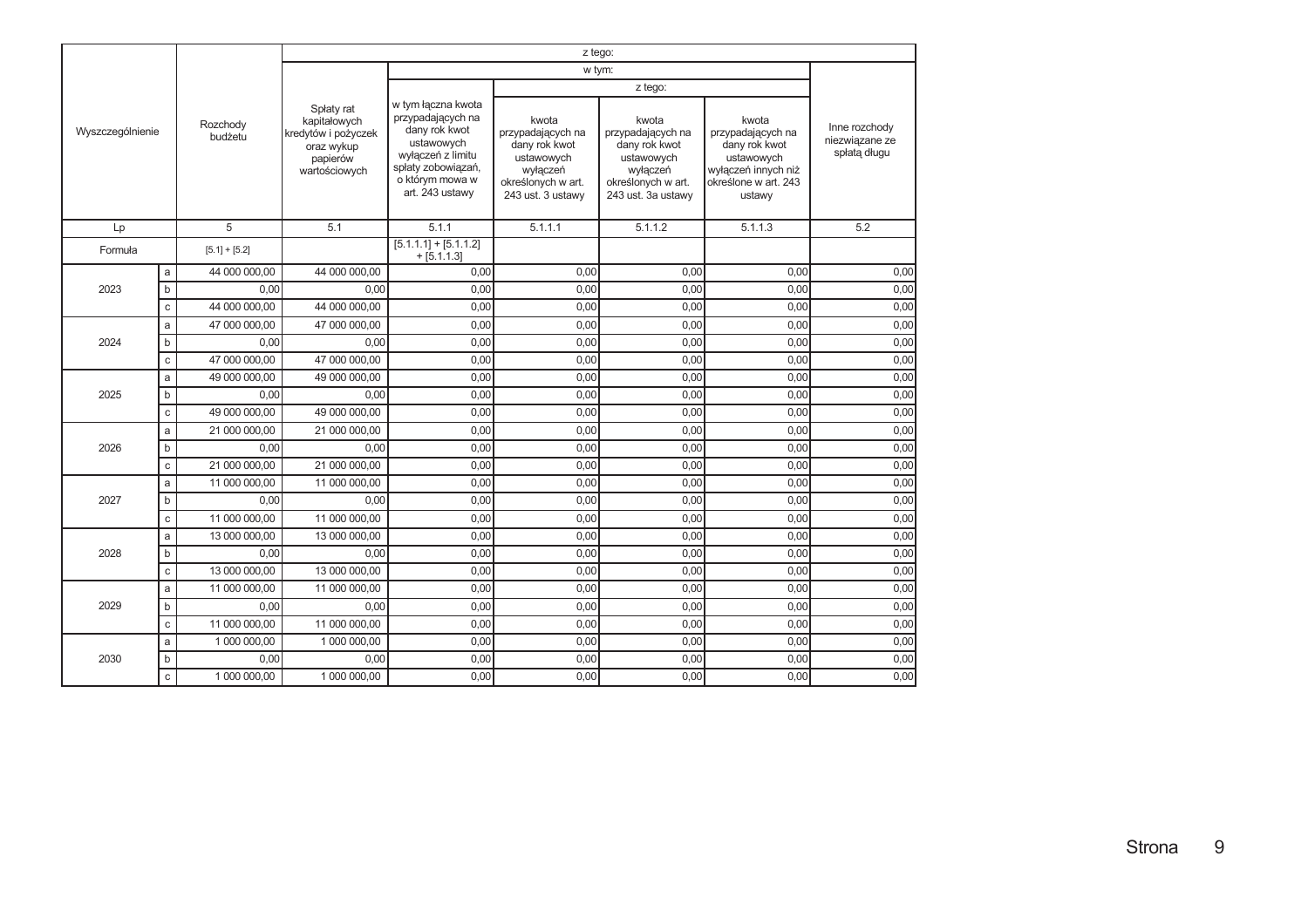|                  |              |                | Kwota zobowiązań<br>wynikających z                                                                                                                                                   | Relacja zrównoważenia wydatków bieżących, o<br>której mowa w art. 242 ustawy |                                                                                                                                 |
|------------------|--------------|----------------|--------------------------------------------------------------------------------------------------------------------------------------------------------------------------------------|------------------------------------------------------------------------------|---------------------------------------------------------------------------------------------------------------------------------|
| Wyszczególnienie |              | Kwota długu    | przejęcia przez<br>jednostkę samorządu<br>terytorialnego<br>zobowiązań po<br>likwidowanych i<br>przekształcanych<br>jednostkach<br>zaliczanych do<br>sektora finansów<br>publicznych | Różnica między<br>dochodami<br>bieżącymi a<br>wydatkami<br>bieżącymi         | Różnica między<br>dochodami<br>bieżącymi,<br>skorygowanymi o<br>środki a wydatkami<br>bieżacymi,<br>pomniejszonymi<br>o wydatki |
| Lp               |              | 6              | 7                                                                                                                                                                                    | 8.1                                                                          | 8.2                                                                                                                             |
| Formuła          |              |                |                                                                                                                                                                                      | $[1.1] - [2.1]$                                                              | $[1.1] + [4.1] + [4.2] - ([2.1] - [2.1.2])$                                                                                     |
| Wykonanie 2011   |              | 352 174 492,25 | 0,00                                                                                                                                                                                 | 10 440 684,50                                                                | 23 715 199,60                                                                                                                   |
| Wykonanie 2012   |              | 343 510 826,36 | 0,00                                                                                                                                                                                 | 65 095 707,90                                                                | 69 454 901,67                                                                                                                   |
| Plan 3 kw. 2013  |              | 373 007 115,58 | 0.00                                                                                                                                                                                 | 33 894 472,72                                                                | 40 639 116,66                                                                                                                   |
| Wykonanie 2013   |              | 389 015 552,41 | 0.00                                                                                                                                                                                 | 24 512 375,88                                                                | 31 291 537,63                                                                                                                   |
|                  | a            | 441 391 535,58 | 0,00                                                                                                                                                                                 | 73 374 429,16                                                                | 76 643 582,41                                                                                                                   |
| 2014             | $\mathsf{b}$ | 0.00           | 0.00                                                                                                                                                                                 | 0.00                                                                         | 0.00                                                                                                                            |
|                  | $\mathbf{C}$ | 441 391 535,58 | 0.00                                                                                                                                                                                 | 73 374 429,16                                                                | 76 643 582.41                                                                                                                   |
|                  | a            | 429 776 015,58 | 0,00                                                                                                                                                                                 | 83 304 140,56                                                                | 83 304 140,56                                                                                                                   |
| 2015             | b            | 0,00           | 0,00                                                                                                                                                                                 | 0,00                                                                         | 0,00                                                                                                                            |
|                  | $\mathbf c$  | 429 776 015,58 | 0,00                                                                                                                                                                                 | 83 304 140,56                                                                | 83 304 140,56                                                                                                                   |
|                  | a            | 406 160 495,58 | 0,00                                                                                                                                                                                 | 95 294 646,90                                                                | 95 294 646,90                                                                                                                   |
| 2016             | b            | 0,00           | 0,00                                                                                                                                                                                 | 0,00                                                                         | 0,00                                                                                                                            |
|                  | $\mathbf c$  | 406 160 495.58 | 0.00                                                                                                                                                                                 | 95 294 646.90                                                                | 95 294 646.90                                                                                                                   |
|                  | a            | 378 630 887,82 | 0.00                                                                                                                                                                                 | 107 683 994,92                                                               | 107 683 994,92                                                                                                                  |
| 2017 1)          | b            | 0,00           | 0,00                                                                                                                                                                                 | 0,00                                                                         | 0,00                                                                                                                            |
|                  | C            | 378 630 887,82 | 0.00                                                                                                                                                                                 | 107 683 994.92                                                               | 107 683 994,92                                                                                                                  |
|                  | a            | 347 150 000,00 | 0,00                                                                                                                                                                                 | 120 483 146,47                                                               | 120 483 146,47                                                                                                                  |
| 2018             | b            | 0,00           | 0,00                                                                                                                                                                                 | 0,00                                                                         | 0,00                                                                                                                            |
|                  | $\mathbf{c}$ | 347 150 000,00 | 0,00                                                                                                                                                                                 | 120 483 146,47                                                               | 120 483 146,47                                                                                                                  |
|                  | a            | 311 500 000,00 | 0.00                                                                                                                                                                                 | 133 703 347,31                                                               | 133 703 347,31                                                                                                                  |
| 2019             | b            | 0,00           | 0,00                                                                                                                                                                                 | 0,00                                                                         | 0.00                                                                                                                            |
|                  | $\mathbf{C}$ | 311 500 000,00 | 0.00                                                                                                                                                                                 | 133 703 347.31                                                               | 133 703 347.31                                                                                                                  |
|                  | a            | 274 850 000.00 | 0.00                                                                                                                                                                                 | 131 603 646.33                                                               | 131 603 646.33                                                                                                                  |
| 2020             | b            | 0,00           | 0,00                                                                                                                                                                                 | 0,00                                                                         | 0,00                                                                                                                            |
|                  | C            | 274 850 000,00 | 0.00                                                                                                                                                                                 | 131 603 646,33                                                               | 131 603 646,33                                                                                                                  |
|                  | a            | 238 000 000,00 | 0,00                                                                                                                                                                                 | 129 431 397.29                                                               | 129 431 397,29                                                                                                                  |
| 2021             | b            | 0,00           | 0,00                                                                                                                                                                                 | 0,00                                                                         | 0,00                                                                                                                            |
|                  | C            | 238 000 000,00 | 0,00                                                                                                                                                                                 | 129 431 397,29                                                               | 129 431 397,29                                                                                                                  |
|                  | a            | 197 000 000,00 | 0.00                                                                                                                                                                                 | 127 185 101,51                                                               | 127 185 101,51                                                                                                                  |
| 2022             | b            | 0.00           | 0,00                                                                                                                                                                                 | 0.00                                                                         | 0,00                                                                                                                            |
|                  | C            | 197 000 000.00 | 0,00                                                                                                                                                                                 | 127 185 101.51                                                               | 127 185 101.51                                                                                                                  |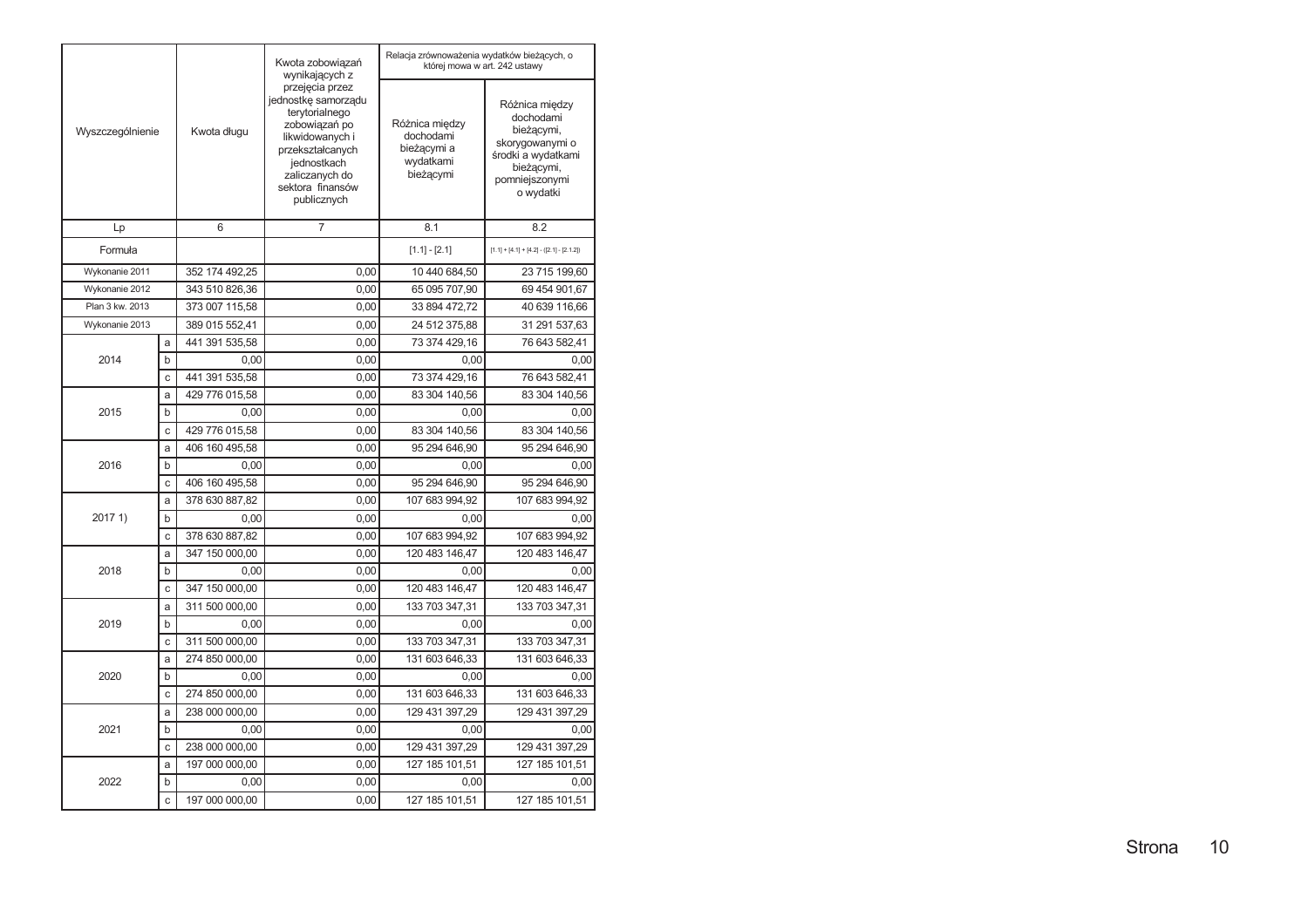| 0,00<br>153 000 000,00<br>124 863 233,60<br>124 863 233,60<br>a<br>2023<br>0,00<br>0,00<br>0,00<br>0,00<br>b<br>153 000 000,00<br>0,00<br>124 863 233,60<br>124 863 233,60<br>$\mathbf{C}$<br>106 000 000,00<br>0,00<br>122 464 241.24<br>122 464 241,24<br>a<br>2024<br>0,00<br>0.00<br>0,00<br>0,00<br>b<br>106 000 000,00<br>0,00<br>122 464 241,24<br>122 464 241,24<br>$\mathbf C$<br>57 000 000.00<br>0.00<br>119 986 544.58<br>119 986 544.58<br>a<br>2025<br>0,00<br>0.00<br>0.00<br>0,00<br>b<br>57 000 000.00<br>0.00<br>119 986 544.58<br>119 986 544.58<br>$\mathbf{C}$<br>36 000 000,00<br>0,00<br>117 428 535,87<br>117 428 535,87<br>a<br>2026<br>0.00<br>0,00<br>0,00<br>0.00<br>b<br>36 000 000,00<br>0,00<br>117 428 535,87<br>117 428 535,87<br>$\mathbf{C}$<br>25 000 000,00<br>0,00<br>114 788 578.96<br>114 788 578,96<br>a<br>2027<br>0,00<br>0.00<br>0,00<br>b<br>0,00<br>25 000 000,00<br>114 788 578,96<br>114 788 578,96<br>0,00<br>$\mathbf C$<br>12 000 000.00<br>0,00<br>112 065 008.85<br>112 065 008,85<br>a<br>2028<br>0,00<br>0.00<br>0.00<br>0,00<br>b<br>12 000 000.00<br>0,00<br>112 065 008.85<br>112 065 008.85<br>$\mathbf{C}$<br>1 000 000,00<br>0,00<br>109 256 131,20<br>109 256 131,20<br>a<br>2029<br>0,00<br>0,00<br>0.00<br>0.00<br>b<br>1 000 000.00<br>0,00<br>109 256 131.20<br>109 256 131.20<br>$\mathbf{C}$<br>0,00<br>0,00<br>106 360 221,85<br>106 360 221,85<br>a<br>2030<br>0,00<br>0,00<br>b<br>0,00<br>0,00<br>0,00<br>106 360 221,85<br>106 360 221,85<br>$\mathsf{C}$ |  |  |      |
|------------------------------------------------------------------------------------------------------------------------------------------------------------------------------------------------------------------------------------------------------------------------------------------------------------------------------------------------------------------------------------------------------------------------------------------------------------------------------------------------------------------------------------------------------------------------------------------------------------------------------------------------------------------------------------------------------------------------------------------------------------------------------------------------------------------------------------------------------------------------------------------------------------------------------------------------------------------------------------------------------------------------------------------------------------------------------------------------------------------------------------------------------------------------------------------------------------------------------------------------------------------------------------------------------------------------------------------------------------------------------------------------------------------------------------------------------------------------------------------------------------------------------------|--|--|------|
|                                                                                                                                                                                                                                                                                                                                                                                                                                                                                                                                                                                                                                                                                                                                                                                                                                                                                                                                                                                                                                                                                                                                                                                                                                                                                                                                                                                                                                                                                                                                    |  |  |      |
|                                                                                                                                                                                                                                                                                                                                                                                                                                                                                                                                                                                                                                                                                                                                                                                                                                                                                                                                                                                                                                                                                                                                                                                                                                                                                                                                                                                                                                                                                                                                    |  |  |      |
|                                                                                                                                                                                                                                                                                                                                                                                                                                                                                                                                                                                                                                                                                                                                                                                                                                                                                                                                                                                                                                                                                                                                                                                                                                                                                                                                                                                                                                                                                                                                    |  |  |      |
|                                                                                                                                                                                                                                                                                                                                                                                                                                                                                                                                                                                                                                                                                                                                                                                                                                                                                                                                                                                                                                                                                                                                                                                                                                                                                                                                                                                                                                                                                                                                    |  |  |      |
|                                                                                                                                                                                                                                                                                                                                                                                                                                                                                                                                                                                                                                                                                                                                                                                                                                                                                                                                                                                                                                                                                                                                                                                                                                                                                                                                                                                                                                                                                                                                    |  |  |      |
|                                                                                                                                                                                                                                                                                                                                                                                                                                                                                                                                                                                                                                                                                                                                                                                                                                                                                                                                                                                                                                                                                                                                                                                                                                                                                                                                                                                                                                                                                                                                    |  |  |      |
|                                                                                                                                                                                                                                                                                                                                                                                                                                                                                                                                                                                                                                                                                                                                                                                                                                                                                                                                                                                                                                                                                                                                                                                                                                                                                                                                                                                                                                                                                                                                    |  |  |      |
|                                                                                                                                                                                                                                                                                                                                                                                                                                                                                                                                                                                                                                                                                                                                                                                                                                                                                                                                                                                                                                                                                                                                                                                                                                                                                                                                                                                                                                                                                                                                    |  |  |      |
|                                                                                                                                                                                                                                                                                                                                                                                                                                                                                                                                                                                                                                                                                                                                                                                                                                                                                                                                                                                                                                                                                                                                                                                                                                                                                                                                                                                                                                                                                                                                    |  |  |      |
|                                                                                                                                                                                                                                                                                                                                                                                                                                                                                                                                                                                                                                                                                                                                                                                                                                                                                                                                                                                                                                                                                                                                                                                                                                                                                                                                                                                                                                                                                                                                    |  |  |      |
|                                                                                                                                                                                                                                                                                                                                                                                                                                                                                                                                                                                                                                                                                                                                                                                                                                                                                                                                                                                                                                                                                                                                                                                                                                                                                                                                                                                                                                                                                                                                    |  |  |      |
|                                                                                                                                                                                                                                                                                                                                                                                                                                                                                                                                                                                                                                                                                                                                                                                                                                                                                                                                                                                                                                                                                                                                                                                                                                                                                                                                                                                                                                                                                                                                    |  |  |      |
|                                                                                                                                                                                                                                                                                                                                                                                                                                                                                                                                                                                                                                                                                                                                                                                                                                                                                                                                                                                                                                                                                                                                                                                                                                                                                                                                                                                                                                                                                                                                    |  |  |      |
|                                                                                                                                                                                                                                                                                                                                                                                                                                                                                                                                                                                                                                                                                                                                                                                                                                                                                                                                                                                                                                                                                                                                                                                                                                                                                                                                                                                                                                                                                                                                    |  |  |      |
|                                                                                                                                                                                                                                                                                                                                                                                                                                                                                                                                                                                                                                                                                                                                                                                                                                                                                                                                                                                                                                                                                                                                                                                                                                                                                                                                                                                                                                                                                                                                    |  |  |      |
|                                                                                                                                                                                                                                                                                                                                                                                                                                                                                                                                                                                                                                                                                                                                                                                                                                                                                                                                                                                                                                                                                                                                                                                                                                                                                                                                                                                                                                                                                                                                    |  |  |      |
|                                                                                                                                                                                                                                                                                                                                                                                                                                                                                                                                                                                                                                                                                                                                                                                                                                                                                                                                                                                                                                                                                                                                                                                                                                                                                                                                                                                                                                                                                                                                    |  |  |      |
|                                                                                                                                                                                                                                                                                                                                                                                                                                                                                                                                                                                                                                                                                                                                                                                                                                                                                                                                                                                                                                                                                                                                                                                                                                                                                                                                                                                                                                                                                                                                    |  |  |      |
|                                                                                                                                                                                                                                                                                                                                                                                                                                                                                                                                                                                                                                                                                                                                                                                                                                                                                                                                                                                                                                                                                                                                                                                                                                                                                                                                                                                                                                                                                                                                    |  |  |      |
|                                                                                                                                                                                                                                                                                                                                                                                                                                                                                                                                                                                                                                                                                                                                                                                                                                                                                                                                                                                                                                                                                                                                                                                                                                                                                                                                                                                                                                                                                                                                    |  |  |      |
|                                                                                                                                                                                                                                                                                                                                                                                                                                                                                                                                                                                                                                                                                                                                                                                                                                                                                                                                                                                                                                                                                                                                                                                                                                                                                                                                                                                                                                                                                                                                    |  |  |      |
|                                                                                                                                                                                                                                                                                                                                                                                                                                                                                                                                                                                                                                                                                                                                                                                                                                                                                                                                                                                                                                                                                                                                                                                                                                                                                                                                                                                                                                                                                                                                    |  |  |      |
|                                                                                                                                                                                                                                                                                                                                                                                                                                                                                                                                                                                                                                                                                                                                                                                                                                                                                                                                                                                                                                                                                                                                                                                                                                                                                                                                                                                                                                                                                                                                    |  |  | 0,00 |
|                                                                                                                                                                                                                                                                                                                                                                                                                                                                                                                                                                                                                                                                                                                                                                                                                                                                                                                                                                                                                                                                                                                                                                                                                                                                                                                                                                                                                                                                                                                                    |  |  |      |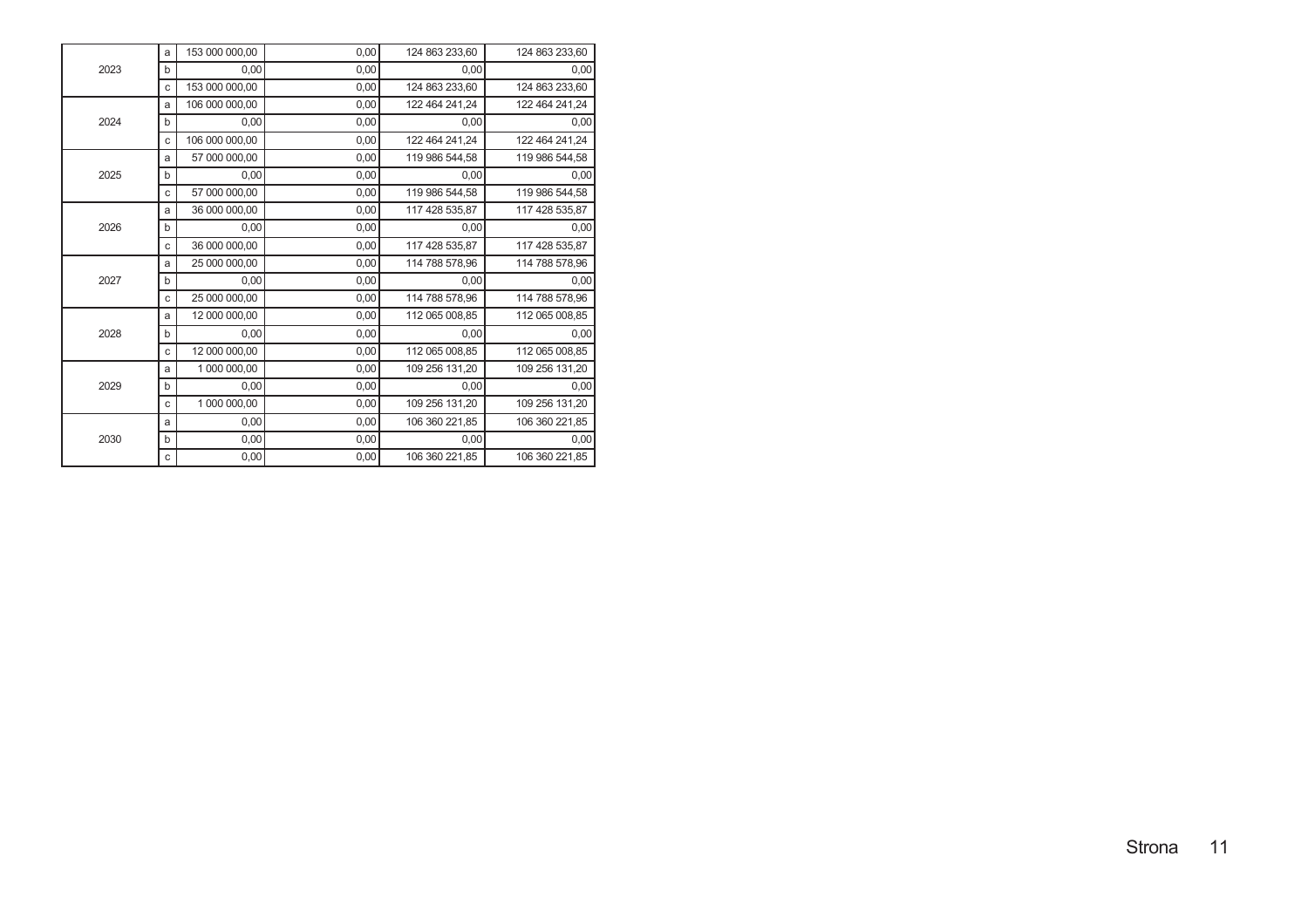|                  |              |                                                                                                                                                                                                                                                                                                                  |                                                                                                                                                                                                                                                                                                          |                                                                                                                                                                                                                    |                                                                                                                                                                                                                                                                                                                   | Wskaźnik spłaty zobowiązań                                                                                                                                                                                         |                                                                                                                                                                                                                                                                                                            |                                                                                                                                                                                                                                                                                                      |                                                                                                                                                                                                                                                                                                                                                  |                                                                                                                                                                                                                                                                                                                                              |
|------------------|--------------|------------------------------------------------------------------------------------------------------------------------------------------------------------------------------------------------------------------------------------------------------------------------------------------------------------------|----------------------------------------------------------------------------------------------------------------------------------------------------------------------------------------------------------------------------------------------------------------------------------------------------------|--------------------------------------------------------------------------------------------------------------------------------------------------------------------------------------------------------------------|-------------------------------------------------------------------------------------------------------------------------------------------------------------------------------------------------------------------------------------------------------------------------------------------------------------------|--------------------------------------------------------------------------------------------------------------------------------------------------------------------------------------------------------------------|------------------------------------------------------------------------------------------------------------------------------------------------------------------------------------------------------------------------------------------------------------------------------------------------------------|------------------------------------------------------------------------------------------------------------------------------------------------------------------------------------------------------------------------------------------------------------------------------------------------------|--------------------------------------------------------------------------------------------------------------------------------------------------------------------------------------------------------------------------------------------------------------------------------------------------------------------------------------------------|----------------------------------------------------------------------------------------------------------------------------------------------------------------------------------------------------------------------------------------------------------------------------------------------------------------------------------------------|
| Wyszczególnienie |              | Wskaźnik planowanej<br>łącznej kwoty spłaty<br>zobowiązań, o której<br>nowa w art. 243 ust. 1<br>ustawy do dochodów<br>bez uwzględnienia<br>zobowiązań związku<br>vspółtworzonego przez<br>jednostkę samorządu<br>terytorialnego i bez<br>uwzględniania<br>ustawowych wyłączeń<br>przypadających na<br>dany rok. | Wskaźnik planowanej<br>łącznej kwoty spłaty<br>zobowiązań, o której mowa<br>w art. 243 ust. 1 ustawy do<br>dochodów, bez<br>uwzględnienia zobowiązań<br>związku współtworzonego<br>przez jednostkę samorządu<br>terytorialnego, po<br>uwzględnieniu ustawowych<br>wyłączeń przypadających na<br>dany rok | Kwota zobowiazań<br>związku<br>vspółtworzonego przez<br>jednostkę samorządu<br>terytorialnego<br>przypadających do<br>spłaty w danym roku<br>budżetowym,<br>oodlegająca doliczeniu<br>zgodnie z art. 244<br>ustawy | Wskaźnik planowanej<br>łącznej kwoty spłaty<br>zobowiązań, o której<br>nowa w art. 243 ust. 1<br>ustawy do dochodów,<br>po uwzględnieniu<br>zobowiązań związku<br>vspółtworzonego przez<br>jednostkę samorządu<br>terytorialnego oraz po<br>uwzględnieniu<br>ustawowych wyłączeń<br>przypadających na<br>dany rok | Wskaźnik dochodów<br>bieżących<br>powiększonych o<br>dochody ze sprzedaży<br>majątku oraz<br>pomniejszonych o<br>wydatki bieżące, do<br>dochodów budżetu,<br>ustalony dla danego<br>roku (wskaźnik<br>jednoroczny) | Dopuszczalny wskaźnik<br>spłaty zobowiązań<br>określony w art. 243<br>ustawy, po<br>uwzględnieniu<br>istawowych wyłączeń<br>obliczony w oparciu o<br>plan 3 kwartału roku<br>poprzedzającego<br>pierwszy rok prognozy<br>(wskaźnik ustalony w<br>oparciu o średnią<br>arytmetyczną z 3<br>poprzednich lat) | Opuszczalny wskaźnik<br>spłaty zobowiązań<br>określony w art. 243<br>ustawy, po<br>uwzględnieniu<br>ustawowych wyłączeń,<br>obliczony w oparciu o<br>wykonanie roku<br>poprzedzającego<br>vierwszy rok prognozy<br>(wskaźnik ustalony w<br>oparciu o średnią<br>arytmetyczną z 3<br>poprzednich lat) | nformacja o spełnieniu<br>wskaźnika spłaty<br>zobowiązań<br>określonego w art. 243<br>ustawy, po<br>uwzględnieniu<br>zobowiązań związku<br>vspółtworzonego przez<br>jednostkę samorządu<br>terytorialnego oraz po<br>uwzględnieniu<br>ustawowych wyłączeń,<br>obliczonego w oparciu<br>plan 3 kwartałów roku<br>poprzedzającego rok<br>budżetowy | Informacja o spełnieniu<br>wskaźnika spłaty<br>zobowiązań<br>określonego w art. 243<br>ustawy, po<br>uwzględnieniu<br>zobowiązań związku<br>współtworzonego przez<br>jednostkę samorządu<br>terytorialnego oraz po<br>uwzględnieniu<br>ustawowych wyłączeń,<br>obliczonego w oparciu<br>o wykonanie roku<br>poprzedzającego rok<br>budżetowy |
| Lp               |              | 9.1                                                                                                                                                                                                                                                                                                              | 9.2                                                                                                                                                                                                                                                                                                      | 9.3                                                                                                                                                                                                                | 9.4                                                                                                                                                                                                                                                                                                               | 9.5                                                                                                                                                                                                                | 9.6                                                                                                                                                                                                                                                                                                        | 9.6.1                                                                                                                                                                                                                                                                                                | 9.7                                                                                                                                                                                                                                                                                                                                              | 9.7.1                                                                                                                                                                                                                                                                                                                                        |
| Formuła          |              | $([2.1.1.] + [2.1.3.1] +$<br>$[5.1]$ ) / [1]                                                                                                                                                                                                                                                                     | $\begin{array}{l} ([ (2.1.1] \cdot [2.1.1.1]) \\ + ([2.1.3.1] \cdot [2.1.3.1.1] \cdot [2.1.3.1.2]) \\ + ([5.1] \cdot [5.1.1]) \\ \hspace{1.5em} / \ ([1] \cdot [15.1.1]) \end{array}$                                                                                                                    |                                                                                                                                                                                                                    | $\begin{array}{l} ([2.1.1]\cdot [2.1.1.1]) + ([2.1.3.1]\cdot [2.1.3.1.1]\\ [2.1.3.1.2]) + ([5.1]\cdot [5.1.1]) + [9.5]) / [[1]\cdot \\ \qquad \qquad \qquad [15.1.1]) \end{array}$                                                                                                                                | (([1.1] - [15.1.1])+[1.2.1] -<br>((2.1)-[2.1.2]-[15.2]))/ ([1]-<br>[15.1.1])                                                                                                                                       | średnia z trzech<br>poprzednich lat [9.5]                                                                                                                                                                                                                                                                  | średnia z trzech<br>poprzednich lat [9.5]                                                                                                                                                                                                                                                            | $[9.4] < = [9.6]$                                                                                                                                                                                                                                                                                                                                | $[9.4] < = [9.6.1]$                                                                                                                                                                                                                                                                                                                          |
| Wykonanie 2011   |              | 5,87%                                                                                                                                                                                                                                                                                                            | 5,87%                                                                                                                                                                                                                                                                                                    | 0,00                                                                                                                                                                                                               | 5,87%                                                                                                                                                                                                                                                                                                             | 2,59%                                                                                                                                                                                                              | 0,00%                                                                                                                                                                                                                                                                                                      | 0,00%                                                                                                                                                                                                                                                                                                | <b>TAK</b>                                                                                                                                                                                                                                                                                                                                       | <b>TAK</b>                                                                                                                                                                                                                                                                                                                                   |
| Wykonanie 2012   |              | 8,73%                                                                                                                                                                                                                                                                                                            | 8,73%                                                                                                                                                                                                                                                                                                    | 0,00                                                                                                                                                                                                               | 8,73%                                                                                                                                                                                                                                                                                                             | 9,65%                                                                                                                                                                                                              | 0,00%                                                                                                                                                                                                                                                                                                      | 0,00%                                                                                                                                                                                                                                                                                                | <b>TAK</b>                                                                                                                                                                                                                                                                                                                                       | <b>TAK</b>                                                                                                                                                                                                                                                                                                                                   |
| Plan 3 kw. 2013  |              | 9.54%                                                                                                                                                                                                                                                                                                            | 9.54%                                                                                                                                                                                                                                                                                                    | 0,00                                                                                                                                                                                                               | 9.54%                                                                                                                                                                                                                                                                                                             | 7,07%                                                                                                                                                                                                              | 0.00%                                                                                                                                                                                                                                                                                                      | 0.00%                                                                                                                                                                                                                                                                                                | <b>TAK</b>                                                                                                                                                                                                                                                                                                                                       | <b>TAK</b>                                                                                                                                                                                                                                                                                                                                   |
| Wykonanie 2013   |              | 18,55%                                                                                                                                                                                                                                                                                                           | 18,55%                                                                                                                                                                                                                                                                                                   | 0,00                                                                                                                                                                                                               | 18,55%                                                                                                                                                                                                                                                                                                            | 4,12%                                                                                                                                                                                                              | 0,00%                                                                                                                                                                                                                                                                                                      | 0,00%                                                                                                                                                                                                                                                                                                | <b>TAK</b>                                                                                                                                                                                                                                                                                                                                       | <b>TAK</b>                                                                                                                                                                                                                                                                                                                                   |
|                  | a            | 4,50%                                                                                                                                                                                                                                                                                                            | 4,50%                                                                                                                                                                                                                                                                                                    | 0,00                                                                                                                                                                                                               | 4,50%                                                                                                                                                                                                                                                                                                             | 11,73%                                                                                                                                                                                                             | 6,44%                                                                                                                                                                                                                                                                                                      | 5,45%                                                                                                                                                                                                                                                                                                | <b>TAK</b>                                                                                                                                                                                                                                                                                                                                       | <b>TAK</b>                                                                                                                                                                                                                                                                                                                                   |
| 2014             | b            | 0,00%                                                                                                                                                                                                                                                                                                            | 0,00%                                                                                                                                                                                                                                                                                                    | 0,00                                                                                                                                                                                                               | 0,00%                                                                                                                                                                                                                                                                                                             | 0,00%                                                                                                                                                                                                              | 0,00%                                                                                                                                                                                                                                                                                                      | 0,00%                                                                                                                                                                                                                                                                                                | <b>TAK</b>                                                                                                                                                                                                                                                                                                                                       | <b>TAK</b>                                                                                                                                                                                                                                                                                                                                   |
|                  | C            | 4,50%                                                                                                                                                                                                                                                                                                            | 4,50%                                                                                                                                                                                                                                                                                                    | 0,00                                                                                                                                                                                                               | 4,50%                                                                                                                                                                                                                                                                                                             | 11,73%                                                                                                                                                                                                             | 6,44%                                                                                                                                                                                                                                                                                                      | 5,45%                                                                                                                                                                                                                                                                                                | <b>TAK</b>                                                                                                                                                                                                                                                                                                                                       | <b>TAK</b>                                                                                                                                                                                                                                                                                                                                   |
|                  | a            | 6,04%                                                                                                                                                                                                                                                                                                            | 6,04%                                                                                                                                                                                                                                                                                                    | 0,00                                                                                                                                                                                                               | 6,04%                                                                                                                                                                                                                                                                                                             | 12,95%                                                                                                                                                                                                             | 9,48%                                                                                                                                                                                                                                                                                                      | 8,50%                                                                                                                                                                                                                                                                                                | <b>TAK</b>                                                                                                                                                                                                                                                                                                                                       | <b>TAK</b>                                                                                                                                                                                                                                                                                                                                   |
| 2015             | b            | 0,00%                                                                                                                                                                                                                                                                                                            | 0,00%                                                                                                                                                                                                                                                                                                    | 0,00                                                                                                                                                                                                               | 0,00%                                                                                                                                                                                                                                                                                                             | 0,00%                                                                                                                                                                                                              | 0,00%                                                                                                                                                                                                                                                                                                      | 0,00%                                                                                                                                                                                                                                                                                                | <b>TAK</b>                                                                                                                                                                                                                                                                                                                                       | <b>TAK</b>                                                                                                                                                                                                                                                                                                                                   |
|                  | $\mathbf c$  | 6,04%                                                                                                                                                                                                                                                                                                            | 6,04%                                                                                                                                                                                                                                                                                                    | 0,00                                                                                                                                                                                                               | 6,04%                                                                                                                                                                                                                                                                                                             | 12,95%                                                                                                                                                                                                             | 9,48%                                                                                                                                                                                                                                                                                                      | 8,50%                                                                                                                                                                                                                                                                                                | <b>TAK</b>                                                                                                                                                                                                                                                                                                                                       | <b>TAK</b>                                                                                                                                                                                                                                                                                                                                   |
|                  | a            | 6,17%                                                                                                                                                                                                                                                                                                            | 6,17%                                                                                                                                                                                                                                                                                                    | 0,00                                                                                                                                                                                                               | 6,17%                                                                                                                                                                                                                                                                                                             | 13,07%                                                                                                                                                                                                             | 10,58%                                                                                                                                                                                                                                                                                                     | 9,60%                                                                                                                                                                                                                                                                                                | <b>TAK</b>                                                                                                                                                                                                                                                                                                                                       | <b>TAK</b>                                                                                                                                                                                                                                                                                                                                   |
| 2016             | b            | 0,00%                                                                                                                                                                                                                                                                                                            | 0,00%                                                                                                                                                                                                                                                                                                    | 0,00                                                                                                                                                                                                               | 0,00%                                                                                                                                                                                                                                                                                                             | 0,00%                                                                                                                                                                                                              | 0,00%                                                                                                                                                                                                                                                                                                      | 0,00%                                                                                                                                                                                                                                                                                                | <b>TAK</b>                                                                                                                                                                                                                                                                                                                                       | <b>TAK</b>                                                                                                                                                                                                                                                                                                                                   |
|                  | $\mathbf c$  | 6,17%                                                                                                                                                                                                                                                                                                            | 6,17%                                                                                                                                                                                                                                                                                                    | 0,00                                                                                                                                                                                                               | 6,17%                                                                                                                                                                                                                                                                                                             | 13,07%                                                                                                                                                                                                             | 10,58%                                                                                                                                                                                                                                                                                                     | 9,60%                                                                                                                                                                                                                                                                                                | <b>TAK</b>                                                                                                                                                                                                                                                                                                                                       | <b>TAK</b>                                                                                                                                                                                                                                                                                                                                   |
|                  | a            | 6,41%                                                                                                                                                                                                                                                                                                            | 6,41%                                                                                                                                                                                                                                                                                                    | 0,00                                                                                                                                                                                                               | 6,41%                                                                                                                                                                                                                                                                                                             | 14,33%                                                                                                                                                                                                             | 12,58%                                                                                                                                                                                                                                                                                                     | 12,58%                                                                                                                                                                                                                                                                                               | <b>TAK</b>                                                                                                                                                                                                                                                                                                                                       | <b>TAK</b>                                                                                                                                                                                                                                                                                                                                   |
| 2017 1)          | b            | 0.00%                                                                                                                                                                                                                                                                                                            | 0.00%                                                                                                                                                                                                                                                                                                    | 0,00                                                                                                                                                                                                               | 0.00%                                                                                                                                                                                                                                                                                                             | 0,00%                                                                                                                                                                                                              | 0,00%                                                                                                                                                                                                                                                                                                      | 0,00%                                                                                                                                                                                                                                                                                                | <b>TAK</b>                                                                                                                                                                                                                                                                                                                                       | <b>TAK</b>                                                                                                                                                                                                                                                                                                                                   |
|                  | $\mathbf C$  | 6,41%                                                                                                                                                                                                                                                                                                            | 6,41%                                                                                                                                                                                                                                                                                                    | 0,00                                                                                                                                                                                                               | 6,41%                                                                                                                                                                                                                                                                                                             | 14,33%                                                                                                                                                                                                             | 12,58%                                                                                                                                                                                                                                                                                                     | 12,58%                                                                                                                                                                                                                                                                                               | <b>TAK</b>                                                                                                                                                                                                                                                                                                                                       | <b>TAK</b>                                                                                                                                                                                                                                                                                                                                   |
|                  | a            | 6,61%                                                                                                                                                                                                                                                                                                            | 6,61%                                                                                                                                                                                                                                                                                                    | 0,00                                                                                                                                                                                                               | 6,61%                                                                                                                                                                                                                                                                                                             | 15,57%                                                                                                                                                                                                             | 13,45%                                                                                                                                                                                                                                                                                                     | 13,45%                                                                                                                                                                                                                                                                                               | <b>TAK</b>                                                                                                                                                                                                                                                                                                                                       | <b>TAK</b>                                                                                                                                                                                                                                                                                                                                   |
| 2018             | b            | 0,00%                                                                                                                                                                                                                                                                                                            | 0.00%                                                                                                                                                                                                                                                                                                    | 0,00                                                                                                                                                                                                               | 0,00%                                                                                                                                                                                                                                                                                                             | 0.00%                                                                                                                                                                                                              | 0,00%                                                                                                                                                                                                                                                                                                      | 0,00%                                                                                                                                                                                                                                                                                                | <b>TAK</b>                                                                                                                                                                                                                                                                                                                                       | <b>TAK</b>                                                                                                                                                                                                                                                                                                                                   |
|                  | $\mathsf{C}$ | 6,61%                                                                                                                                                                                                                                                                                                            | 6.61%                                                                                                                                                                                                                                                                                                    | 0,00                                                                                                                                                                                                               | 6,61%                                                                                                                                                                                                                                                                                                             | 15,57%                                                                                                                                                                                                             | 13,45%                                                                                                                                                                                                                                                                                                     | 13,45%                                                                                                                                                                                                                                                                                               | <b>TAK</b>                                                                                                                                                                                                                                                                                                                                       | <b>TAK</b>                                                                                                                                                                                                                                                                                                                                   |
|                  | a            | 6,79%                                                                                                                                                                                                                                                                                                            | 6,79%                                                                                                                                                                                                                                                                                                    | 0,00                                                                                                                                                                                                               | 6,79%                                                                                                                                                                                                                                                                                                             | 16,79%                                                                                                                                                                                                             | 14,32%                                                                                                                                                                                                                                                                                                     | 14,32%                                                                                                                                                                                                                                                                                               | <b>TAK</b>                                                                                                                                                                                                                                                                                                                                       | <b>TAK</b>                                                                                                                                                                                                                                                                                                                                   |
| 2019             | b            | 0,00%                                                                                                                                                                                                                                                                                                            | 0,00%                                                                                                                                                                                                                                                                                                    | 0,00                                                                                                                                                                                                               | 0,00%                                                                                                                                                                                                                                                                                                             | 0,00%                                                                                                                                                                                                              | 0,00%                                                                                                                                                                                                                                                                                                      | 0,00%                                                                                                                                                                                                                                                                                                | <b>TAK</b>                                                                                                                                                                                                                                                                                                                                       | <b>TAK</b>                                                                                                                                                                                                                                                                                                                                   |
|                  | $\mathsf c$  | 6,79%                                                                                                                                                                                                                                                                                                            | 6,79%                                                                                                                                                                                                                                                                                                    | 0,00                                                                                                                                                                                                               | 6,79%                                                                                                                                                                                                                                                                                                             | 16,79%                                                                                                                                                                                                             | 14,32%                                                                                                                                                                                                                                                                                                     | 14,32%                                                                                                                                                                                                                                                                                               | <b>TAK</b>                                                                                                                                                                                                                                                                                                                                       | <b>TAK</b>                                                                                                                                                                                                                                                                                                                                   |
|                  | a            | 6,64%                                                                                                                                                                                                                                                                                                            | 6,64%                                                                                                                                                                                                                                                                                                    | 0,00                                                                                                                                                                                                               | 6,64%                                                                                                                                                                                                                                                                                                             | 16,37%                                                                                                                                                                                                             | 15,56%                                                                                                                                                                                                                                                                                                     | 15,56%                                                                                                                                                                                                                                                                                               | <b>TAK</b>                                                                                                                                                                                                                                                                                                                                       | <b>TAK</b>                                                                                                                                                                                                                                                                                                                                   |
| 2020             | b            | 0,00%                                                                                                                                                                                                                                                                                                            | 0,00%                                                                                                                                                                                                                                                                                                    | 0,00                                                                                                                                                                                                               | 0,00%                                                                                                                                                                                                                                                                                                             | 0,00%                                                                                                                                                                                                              | 0,00%                                                                                                                                                                                                                                                                                                      | 0,00%                                                                                                                                                                                                                                                                                                | <b>TAK</b>                                                                                                                                                                                                                                                                                                                                       | <b>TAK</b>                                                                                                                                                                                                                                                                                                                                   |
|                  | $\mathbf{C}$ | 6,64%                                                                                                                                                                                                                                                                                                            | 6,64%                                                                                                                                                                                                                                                                                                    | 0,00                                                                                                                                                                                                               | 6,64%                                                                                                                                                                                                                                                                                                             | 16,37%                                                                                                                                                                                                             | 15,56%                                                                                                                                                                                                                                                                                                     | 15,56%                                                                                                                                                                                                                                                                                               | <b>TAK</b>                                                                                                                                                                                                                                                                                                                                       | <b>TAK</b>                                                                                                                                                                                                                                                                                                                                   |
|                  | a            | 6,37%                                                                                                                                                                                                                                                                                                            | 6,37%                                                                                                                                                                                                                                                                                                    | 0,00                                                                                                                                                                                                               | 6,37%                                                                                                                                                                                                                                                                                                             | 15,96%                                                                                                                                                                                                             | 16,24%                                                                                                                                                                                                                                                                                                     | 16,24%                                                                                                                                                                                                                                                                                               | <b>TAK</b>                                                                                                                                                                                                                                                                                                                                       | <b>TAK</b>                                                                                                                                                                                                                                                                                                                                   |
| 2021             | b            | 0.00%                                                                                                                                                                                                                                                                                                            | 0.00%                                                                                                                                                                                                                                                                                                    | 0,00                                                                                                                                                                                                               | 0.00%                                                                                                                                                                                                                                                                                                             | 0.00%                                                                                                                                                                                                              | 0.00%                                                                                                                                                                                                                                                                                                      | 0,00%                                                                                                                                                                                                                                                                                                | <b>TAK</b>                                                                                                                                                                                                                                                                                                                                       | <b>TAK</b>                                                                                                                                                                                                                                                                                                                                   |
|                  | $\mathsf C$  | 6,37%                                                                                                                                                                                                                                                                                                            | 6,37%                                                                                                                                                                                                                                                                                                    | 0,00                                                                                                                                                                                                               | 6,37%                                                                                                                                                                                                                                                                                                             | 15,96%                                                                                                                                                                                                             | 16,24%                                                                                                                                                                                                                                                                                                     | 16,24%                                                                                                                                                                                                                                                                                               | <b>TAK</b>                                                                                                                                                                                                                                                                                                                                       | <b>TAK</b>                                                                                                                                                                                                                                                                                                                                   |
|                  | a            | 6,58%                                                                                                                                                                                                                                                                                                            | 6,58%                                                                                                                                                                                                                                                                                                    | 0,00                                                                                                                                                                                                               | 6,58%                                                                                                                                                                                                                                                                                                             | 15,53%                                                                                                                                                                                                             | 16,37%                                                                                                                                                                                                                                                                                                     | 16,37%                                                                                                                                                                                                                                                                                               | <b>TAK</b>                                                                                                                                                                                                                                                                                                                                       | <b>TAK</b>                                                                                                                                                                                                                                                                                                                                   |
| 2022             | b            | 0.00%                                                                                                                                                                                                                                                                                                            | 0.00%                                                                                                                                                                                                                                                                                                    | 0,00                                                                                                                                                                                                               | 0.00%                                                                                                                                                                                                                                                                                                             | 0.00%                                                                                                                                                                                                              | 0,00%                                                                                                                                                                                                                                                                                                      | 0,00%                                                                                                                                                                                                                                                                                                | <b>TAK</b>                                                                                                                                                                                                                                                                                                                                       | <b>TAK</b>                                                                                                                                                                                                                                                                                                                                   |
|                  | $\mathsf{C}$ | 6,58%                                                                                                                                                                                                                                                                                                            | 6.58%                                                                                                                                                                                                                                                                                                    | 0,00                                                                                                                                                                                                               | 6,58%                                                                                                                                                                                                                                                                                                             | 15,53%                                                                                                                                                                                                             | 16,37%                                                                                                                                                                                                                                                                                                     | 16,37%                                                                                                                                                                                                                                                                                               | <b>TAK</b>                                                                                                                                                                                                                                                                                                                                       | <b>TAK</b>                                                                                                                                                                                                                                                                                                                                   |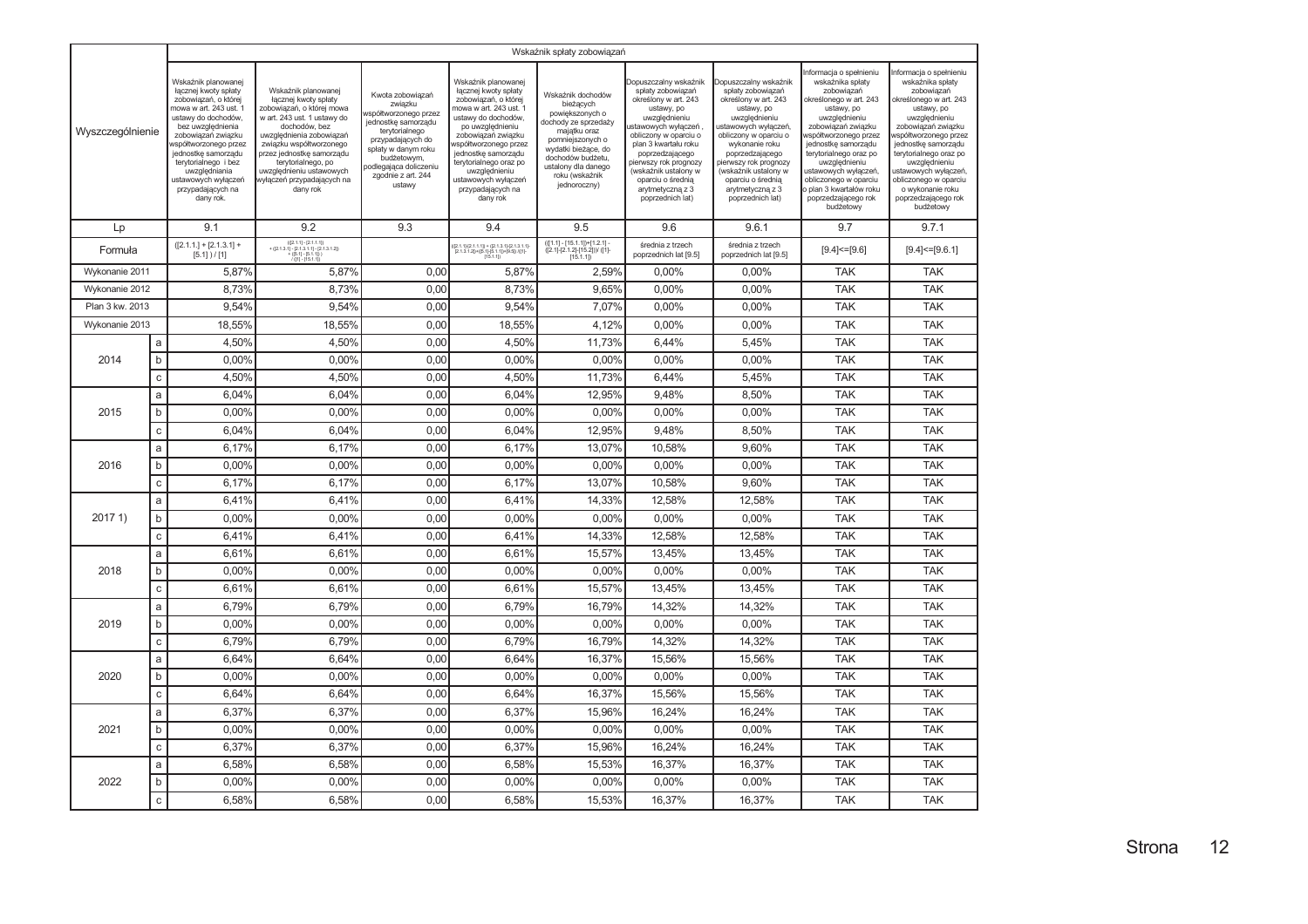|                  |              |                                                                                                                                                                                                                                                                                                                   |                                                                                                                                                                                                                                                                                                          |                                                                                                                                                                                                                    |                                                                                                                                                                                                                                                                                                                   | Wskaźnik spłaty zobowiązań                                                                                                                                                                                         |                                                                                                                                                                                                                                                                                                           |                                                                                                                                                                                                                                                                                                       |                                                                                                                                                                                                                                                                                                                                                    |                                                                                                                                                                                                                                                                                                                                            |
|------------------|--------------|-------------------------------------------------------------------------------------------------------------------------------------------------------------------------------------------------------------------------------------------------------------------------------------------------------------------|----------------------------------------------------------------------------------------------------------------------------------------------------------------------------------------------------------------------------------------------------------------------------------------------------------|--------------------------------------------------------------------------------------------------------------------------------------------------------------------------------------------------------------------|-------------------------------------------------------------------------------------------------------------------------------------------------------------------------------------------------------------------------------------------------------------------------------------------------------------------|--------------------------------------------------------------------------------------------------------------------------------------------------------------------------------------------------------------------|-----------------------------------------------------------------------------------------------------------------------------------------------------------------------------------------------------------------------------------------------------------------------------------------------------------|-------------------------------------------------------------------------------------------------------------------------------------------------------------------------------------------------------------------------------------------------------------------------------------------------------|----------------------------------------------------------------------------------------------------------------------------------------------------------------------------------------------------------------------------------------------------------------------------------------------------------------------------------------------------|--------------------------------------------------------------------------------------------------------------------------------------------------------------------------------------------------------------------------------------------------------------------------------------------------------------------------------------------|
| Wyszczególnienie |              | Wskaźnik planowanej<br>łącznej kwoty spłaty<br>zobowiązań, o której<br>mowa w art. 243 ust. 1<br>ustawy do dochodów,<br>bez uwzględnienia<br>zobowiązań związku<br>współtworzonego przez<br>jednostkę samorządu<br>terytorialnego i bez<br>uwzględniania<br>ustawowych wyłączeń<br>przypadających na<br>dany rok. | Wskaźnik planowanej<br>łącznej kwoty spłaty<br>zobowiązań, o której mowa<br>w art. 243 ust. 1 ustawy do<br>dochodów, bez<br>uwzględnienia zobowiązań<br>związku współtworzonego<br>przez jednostkę samorządu<br>terytorialnego, po<br>uwzględnieniu ustawowych<br>wyłączeń przypadających na<br>dany rok | Kwota zobowiązań<br>związku<br>vspółtworzonego przez<br>jednostkę samorządu<br>terytorialnego<br>przypadających do<br>spłaty w danym roku<br>budżetowym,<br>podlegająca doliczeniu<br>zgodnie z art. 244<br>ustawy | Wskaźnik planowanej<br>łącznej kwoty spłaty<br>zobowiązań, o której<br>mowa w art. 243 ust. 1<br>ustawy do dochodów,<br>po uwzględnieniu<br>zobowiązań związku<br>vspółtworzonego przez<br>jednostkę samorządu<br>terytorialnego oraz po<br>uwzględnieniu<br>ustawowych wyłączeń<br>przypadających na<br>dany rok | Wskaźnik dochodów<br>bieżących<br>powiększonych o<br>dochody ze sprzedaży<br>majatku oraz<br>pomniejszonych o<br>wydatki bieżące, do<br>dochodów budżetu,<br>ustalony dla danego<br>roku (wskaźnik<br>jednoroczny) | Dopuszczalny wskaźnik<br>spłaty zobowiązań<br>określony w art. 243<br>ustawy, po<br>uwzględnieniu<br>stawowych wyłączeń<br>obliczony w oparciu o<br>plan 3 kwartału roku<br>poprzedzającego<br>pierwszy rok prognozy<br>(wskaźnik ustalony w<br>oparciu o średnia<br>arytmetyczną z 3<br>poprzednich lat) | Oopuszczalny wskaźnik<br>spłaty zobowiązań<br>określony w art. 243<br>ustawy, po<br>uwzględnieniu<br>ustawowych wyłączeń,<br>obliczony w oparciu o<br>wykonanie roku<br>poprzedzającego<br>pierwszy rok prognozy<br>(wskaźnik ustalony w<br>oparciu o średnia<br>arytmetyczną z 3<br>poprzednich lat) | nformacja o spełnieniu<br>wskaźnika spłaty<br>zobowiązań<br>określonego w art. 243<br>ustawy, po<br>uwzględnieniu<br>zobowiązań związku<br>współtworzonego przez<br>jednostkę samorządu<br>terytorialnego oraz po<br>uwzględnieniu<br>ustawowych wyłączeń,<br>obliczonego w oparciu<br>o plan 3 kwartałów roku<br>poprzedzającego rok<br>budżetowy | nformacja o spełnieniu<br>wskaźnika spłaty<br>zobowiązań<br>określonego w art. 243<br>ustawy, po<br>uwzględnieniu<br>zobowiązań związku<br>współtworzonego przez<br>jednostkę samorządu<br>terytorialnego oraz po<br>uwzględnieniu<br>ustawowych wyłączeń<br>obliczonego w oparciu<br>o wykonanie roku<br>poprzedzającego rok<br>budżetowy |
| Lp               |              | 9.1                                                                                                                                                                                                                                                                                                               | 9.2                                                                                                                                                                                                                                                                                                      | 9.3                                                                                                                                                                                                                | 9.4                                                                                                                                                                                                                                                                                                               | 9.5                                                                                                                                                                                                                | 9.6                                                                                                                                                                                                                                                                                                       | 9.6.1                                                                                                                                                                                                                                                                                                 | 9.7                                                                                                                                                                                                                                                                                                                                                | 9.7.1                                                                                                                                                                                                                                                                                                                                      |
| Formuła          |              | $([2.1.1.] + [2.1.3.1] +$<br>$[5.1]$ ) / [1]                                                                                                                                                                                                                                                                      | $\begin{array}{c} ([(2.1.1]\cdot [2.1.1.1])\\ +([2.1.3.1]\cdot [2.1.3.1.1]\cdot [2.1.3.1.2])\\ +([5.1]\cdot [5.1.1])\\ \hline\hspace{0.2cm}/\hspace{0.2cm}([1]\cdot [15.1.1]) \end{array}$                                                                                                               |                                                                                                                                                                                                                    | ([2.1.1]-(2.1.1.1]) + ([2.1.3.1]-(2.1.3.1.1]-<br>[2.1.3.1.2])+([5.1]-(5.1.1])+(9.5]) /([1]-<br>[15.1.1])                                                                                                                                                                                                          | $([[1.1] - [15.1.1]) + [1.2.1]$<br>$([2.1] - [2.1.2] - [15.2]))/([1] -$<br>[15.1.1]                                                                                                                                | średnia z trzech<br>poprzednich lat [9.5]                                                                                                                                                                                                                                                                 | średnia z trzech<br>poprzednich lat [9.5]                                                                                                                                                                                                                                                             | $[9.4] < = [9.6]$                                                                                                                                                                                                                                                                                                                                  | $[9.4] < = [9.6.1]$                                                                                                                                                                                                                                                                                                                        |
|                  | a            | 6.63%                                                                                                                                                                                                                                                                                                             | 6.63%                                                                                                                                                                                                                                                                                                    | 0,00                                                                                                                                                                                                               | 6.63%                                                                                                                                                                                                                                                                                                             | 15.11%                                                                                                                                                                                                             | 15.95%                                                                                                                                                                                                                                                                                                    | 15.95%                                                                                                                                                                                                                                                                                                | <b>TAK</b>                                                                                                                                                                                                                                                                                                                                         | <b>TAK</b>                                                                                                                                                                                                                                                                                                                                 |
| 2023             | b            | 0.00%                                                                                                                                                                                                                                                                                                             | 0.00%                                                                                                                                                                                                                                                                                                    | 0,00                                                                                                                                                                                                               | 0.00%                                                                                                                                                                                                                                                                                                             | 0.00%                                                                                                                                                                                                              | 0.00%                                                                                                                                                                                                                                                                                                     | 0.00%                                                                                                                                                                                                                                                                                                 | <b>TAK</b>                                                                                                                                                                                                                                                                                                                                         | <b>TAK</b>                                                                                                                                                                                                                                                                                                                                 |
|                  | $\mathbf C$  | 6,63%                                                                                                                                                                                                                                                                                                             | 6,63%                                                                                                                                                                                                                                                                                                    | 0,00                                                                                                                                                                                                               | 6,63%                                                                                                                                                                                                                                                                                                             | 15,11%                                                                                                                                                                                                             | 15,95%                                                                                                                                                                                                                                                                                                    | 15,95%                                                                                                                                                                                                                                                                                                | <b>TAK</b>                                                                                                                                                                                                                                                                                                                                         | <b>TAK</b>                                                                                                                                                                                                                                                                                                                                 |
|                  | a            | 6,66%                                                                                                                                                                                                                                                                                                             | 6,66%                                                                                                                                                                                                                                                                                                    | 0,00                                                                                                                                                                                                               | 6,66%                                                                                                                                                                                                                                                                                                             | 14,69%                                                                                                                                                                                                             | 15,53%                                                                                                                                                                                                                                                                                                    | 15,53%                                                                                                                                                                                                                                                                                                | <b>TAK</b>                                                                                                                                                                                                                                                                                                                                         | <b>TAK</b>                                                                                                                                                                                                                                                                                                                                 |
| 2024             | b            | 0.00%                                                                                                                                                                                                                                                                                                             | 0.00%                                                                                                                                                                                                                                                                                                    | 0,00                                                                                                                                                                                                               | 0.00%                                                                                                                                                                                                                                                                                                             | 0.00%                                                                                                                                                                                                              | 0.00%                                                                                                                                                                                                                                                                                                     | 0.00%                                                                                                                                                                                                                                                                                                 | <b>TAK</b>                                                                                                                                                                                                                                                                                                                                         | <b>TAK</b>                                                                                                                                                                                                                                                                                                                                 |
|                  | $\mathsf{C}$ | 6.66%                                                                                                                                                                                                                                                                                                             | 6.66%                                                                                                                                                                                                                                                                                                    | 0,00                                                                                                                                                                                                               | 6.66%                                                                                                                                                                                                                                                                                                             | 14,69%                                                                                                                                                                                                             | 15.53%                                                                                                                                                                                                                                                                                                    | 15.53%                                                                                                                                                                                                                                                                                                | <b>TAK</b>                                                                                                                                                                                                                                                                                                                                         | <b>TAK</b>                                                                                                                                                                                                                                                                                                                                 |
|                  | a            | 6.58%                                                                                                                                                                                                                                                                                                             | 6,58%                                                                                                                                                                                                                                                                                                    | 0,00                                                                                                                                                                                                               | 6,58%                                                                                                                                                                                                                                                                                                             | 14,26%                                                                                                                                                                                                             | 15,11%                                                                                                                                                                                                                                                                                                    | 15.11%                                                                                                                                                                                                                                                                                                | <b>TAK</b>                                                                                                                                                                                                                                                                                                                                         | <b>TAK</b>                                                                                                                                                                                                                                                                                                                                 |
| 2025             | b            | 0,00%                                                                                                                                                                                                                                                                                                             | 0,00%                                                                                                                                                                                                                                                                                                    | 0,00                                                                                                                                                                                                               | 0,00%                                                                                                                                                                                                                                                                                                             | 0,00%                                                                                                                                                                                                              | 0,00%                                                                                                                                                                                                                                                                                                     | 0,00%                                                                                                                                                                                                                                                                                                 | <b>TAK</b>                                                                                                                                                                                                                                                                                                                                         | <b>TAK</b>                                                                                                                                                                                                                                                                                                                                 |
|                  | $\mathsf{C}$ | 6,58%                                                                                                                                                                                                                                                                                                             | 6,58%                                                                                                                                                                                                                                                                                                    | 0,00                                                                                                                                                                                                               | 6,58%                                                                                                                                                                                                                                                                                                             | 14,26%                                                                                                                                                                                                             | 15.11%                                                                                                                                                                                                                                                                                                    | 15.11%                                                                                                                                                                                                                                                                                                | <b>TAK</b>                                                                                                                                                                                                                                                                                                                                         | <b>TAK</b>                                                                                                                                                                                                                                                                                                                                 |
|                  | a            | 3,12%                                                                                                                                                                                                                                                                                                             | 3,12%                                                                                                                                                                                                                                                                                                    | 0,00                                                                                                                                                                                                               | 3,12%                                                                                                                                                                                                                                                                                                             | 13,83%                                                                                                                                                                                                             | 14,69%                                                                                                                                                                                                                                                                                                    | 14,69%                                                                                                                                                                                                                                                                                                | <b>TAK</b>                                                                                                                                                                                                                                                                                                                                         | <b>TAK</b>                                                                                                                                                                                                                                                                                                                                 |
| 2026             | b            | 0,00%                                                                                                                                                                                                                                                                                                             | 0,00%                                                                                                                                                                                                                                                                                                    | 0,00                                                                                                                                                                                                               | 0,00%                                                                                                                                                                                                                                                                                                             | 0,00%                                                                                                                                                                                                              | 0,00%                                                                                                                                                                                                                                                                                                     | 0,00%                                                                                                                                                                                                                                                                                                 | <b>TAK</b>                                                                                                                                                                                                                                                                                                                                         | <b>TAK</b>                                                                                                                                                                                                                                                                                                                                 |
|                  | c            | 3,12%                                                                                                                                                                                                                                                                                                             | 3,12%                                                                                                                                                                                                                                                                                                    | 0,00                                                                                                                                                                                                               | 3,12%                                                                                                                                                                                                                                                                                                             | 13,83%                                                                                                                                                                                                             | 14,69%                                                                                                                                                                                                                                                                                                    | 14,69%                                                                                                                                                                                                                                                                                                | <b>TAK</b>                                                                                                                                                                                                                                                                                                                                         | <b>TAK</b>                                                                                                                                                                                                                                                                                                                                 |
|                  | a            | 1.76%                                                                                                                                                                                                                                                                                                             | 1.76%                                                                                                                                                                                                                                                                                                    | 0.00                                                                                                                                                                                                               | 1.76%                                                                                                                                                                                                                                                                                                             | 13.40%                                                                                                                                                                                                             | 14.26%                                                                                                                                                                                                                                                                                                    | 14.26%                                                                                                                                                                                                                                                                                                | <b>TAK</b>                                                                                                                                                                                                                                                                                                                                         | <b>TAK</b>                                                                                                                                                                                                                                                                                                                                 |
| 2027             | b            | 0,00%                                                                                                                                                                                                                                                                                                             | 0.00%                                                                                                                                                                                                                                                                                                    | 0,00                                                                                                                                                                                                               | 0.00%                                                                                                                                                                                                                                                                                                             | 0.00%                                                                                                                                                                                                              | 0.00%                                                                                                                                                                                                                                                                                                     | 0.00%                                                                                                                                                                                                                                                                                                 | <b>TAK</b>                                                                                                                                                                                                                                                                                                                                         | <b>TAK</b>                                                                                                                                                                                                                                                                                                                                 |
|                  | $\mathbf c$  | 1,76%                                                                                                                                                                                                                                                                                                             | 1.76%                                                                                                                                                                                                                                                                                                    | 0,00                                                                                                                                                                                                               | 1.76%                                                                                                                                                                                                                                                                                                             | 13,40%                                                                                                                                                                                                             | 14,26%                                                                                                                                                                                                                                                                                                    | 14,26%                                                                                                                                                                                                                                                                                                | <b>TAK</b>                                                                                                                                                                                                                                                                                                                                         | <b>TAK</b>                                                                                                                                                                                                                                                                                                                                 |
|                  | a            | 1,80%                                                                                                                                                                                                                                                                                                             | 1,80%                                                                                                                                                                                                                                                                                                    | 0,00                                                                                                                                                                                                               | 1,80%                                                                                                                                                                                                                                                                                                             | 12,96%                                                                                                                                                                                                             | 13,83%                                                                                                                                                                                                                                                                                                    | 13,83%                                                                                                                                                                                                                                                                                                | <b>TAK</b>                                                                                                                                                                                                                                                                                                                                         | <b>TAK</b>                                                                                                                                                                                                                                                                                                                                 |
| 2028             | b            | 0.00%                                                                                                                                                                                                                                                                                                             | 0,00%                                                                                                                                                                                                                                                                                                    | 0,00                                                                                                                                                                                                               | 0.00%                                                                                                                                                                                                                                                                                                             | 0.00%                                                                                                                                                                                                              | 0.00%                                                                                                                                                                                                                                                                                                     | 0.00%                                                                                                                                                                                                                                                                                                 | <b>TAK</b>                                                                                                                                                                                                                                                                                                                                         | <b>TAK</b>                                                                                                                                                                                                                                                                                                                                 |
|                  | $\mathbf c$  | 1,80%                                                                                                                                                                                                                                                                                                             | 1.80%                                                                                                                                                                                                                                                                                                    | 0,00                                                                                                                                                                                                               | 1,80%                                                                                                                                                                                                                                                                                                             | 12,96%                                                                                                                                                                                                             | 13,83%                                                                                                                                                                                                                                                                                                    | 13,83%                                                                                                                                                                                                                                                                                                | <b>TAK</b>                                                                                                                                                                                                                                                                                                                                         | <b>TAK</b>                                                                                                                                                                                                                                                                                                                                 |
|                  | a            | 1,35%                                                                                                                                                                                                                                                                                                             | 1,35%                                                                                                                                                                                                                                                                                                    | 0,00                                                                                                                                                                                                               | 1,35%                                                                                                                                                                                                                                                                                                             | 12,53%                                                                                                                                                                                                             | 13,40%                                                                                                                                                                                                                                                                                                    | 13,40%                                                                                                                                                                                                                                                                                                | <b>TAK</b>                                                                                                                                                                                                                                                                                                                                         | <b>TAK</b>                                                                                                                                                                                                                                                                                                                                 |
| 2029             | b            | 0,00%                                                                                                                                                                                                                                                                                                             | 0,00%                                                                                                                                                                                                                                                                                                    | 0,00                                                                                                                                                                                                               | 0,00%                                                                                                                                                                                                                                                                                                             | 0,00%                                                                                                                                                                                                              | 0,00%                                                                                                                                                                                                                                                                                                     | 0,00%                                                                                                                                                                                                                                                                                                 | <b>TAK</b>                                                                                                                                                                                                                                                                                                                                         | <b>TAK</b>                                                                                                                                                                                                                                                                                                                                 |
|                  | $\mathsf{C}$ | 1.35%                                                                                                                                                                                                                                                                                                             | 1.35%                                                                                                                                                                                                                                                                                                    | 0.00                                                                                                                                                                                                               | 1.35%                                                                                                                                                                                                                                                                                                             | 12.53%                                                                                                                                                                                                             | 13.40%                                                                                                                                                                                                                                                                                                    | 13.40%                                                                                                                                                                                                                                                                                                | <b>TAK</b>                                                                                                                                                                                                                                                                                                                                         | <b>TAK</b>                                                                                                                                                                                                                                                                                                                                 |
|                  | a            | 0.21%                                                                                                                                                                                                                                                                                                             | 0.21%                                                                                                                                                                                                                                                                                                    | 0,00                                                                                                                                                                                                               | 0,21%                                                                                                                                                                                                                                                                                                             | 12.09%                                                                                                                                                                                                             | 12,96%                                                                                                                                                                                                                                                                                                    | 12,96%                                                                                                                                                                                                                                                                                                | <b>TAK</b>                                                                                                                                                                                                                                                                                                                                         | <b>TAK</b>                                                                                                                                                                                                                                                                                                                                 |
| 2030             | b            | 0.00%                                                                                                                                                                                                                                                                                                             | 0.00%                                                                                                                                                                                                                                                                                                    | 0,00                                                                                                                                                                                                               | 0.00%                                                                                                                                                                                                                                                                                                             | 0.00%                                                                                                                                                                                                              | 0,00%                                                                                                                                                                                                                                                                                                     | $0.00\%$                                                                                                                                                                                                                                                                                              | <b>TAK</b>                                                                                                                                                                                                                                                                                                                                         | <b>TAK</b>                                                                                                                                                                                                                                                                                                                                 |
|                  | $\mathbf{C}$ | 0.21%                                                                                                                                                                                                                                                                                                             | 0.21%                                                                                                                                                                                                                                                                                                    | 0.00                                                                                                                                                                                                               | 0.21%                                                                                                                                                                                                                                                                                                             | 12.09%                                                                                                                                                                                                             | 12.96%                                                                                                                                                                                                                                                                                                    | 12.96%                                                                                                                                                                                                                                                                                                | <b>TAK</b>                                                                                                                                                                                                                                                                                                                                         | <b>TAK</b>                                                                                                                                                                                                                                                                                                                                 |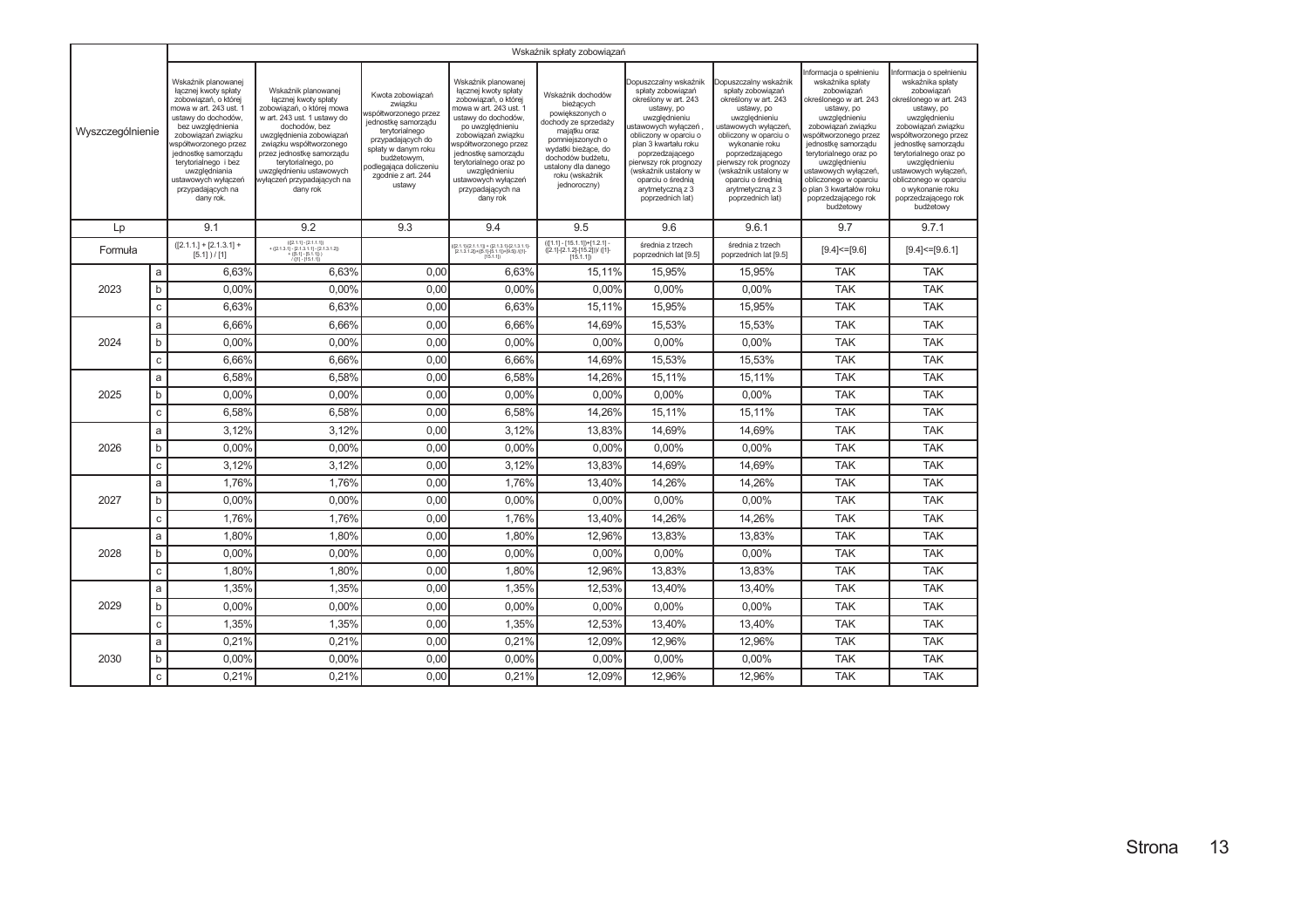|                  |                       |                                                          | w tym na:                                                         |                                                                       |                                                                                           |                                                                               | Informacje uzupełniające o wybranych rodzajach wydatków budżetowych |                |                                         |                              |                                       |
|------------------|-----------------------|----------------------------------------------------------|-------------------------------------------------------------------|-----------------------------------------------------------------------|-------------------------------------------------------------------------------------------|-------------------------------------------------------------------------------|---------------------------------------------------------------------|----------------|-----------------------------------------|------------------------------|---------------------------------------|
|                  |                       |                                                          |                                                                   |                                                                       |                                                                                           |                                                                               | z tego:                                                             |                |                                         |                              |                                       |
| Wyszczególnienie |                       | Przeznaczenie<br>prognozowanej<br>nadwyżki<br>budżetowej | Spłaty kredytów,<br>pożyczek i wykup<br>papierów<br>wartościowych | Wydatki bieżące na<br>wynagrodzenia i<br>składki od nich<br>naliczane | Wydatki związane z<br>funkcjonowaniem<br>organów jednostki<br>samorządu<br>terytorialnego | Wydatki objęte<br>limitem, o którym<br>mowa w art. 226<br>ust. 3 pkt 4 ustawy | bieżące                                                             | majątkowe      | Wydatki<br>inwestycyjne<br>kontynuowane | Nowe wydatki<br>inwestycyjne | Wydatki majątkowe<br>w formie dotacji |
| Lp               |                       | 10                                                       | 10.1                                                              | 11.1                                                                  | 11.2                                                                                      | 11.3                                                                          | 11.3.1                                                              | 11.3.2         | 11.4                                    | 11.5                         | 11.6                                  |
| Formuła          |                       |                                                          |                                                                   |                                                                       |                                                                                           | $[11.3.1] + [11.3.2]$                                                         |                                                                     |                |                                         |                              |                                       |
| Wykonanie 2011   |                       | 0,00                                                     | 0,00                                                              | 268 071 535,30                                                        | 41 476 304,10                                                                             | 94 780 392,59                                                                 | 57 181 527,35                                                       | 37 598 865,24  | 21 615 032,14                           | 39 293 098,48                | 1 381 212,90                          |
| Wykonanie 2012   |                       | 0,00                                                     | 0,00                                                              | 284 939 510,71                                                        | 43 518 625,00                                                                             | 179 744 021,21                                                                | 79 729 015,45                                                       | 100 015 005,76 | 74 946 472,94                           | 40 978 062,25                | 8 499 311,99                          |
| Plan 3 kw. 2013  |                       | 0,00                                                     | 0,00                                                              | 294 872 539,64                                                        | 51 472 674,10                                                                             | 166 679 202,11                                                                | 69 400 708,74                                                       | 97 278 493,37  | 66 234 228,79                           | 50 108 547,50                | 3 151 492,33                          |
| Wykonanie 2013   |                       | 0,00                                                     | 0,00                                                              | 292 998 871,60                                                        | 49 957 236,35                                                                             | 166 679 202,11                                                                | 69 400 708,74                                                       | 97 278 493,37  | 53 250 384,63                           | 30 376 735,49                | 505 357,65                            |
|                  | $\mathsf{a}$          | 0,00                                                     | 0,00                                                              | 296 479 693,91                                                        | 53 824 241,53                                                                             | 215 714 100,08                                                                | 67 835 763,08                                                       | 147 878 337,00 | 111 986 571,55                          | 36 534 079,70                | 4 522 198,02                          |
| 2014             | $\mathsf b$           | 0,00                                                     | 0,00                                                              | 167 602,78                                                            | 66 673,46                                                                                 | 0.00                                                                          | 0,00                                                                | 0,00           | 0,00                                    | 0,00                         | 0,00                                  |
|                  | $\mathtt{C}$          | 0,00                                                     | 0.00                                                              | 296 312 091,13                                                        | 53 757 568,07                                                                             | 215 714 100,08                                                                | 67 835 763,08                                                       | 147 878 337,00 | 111 986 571,55                          | 36 534 079,70                | 4 522 198,02                          |
|                  | $\mathsf{a}$          | 11 615 520,00                                            | 11 615 520,00                                                     | 298 043 499,20                                                        | 53 958 960,56                                                                             | 122 918 202,28                                                                | 51 097 996,50                                                       | 71 820 205,78  | 42 421 705,78                           | 14 868 414,78                | 8 000 000,00                          |
| 2015             | b                     | 0,00                                                     | 0,00                                                              | 0,00                                                                  | 0,00                                                                                      | 0,00                                                                          | 0,00                                                                | 0,00           | 0,00                                    | 0,00                         | 0,00                                  |
|                  | $\mathtt{C}$          | 11 615 520,00                                            | 11 615 520,00                                                     | 298 043 499,20                                                        | 53 958 960,56                                                                             | 122 918 202,28                                                                | 51 097 996,50                                                       | 71 820 205,78  | 42 421 705,78                           | 14 868 414,78                | 8 000 000,00                          |
|                  | $\mathsf{a}$          | 23 615 520,00                                            | 23 615 520,00                                                     | 301 023 934,20                                                        | 54 498 550,17                                                                             | 93 900 270,10                                                                 | 37 698 011,46                                                       | 56 202 258,64  | 55 202 258,64                           | 20 476 868,26                | 0,00                                  |
| 2016             | b                     | 0,00                                                     | 0,00                                                              | 0,00                                                                  | 0,00                                                                                      | 0,00                                                                          | 0.00                                                                | 0,00           | 0,00                                    | 0,00                         | 0,00                                  |
|                  | $\mathtt{C}$          | 23 615 520,00                                            | 23 615 520,00                                                     | 301 023 934,20                                                        | 54 498 550,17                                                                             | 93 900 270,10                                                                 | 37 698 011,46                                                       | 56 202 258,64  | 55 202 258,64                           | 20 476 868,26                | 0,00                                  |
|                  | $\mathsf{a}$          | 27 529 607,76                                            | 27 529 607,76                                                     | 304 034 173,54                                                        | 55 043 535,67                                                                             | 72 001 425,10                                                                 | 36 396 111,50                                                       | 35 605 313,60  | 35 605 313,60                           | 49 549 073,56                | 0,00                                  |
| 20171            | $\mathsf b$           | 0,00                                                     | 0,00                                                              | 0,00                                                                  | 0,00                                                                                      | 0,00                                                                          | 0,00                                                                | 0,00           | 0,00                                    | 0,00                         | 0,00                                  |
|                  | C                     | 27 529 607,76                                            | 27 529 607,76                                                     | 304 034 173,54                                                        | 55 043 535,67                                                                             | 72 001 425,10                                                                 | 36 396 111,50                                                       | 35 605 313,60  | 35 605 313,60                           | 49 549 073,56                | 0,00                                  |
|                  | $\mathsf{a}$          | 31 480 887,82                                            | 31 480 887,82                                                     | 307 074 515,27                                                        | 55 593 971,03                                                                             | 34 730 775,85                                                                 | 34 113 923,00                                                       | 616 852,85     | 616 852,85                              | 93 385 405,80                | 0,00                                  |
| 2018             | $\sf b$               | 0,00                                                     | 0,00                                                              | 0,00                                                                  | 0,00                                                                                      | 0,00                                                                          | 0,00                                                                | 0,00           | 0,00                                    | 0,00                         | 0,00                                  |
|                  | $\mathtt{C}$          | 31 480 887,82                                            | 31 480 887,82                                                     | 307 074 515,27                                                        | 55 593 971,03                                                                             | 34 730 775,85                                                                 | 34 113 923,00                                                       | 616 852,85     | 616 852,85                              | 93 385 405,80                | 0,00                                  |
|                  | $\mathsf{a}$          | 35 650 000,00                                            | 35 650 000,00                                                     | 310 145 260,43                                                        | 56 149 910,74                                                                             | 33 134 230,60                                                                 | 32 481 493,00                                                       | 652 737,60     | 652 737,60                              | 102 400 609,71               | 0,00                                  |
| 2019             | $\mathsf{b}$          | 0,00                                                     | 0,00                                                              | 0,00                                                                  | 0,00                                                                                      | 0,00                                                                          | 0,00                                                                | 0,00           | 0,00                                    | 0,00                         | 0,00                                  |
|                  | $\mathtt{C}$          | 35 650 000,00                                            | 35 650 000,00                                                     | 310 145 260,43                                                        | 56 149 910,74                                                                             | 33 134 230,60                                                                 | 32 481 493,00                                                       | 652 737,60     | 652 737,60                              | 102 400 609,71               | 0,00                                  |
|                  | a                     | 36 650 000,00                                            | 36 650 000,00                                                     | 314 797 439,33                                                        | 56 992 159,40                                                                             | 6 352 934,49                                                                  | 5933510,00                                                          | 419 424,49     | 419 424,49                              | 99 534 221,84                | 0,00                                  |
| 2020             | $\sf b$               | 0,00                                                     | 0,00                                                              | 0,00                                                                  | 0,00                                                                                      | 0,00                                                                          | 0,00                                                                | 0,00           | 0,00                                    | 0,00                         | 0,00                                  |
|                  | $\overline{\text{c}}$ | 36 650 000,00                                            | 36 650 000,00                                                     | 314 797 439,33                                                        | 56 992 159,40                                                                             | 6 352 934,49                                                                  | 5 933 510,00                                                        | 419 424,49     | 419 424,49                              | 99 534 221,84                | 0,00                                  |
|                  | $\mathsf{a}$          | 36 850 000,00                                            | 36 850 000,00                                                     | 319 519 400,92                                                        | 57 847 041,79                                                                             | 5 852 720,00                                                                  | 5 852 720,00                                                        | 0,00           | 0,00                                    | 97 581 397,29                | 0,00                                  |
| 2021             | $\sf b$               | 0,00                                                     | 0,00                                                              | 0,00                                                                  | 0,00                                                                                      | 0,00                                                                          | 0,00                                                                | 0,00           | 0,00                                    | 0,00                         | 0,00                                  |
|                  | $\mathsf c$           | 36 850 000,00                                            | 36 850 000,00                                                     | 319 519 400,92                                                        | 57 847 041,79                                                                             | 5 852 720,00                                                                  | 5 852 720,00                                                        | 0,00           | 0,00                                    | 97 581 397,29                | 0,00                                  |
|                  | $\mathsf{a}$          | 41 000 000,00                                            | 41 000 000,00                                                     | 324 312 191,94                                                        | 58 714 747,42                                                                             | 5 667 340,00                                                                  | 5 667 340,00                                                        | 0,00           | 0,00                                    | 91 185 101,51                | 0,00                                  |
| 2022             | b                     | 0,00                                                     | 0,00                                                              | 0,00                                                                  | 0,00                                                                                      | 0,00                                                                          | 0,00                                                                | 0,00           | 0,00                                    | 0,00                         | 0,00                                  |
|                  | $\mathbf c$           | 41 000 000.00                                            | 41 000 000,00                                                     | 324 312 191.94                                                        | 58 714 747,42                                                                             | 5 667 340,00                                                                  | 5 667 340,00                                                        | 0,00           | 0.00                                    | 91 185 101,51                | 0,00                                  |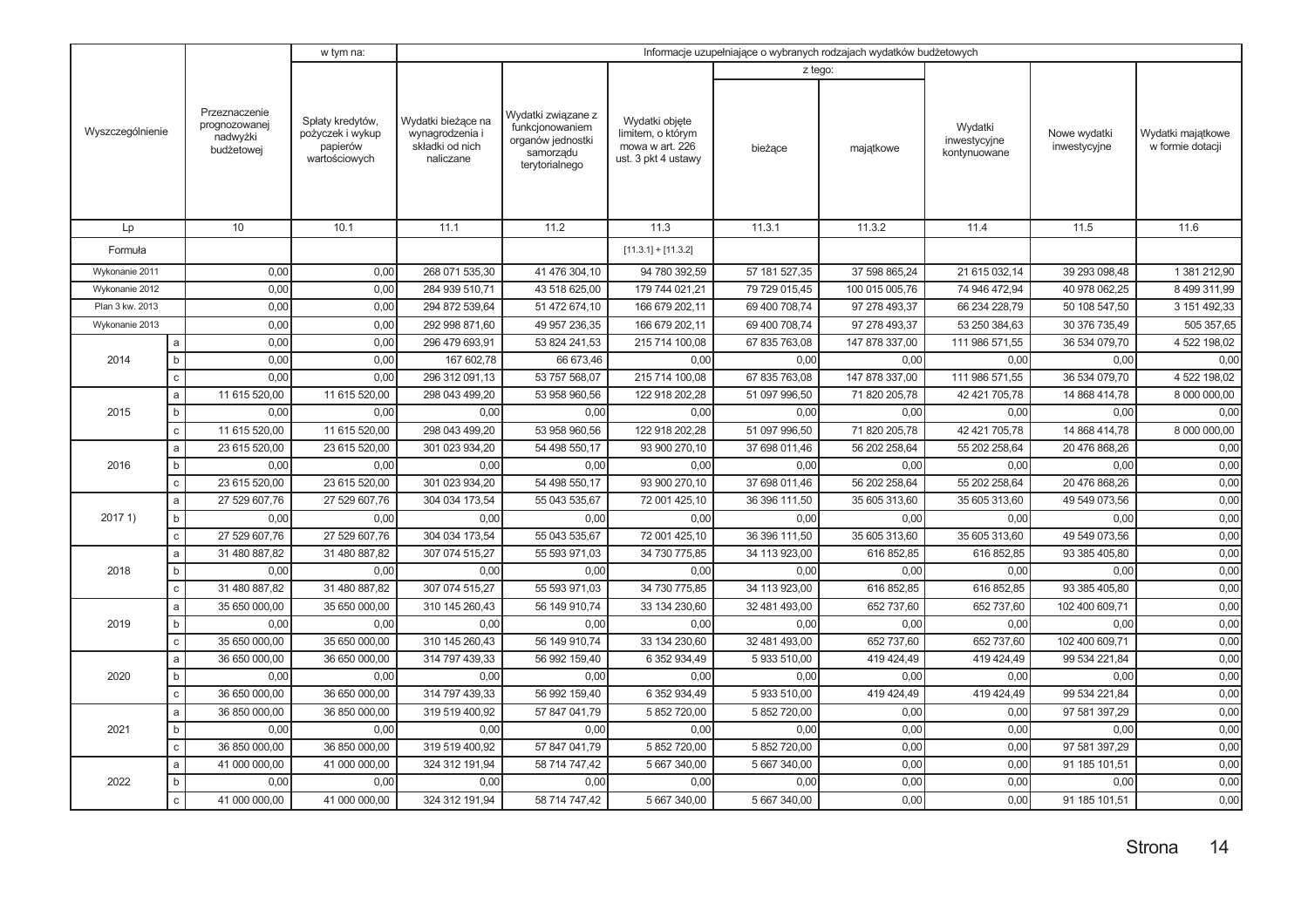|                  | Informacje uzupełniające o wybranych rodzajach wydatków budżetowych<br>w tym na: |      |                                                                   |                                                                       |                                                                                           |                                                                               |              |           |                                         |                              |                                       |
|------------------|----------------------------------------------------------------------------------|------|-------------------------------------------------------------------|-----------------------------------------------------------------------|-------------------------------------------------------------------------------------------|-------------------------------------------------------------------------------|--------------|-----------|-----------------------------------------|------------------------------|---------------------------------------|
|                  |                                                                                  |      |                                                                   |                                                                       |                                                                                           |                                                                               |              | z tego:   |                                         |                              |                                       |
| Wyszczególnienie | Przeznaczenie<br>prognozowanej<br>nadwyżki<br>budżetowej                         |      | Spłaty kredytów,<br>pożyczek i wykup<br>papierów<br>wartościowych | Wydatki bieżące na<br>wynagrodzenia i<br>składki od nich<br>naliczane | Wydatki związane z<br>funkcjonowaniem<br>organów jednostki<br>samorządu<br>terytorialnego | Wydatki objęte<br>limitem, o którym<br>mowa w art. 226<br>ust. 3 pkt 4 ustawy | bieżące      | majątkowe | Wydatki<br>inwestycyjne<br>kontynuowane | Nowe wydatki<br>inwestycyjne | Wydatki majątkowe<br>w formie dotacji |
| Lp               | 10                                                                               |      | 10.1                                                              | 11.1                                                                  | 11.2                                                                                      | 11.3                                                                          | 11.3.1       | 11.3.2    | 11.4                                    | 11.5                         | 11.6                                  |
| Formuła          |                                                                                  |      |                                                                   |                                                                       |                                                                                           | $[11.3.1] + [11.3.2]$                                                         |              |           |                                         |                              |                                       |
|                  | 44 000 000,00<br>a                                                               |      | 44 000 000,00                                                     | 329 176 874,82                                                        | 59 595 468,63                                                                             | 5 536 270,00                                                                  | 5 536 270,00 | 0,00      | 0,00                                    | 85 863 233,60                | 0,00                                  |
| 2023             | b                                                                                | 0,00 | 0,00                                                              | 0,00                                                                  | 0,00                                                                                      | 0,00                                                                          | 0,00         | 0,00      | 0,00                                    | 0,00                         | 0,00                                  |
|                  | $\mathbf{C}$<br>44 000 000,00                                                    |      | 44 000 000,00                                                     | 329 176 874,82                                                        | 59 595 468,63                                                                             | 5 536 270,00                                                                  | 5 536 270,00 | 0,00      | 0,00                                    | 85 863 233,60                | 0,00                                  |
|                  | 47 000 000,00<br>a                                                               |      | 47 000 000,00                                                     | 334 114 527,94                                                        | 60 489 400,66                                                                             | 5 368 340,00                                                                  | 5 368 340,00 | 0,00      | 0,00                                    | 80 464 241,24                | 0,00                                  |
| 2024             | b                                                                                | 0,00 | 0,00                                                              | 0,00                                                                  | 0,00                                                                                      | 0,00                                                                          | 0,00         | 0,00      | 0,00                                    | 0,00                         | 0,00                                  |
|                  | 47 000 000.00<br>$\mathtt{C}$                                                    |      | 47 000 000,00                                                     | 334 114 527,94                                                        | 60 489 400.66                                                                             | 5 368 340,00                                                                  | 5 368 340,00 | 0,00      | 0,00                                    | 80 464 241,24                | 0,00                                  |
|                  | 49 000 000,00<br>$\mathsf{a}$                                                    |      | 49 000 000,00                                                     | 339 126 245,86                                                        | 61 396 741,67                                                                             | 5 236 340,00                                                                  | 5 236 340,00 | 0,00      | 0,00                                    | 75 986 544,58                | 0,00                                  |
| 2025             | b                                                                                | 0,00 | 0,00                                                              | 0,00                                                                  | 0,00                                                                                      | 0,00                                                                          | 0,00         | 0,00      | 0,00                                    | 0,00                         | 0,00                                  |
|                  | 49 000 000,00<br>$\mathtt{C}$                                                    |      | 49 000 000,00                                                     | 339 126 245,86                                                        | 61 396 741,67                                                                             | 5 236 340,00                                                                  | 5 236 340,00 | 0,00      | 0,00                                    | 75 986 544,58                | 0,00                                  |
|                  | 21 000 000,00<br>$\mathsf{a}$                                                    |      | 21 000 000,00                                                     | 344 213 139,55                                                        | 62 317 692,79                                                                             | 5 106 200,00                                                                  | 5 106 200,00 | 0,00      | 0,00                                    | 101 428 535,87               | 0,00                                  |
| 2026             | b                                                                                | 0,00 | 0,00                                                              | 0,00                                                                  | 0,00                                                                                      | 0,00                                                                          | 0,00         | 0,00      | 0,00                                    | 0.00                         | 0,00                                  |
|                  | $\mathtt{C}$<br>21 000 000,00                                                    |      | 21 000 000,00                                                     | 344 213 139,55                                                        | 62 317 692,79                                                                             | 5 106 200,00                                                                  | 5 106 200,00 | 0,00      | 0,00                                    | 101 428 535,87               | 0,00                                  |
|                  | 11 000 000,00<br>$\mathsf{a}$                                                    |      | 11 000 000,00                                                     | 349 376 336,64                                                        | 63 252 458,19                                                                             | 4 976 360,00                                                                  | 4 976 360,00 | 0,00      | 0,00                                    | 108 788 578,96               | 0,00                                  |
| 2027             | b                                                                                | 0,00 | 0,00                                                              | 0,00                                                                  | 0,00                                                                                      | 0,00                                                                          | 0,00         | 0,00      | 0,00                                    | 0,00                         | 0,00                                  |
|                  | 11 000 000,00<br>$\mathtt{C}$                                                    |      | 11 000 000,00                                                     | 349 376 336,64                                                        | 63 252 458,19                                                                             | 4 976 360,00                                                                  | 4 976 360,00 | 0,00      | 0,00                                    | 108 788 578,96               | 0,00                                  |
|                  | 13 000 000,00<br>$\mathsf{a}$                                                    |      | 13 000 000,00                                                     | 354 616 981,69                                                        | 64 201 245,06                                                                             | 0,00                                                                          | 0,00         | 0,00      | 0,00                                    | 104 065 008,85               | 0,00                                  |
| 2028             | b                                                                                | 0,00 | 0,00                                                              | 0,00                                                                  | 0,00                                                                                      | 0,00                                                                          | 0,00         | 0,00      | 0,00                                    | 0,00                         | 0,00                                  |
|                  | 13 000 000,00<br>${\tt C}$                                                       |      | 13 000 000,00                                                     | 354 616 981,69                                                        | 64 201 245,06                                                                             | 0,00                                                                          | 0,00         | 0,00      | 0,00                                    | 104 065 008,85               | 0,00                                  |
|                  | 11 000 000,00<br>$\mathsf{a}$                                                    |      | 11 000 000,00                                                     | 359 936 236,41                                                        | 65 164 263,73                                                                             | 0,00                                                                          | 0,00         | 0,00      | 0,00                                    | 103 256 131,20               | 0,00                                  |
| 2029             | b                                                                                | 0,00 | 0,00                                                              | 0,00                                                                  | 0,00                                                                                      | 0,00                                                                          | 0,00         | 0,00      | 0,00                                    | 0,00                         | 0,00                                  |
|                  | 11 000 000,00<br>$\mathtt{C}$                                                    |      | 11 000 000,00                                                     | 359 936 236,41                                                        | 65 164 263,73                                                                             | 0,00                                                                          | 0,00         | 0,00      | 0,00                                    | 103 256 131,20               | 0,00                                  |
|                  | 1 000 000,00<br>$\mathsf{a}$                                                     |      | 1 000 000,00                                                      | 365 335 279,96                                                        | 66 141 727,69                                                                             | 0,00                                                                          | 0,00         | 0,00      | 0,00                                    | 110 360 221,85               | 0,00                                  |
| 2030             | b                                                                                | 0,00 | 0,00                                                              | 0,00                                                                  | 0,00                                                                                      | 0,00                                                                          | 0,00         | 0,00      | 0,00                                    | 0,00                         | 0,00                                  |
|                  | 1 000 000,00<br>$\mathtt{C}$                                                     |      | 1 000 000,00                                                      | 365 335 279,96                                                        | 66 141 727,69                                                                             | 0,00                                                                          | 0,00         | 0,00      | 0,00                                    | 110 360 221,85               | 0,00                                  |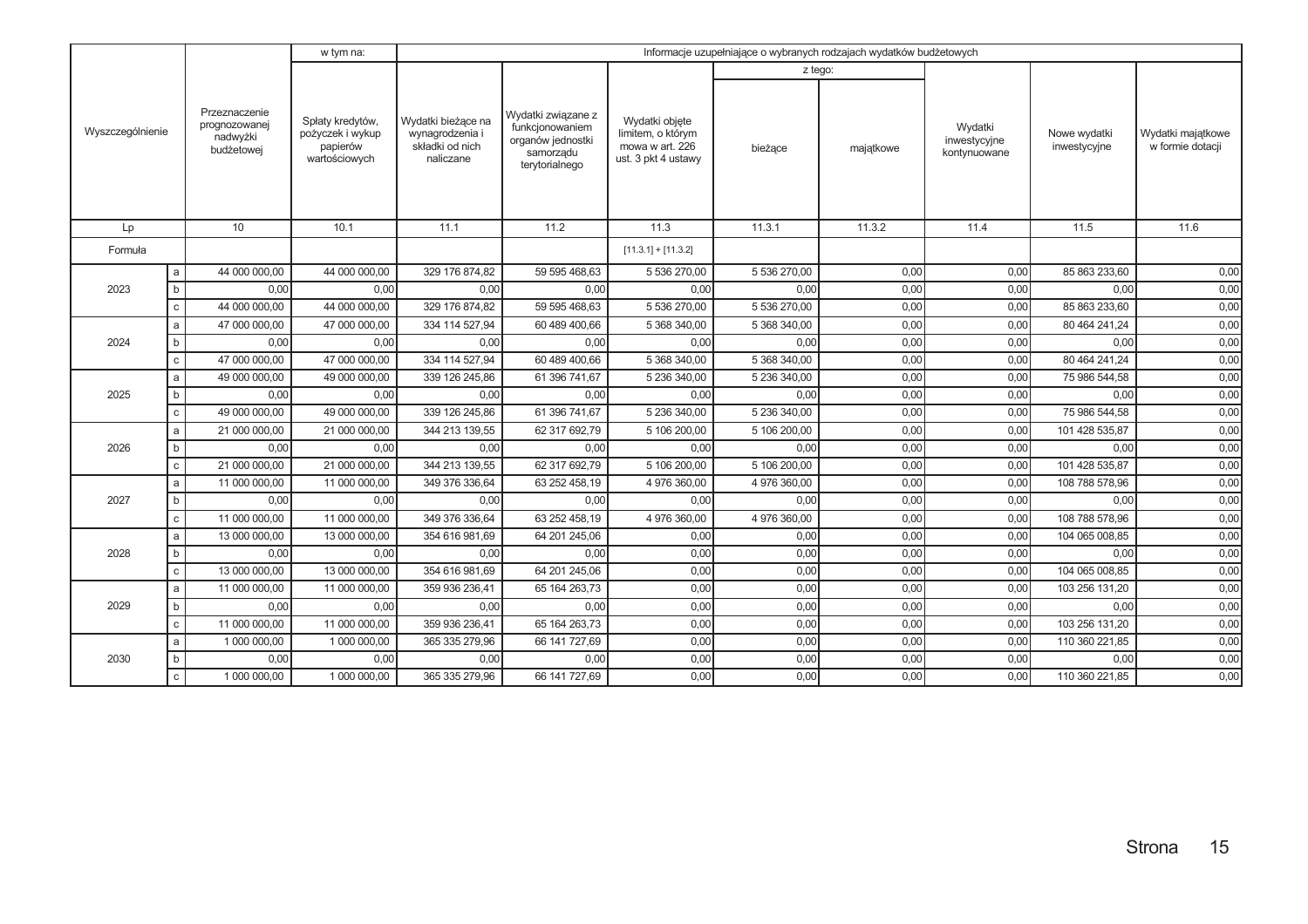|                  |                             | Finansowanie programów, projektów lub zadań realizowanych z udziałem środków, o których mowa w art. 5 ust. 1 pkt 2 i 3 ustawy                          |                                                     |                                                                                                                                                                 |                                                                                                                                                             |                                                     |                                                                                                                                                              |                                                                                                                                                        |                                                                        |                                                                                                                                                                                                              |  |  |  |
|------------------|-----------------------------|--------------------------------------------------------------------------------------------------------------------------------------------------------|-----------------------------------------------------|-----------------------------------------------------------------------------------------------------------------------------------------------------------------|-------------------------------------------------------------------------------------------------------------------------------------------------------------|-----------------------------------------------------|--------------------------------------------------------------------------------------------------------------------------------------------------------------|--------------------------------------------------------------------------------------------------------------------------------------------------------|------------------------------------------------------------------------|--------------------------------------------------------------------------------------------------------------------------------------------------------------------------------------------------------------|--|--|--|
|                  |                             |                                                                                                                                                        | w tym:                                              |                                                                                                                                                                 |                                                                                                                                                             |                                                     | w tym:                                                                                                                                                       |                                                                                                                                                        | w tym:                                                                 |                                                                                                                                                                                                              |  |  |  |
| Wyszczególnienie |                             | Dochody bieżące<br>na programy,<br>projekty lub zadania<br>finansowane z<br>udziałem środków,<br>o których mowa w<br>art. 5 ust. 1 pkt 2 i 3<br>ustawy | środki określone w<br>art. 5 ust. 1 pkt 2<br>ustawy | w tym:<br>środki określone w<br>art. 5 ust. 1 pkt 2<br>ustawy wynikające<br>wyłącznie z<br>zawartych umów na<br>realizację programu,<br>projektu lub<br>zadania | Dochody<br>majątkowe na<br>programy, projekty<br>lub zadania<br>finansowane z<br>udziałem środków,<br>o których mowa w<br>art. 5 ust. 1 pkt 2 i 3<br>ustawy | środki określone w<br>art. 5 ust. 1 pkt 2<br>ustawy | w tym:<br>środki określone w<br>art. 5 ust. 1 pkt 2<br>ustawy wynikające<br>wyłącznie z<br>zawartych umów na<br>realizację programu,<br>projektu lub zadania | Wydatki bieżące na<br>programy, projekty<br>lub zadania<br>finansowane z<br>udziałem środków,<br>o których mowa w<br>art. 5 ust. 1 pkt 2 i 3<br>ustawy | finansowane<br>środkami<br>określonymi w art. 5<br>ust. 1 pkt 2 ustawy | Wydatki bieżące na<br>realizację programu,<br>projektu lub zadania<br>wynikające wyłącznie<br>z zawartych umów z<br>podmiotem<br>dysponującym<br>środkami, o których<br>mowa w art. 5 ust. 1<br>pkt 2 ustawy |  |  |  |
| Lp               |                             | 12.1                                                                                                                                                   | 12.1.1                                              | 12.1.1.1                                                                                                                                                        | 12.2                                                                                                                                                        | 12.2.1                                              | 12.2.1.1                                                                                                                                                     | 12.3                                                                                                                                                   | 12.3.1                                                                 | 12.3.2                                                                                                                                                                                                       |  |  |  |
| Formuła          |                             |                                                                                                                                                        |                                                     |                                                                                                                                                                 |                                                                                                                                                             |                                                     |                                                                                                                                                              |                                                                                                                                                        |                                                                        |                                                                                                                                                                                                              |  |  |  |
| Wykonanie 2011   |                             | 6 5 65 708,43                                                                                                                                          | 6 359 839,96                                        | 6 359 839,96                                                                                                                                                    | 3 081 943,20                                                                                                                                                | 3 080 660,52                                        | 3 080 660,52                                                                                                                                                 | 9761921,17                                                                                                                                             | 5 815 754,57                                                           | 5 815 754,57                                                                                                                                                                                                 |  |  |  |
| Wykonanie 2012   |                             | 8 237 457,38                                                                                                                                           | 7 451 886,62                                        | 7 451 886,62                                                                                                                                                    | 64 142 308,55                                                                                                                                               | 64 137 636,60                                       | 64 137 636,60                                                                                                                                                | 10 355 222,55                                                                                                                                          | 8 085 688,76                                                           | 8 085 688,76                                                                                                                                                                                                 |  |  |  |
| Plan 3 kw. 2013  |                             | 12 274 206,82                                                                                                                                          | 11 101 604,17                                       | 11 101 604,17                                                                                                                                                   | 37 501 010,69                                                                                                                                               | 36 195 871,30                                       | 36 195 871,30                                                                                                                                                | 13 795 425,25                                                                                                                                          | 11 990 546,58                                                          | 11 990 546,58                                                                                                                                                                                                |  |  |  |
| Wykonanie 2013   |                             | 12 016 866,35                                                                                                                                          | 10 961 587,37                                       | 10 961 587,37                                                                                                                                                   | 18 540 415,70                                                                                                                                               | 18 534 370,55                                       | 18 534 370,55                                                                                                                                                | 11 826 045,76                                                                                                                                          | 10 261 120,62                                                          | 10 261 120,62                                                                                                                                                                                                |  |  |  |
|                  | $\mathsf{a}$                | 10 602 343,77                                                                                                                                          | 9 537 552,61                                        | 9 537 552,61                                                                                                                                                    | 25 509 086,86                                                                                                                                               | 23 832 718,28                                       | 23 832 718,28                                                                                                                                                | 12 950 169,63                                                                                                                                          | 10 749 211,07                                                          | 10 749 211,07                                                                                                                                                                                                |  |  |  |
| 2014             | $\sf b$                     | 0,00                                                                                                                                                   | 0,00                                                | 0,00                                                                                                                                                            | 0,00                                                                                                                                                        | 0,00                                                | 0,00                                                                                                                                                         | 0,00                                                                                                                                                   | 0,00                                                                   | 0,00                                                                                                                                                                                                         |  |  |  |
|                  | $\mathtt{C}$                | 10 602 343,77                                                                                                                                          | 9 537 552,61                                        | 9 537 552,61                                                                                                                                                    | 25 509 086,86                                                                                                                                               | 23 832 718,28                                       | 23 832 718,28                                                                                                                                                | 12 950 169,63                                                                                                                                          | 10 749 211,07                                                          | 10 749 211,07                                                                                                                                                                                                |  |  |  |
|                  | $\mathsf{a}$                | 1 967 835,33                                                                                                                                           | 1881364,71                                          | 1881364,71                                                                                                                                                      | 0,00                                                                                                                                                        | 0,00                                                | 0,00                                                                                                                                                         | 2 270 751,66                                                                                                                                           | 1881364,71                                                             | 1881364,71                                                                                                                                                                                                   |  |  |  |
| 2015             | b                           | 0,00                                                                                                                                                   | 0,00                                                | 0,00                                                                                                                                                            | 0,00                                                                                                                                                        | 0,00                                                | 0,00                                                                                                                                                         | 0.00                                                                                                                                                   | 0,00                                                                   | 0,00                                                                                                                                                                                                         |  |  |  |
|                  | $\mathbf{C}$                | 1 967 835,33                                                                                                                                           | 1881364,71                                          | 1881364,71                                                                                                                                                      | 0,00                                                                                                                                                        | 0,00                                                | 0,00                                                                                                                                                         | 2 270 751,66                                                                                                                                           | 1881364,71                                                             | 1881364,71                                                                                                                                                                                                   |  |  |  |
|                  | $\mathsf{a}$                | 0,00                                                                                                                                                   | 0,00                                                | 0,00                                                                                                                                                            | 0,00                                                                                                                                                        | 0,00                                                | 0,00                                                                                                                                                         | 0,00                                                                                                                                                   | 0,00                                                                   | 0,00                                                                                                                                                                                                         |  |  |  |
| 2016             | $\sf b$                     | 0,00                                                                                                                                                   | 0,00                                                | 0,00                                                                                                                                                            | 0,00                                                                                                                                                        | 0,00                                                | 0,00                                                                                                                                                         | 0,00                                                                                                                                                   | 0,00                                                                   | 0,00                                                                                                                                                                                                         |  |  |  |
|                  | $\mathtt{C}$                | 0,00                                                                                                                                                   | 0,00                                                | 0,00                                                                                                                                                            | 0,00                                                                                                                                                        | 0,00                                                | 0,00                                                                                                                                                         | 0,00                                                                                                                                                   | 0,00                                                                   | 0,00                                                                                                                                                                                                         |  |  |  |
|                  | a                           | 0,00                                                                                                                                                   | 0,00                                                | 0,00                                                                                                                                                            | 0,00                                                                                                                                                        | 0,00                                                | 0,00                                                                                                                                                         | 0,00                                                                                                                                                   | 0,00                                                                   | 0,00                                                                                                                                                                                                         |  |  |  |
| 20171            | $\sf b$                     | 0,00                                                                                                                                                   | 0,00                                                | 0,00                                                                                                                                                            | 0,00                                                                                                                                                        | 0,00                                                | 0,00                                                                                                                                                         | 0,00                                                                                                                                                   | 0,00                                                                   | 0,00                                                                                                                                                                                                         |  |  |  |
|                  | $\mathtt{C}$                | 0,00                                                                                                                                                   | 0,00                                                | 0,00                                                                                                                                                            | 0,00                                                                                                                                                        | 0,00                                                | 0,00                                                                                                                                                         | 0,00                                                                                                                                                   | 0,00                                                                   | 0,00                                                                                                                                                                                                         |  |  |  |
|                  | a                           | 0,00                                                                                                                                                   | 0,00                                                | 0.00                                                                                                                                                            | 0,00                                                                                                                                                        | 0,00                                                | 0.00                                                                                                                                                         | 0,00                                                                                                                                                   | 0,00                                                                   | 0,00                                                                                                                                                                                                         |  |  |  |
| 2018             | $\sf b$                     | 0,00                                                                                                                                                   | 0,00                                                | 0,00                                                                                                                                                            | 0,00                                                                                                                                                        | 0,00                                                | 0,00                                                                                                                                                         | 0,00                                                                                                                                                   | 0,00                                                                   | 0,00                                                                                                                                                                                                         |  |  |  |
|                  | $\mathsf{c}$                | 0,00                                                                                                                                                   | 0,00                                                | 0,00                                                                                                                                                            | 0,00                                                                                                                                                        | 0,00                                                | 0,00                                                                                                                                                         | 0,00                                                                                                                                                   | 0,00                                                                   | 0,00                                                                                                                                                                                                         |  |  |  |
|                  | $\mathsf{a}$                | 0,00                                                                                                                                                   | 0,00                                                | 0,00                                                                                                                                                            | 0,00                                                                                                                                                        | 0,00                                                | 0,00                                                                                                                                                         | 0,00                                                                                                                                                   | 0,00                                                                   | 0,00                                                                                                                                                                                                         |  |  |  |
| 2019             | $\sf b$                     | 0,00                                                                                                                                                   | 0,00                                                | 0,00                                                                                                                                                            | 0,00                                                                                                                                                        | 0,00                                                | 0,00                                                                                                                                                         | 0,00                                                                                                                                                   | 0,00                                                                   | 0,00                                                                                                                                                                                                         |  |  |  |
|                  | $\mathtt{C}$                | 0,00                                                                                                                                                   | 0,00                                                | 0,00                                                                                                                                                            | 0,00                                                                                                                                                        | 0,00                                                | 0.00                                                                                                                                                         | 0,00                                                                                                                                                   | 0,00                                                                   | 0,00                                                                                                                                                                                                         |  |  |  |
|                  | $\mathsf{a}$<br>$\mathsf b$ | 0,00                                                                                                                                                   | 0,00<br>0,00                                        | 0.00<br>0,00                                                                                                                                                    | 0,00<br>0,00                                                                                                                                                | 0,00<br>0,00                                        | 0.00<br>0,00                                                                                                                                                 | 0,00<br>0,00                                                                                                                                           | 0,00<br>0,00                                                           | 0,00                                                                                                                                                                                                         |  |  |  |
| 2020             |                             | 0,00                                                                                                                                                   | 0,00                                                |                                                                                                                                                                 |                                                                                                                                                             |                                                     | 0,00                                                                                                                                                         |                                                                                                                                                        |                                                                        | 0,00                                                                                                                                                                                                         |  |  |  |
|                  | $\mathtt{C}$<br>a           | 0,00<br>0,00                                                                                                                                           | 0,00                                                | 0,00<br>0,00                                                                                                                                                    | 0,00<br>0,00                                                                                                                                                | 0,00<br>0,00                                        | 0,00                                                                                                                                                         | 0,00<br>0,00                                                                                                                                           | 0,00<br>0,00                                                           | 0,00<br>0,00                                                                                                                                                                                                 |  |  |  |
| 2021             | $\mathsf b$                 | 0,00                                                                                                                                                   | 0,00                                                | 0,00                                                                                                                                                            | 0,00                                                                                                                                                        | 0,00                                                | 0,00                                                                                                                                                         | 0,00                                                                                                                                                   | 0,00                                                                   | 0,00                                                                                                                                                                                                         |  |  |  |
|                  | $\mathbf{C}$                | 0,00                                                                                                                                                   | 0,00                                                | 0,00                                                                                                                                                            | 0,00                                                                                                                                                        | 0,00                                                | 0,00                                                                                                                                                         | 0,00                                                                                                                                                   | 0,00                                                                   | 0,00                                                                                                                                                                                                         |  |  |  |
|                  | $\mathsf a$                 | 0,00                                                                                                                                                   | 0,00                                                | 0,00                                                                                                                                                            | 0,00                                                                                                                                                        | 0,00                                                | 0,00                                                                                                                                                         | 0,00                                                                                                                                                   | 0,00                                                                   | 0,00                                                                                                                                                                                                         |  |  |  |
|                  | $\sf b$                     | 0,00                                                                                                                                                   | 0,00                                                | 0,00                                                                                                                                                            | 0,00                                                                                                                                                        | 0,00                                                | 0,00                                                                                                                                                         | 0,00                                                                                                                                                   | 0,00                                                                   | 0,00                                                                                                                                                                                                         |  |  |  |
| 2022             | $\mathtt{C}$                | 0,00                                                                                                                                                   | 0.00                                                | 0.00                                                                                                                                                            | 0,00                                                                                                                                                        | 0.00                                                | 0.00                                                                                                                                                         | 0,00                                                                                                                                                   | 0.00                                                                   | 0,00                                                                                                                                                                                                         |  |  |  |
|                  |                             |                                                                                                                                                        |                                                     |                                                                                                                                                                 |                                                                                                                                                             |                                                     |                                                                                                                                                              |                                                                                                                                                        |                                                                        |                                                                                                                                                                                                              |  |  |  |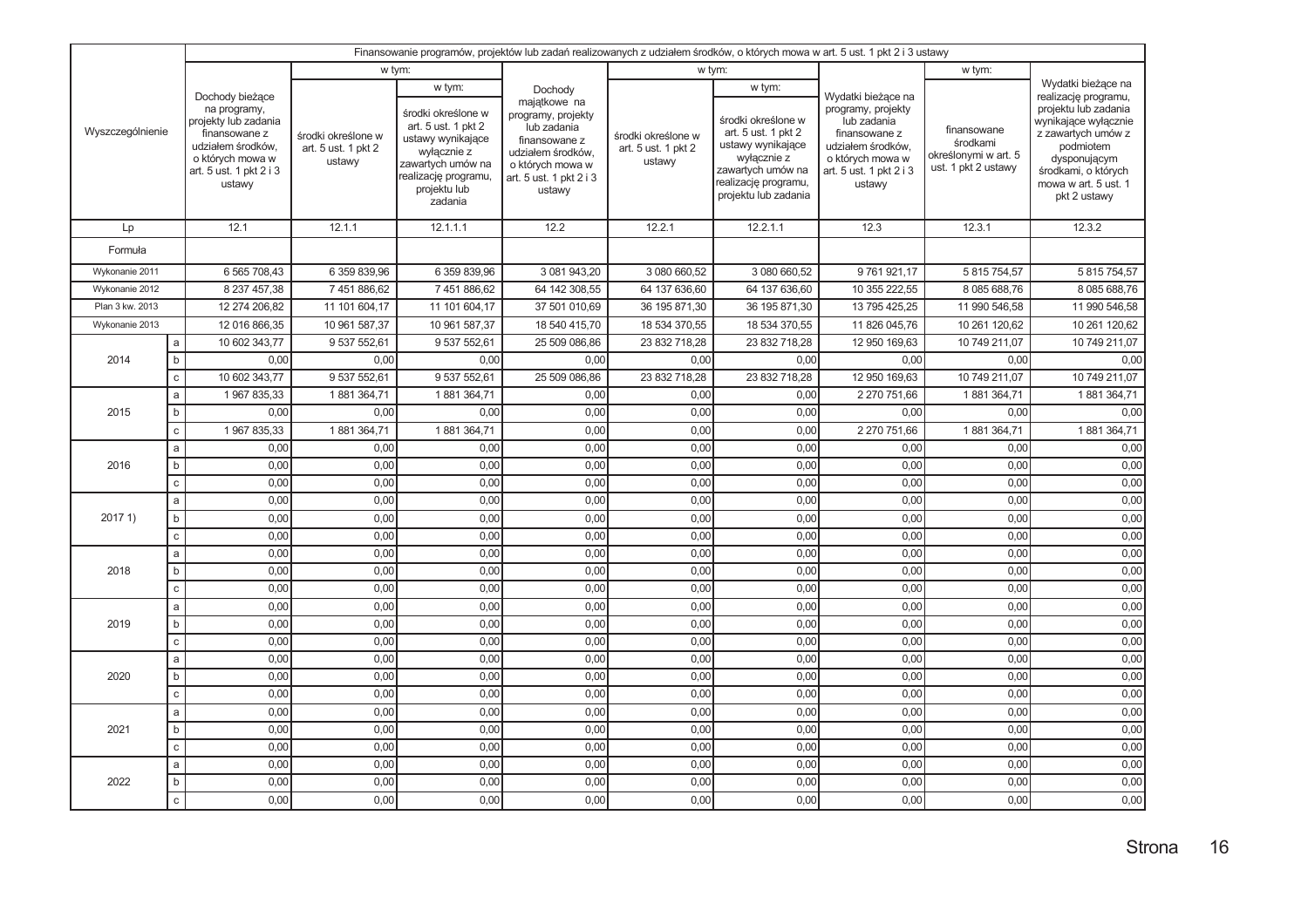|                  |                            |                                                                                                                                                        |                                                     |                                                                                                                                                                 | Finansowanie programów, projektów lub zadań realizowanych z udziałem środków, o których mowa w art. 5 ust. 1 pkt 2 i 3 ustawy                               |                                                     |                                                                                                                                                              |                                                                                                                                                        |                                                                        |                                                                                                                                                                                                              |
|------------------|----------------------------|--------------------------------------------------------------------------------------------------------------------------------------------------------|-----------------------------------------------------|-----------------------------------------------------------------------------------------------------------------------------------------------------------------|-------------------------------------------------------------------------------------------------------------------------------------------------------------|-----------------------------------------------------|--------------------------------------------------------------------------------------------------------------------------------------------------------------|--------------------------------------------------------------------------------------------------------------------------------------------------------|------------------------------------------------------------------------|--------------------------------------------------------------------------------------------------------------------------------------------------------------------------------------------------------------|
|                  |                            |                                                                                                                                                        |                                                     | w tym:                                                                                                                                                          |                                                                                                                                                             |                                                     | w tym:                                                                                                                                                       |                                                                                                                                                        | w tym:                                                                 |                                                                                                                                                                                                              |
| Wyszczególnienie |                            | Dochody bieżace<br>na programy,<br>projekty lub zadania<br>finansowane z<br>udziałem środków,<br>o których mowa w<br>art. 5 ust. 1 pkt 2 i 3<br>ustawy | środki określone w<br>art. 5 ust. 1 pkt 2<br>ustawy | w tym:<br>środki określone w<br>art. 5 ust. 1 pkt 2<br>ustawy wynikające<br>wyłącznie z<br>zawartych umów na<br>realizację programu,<br>projektu lub<br>zadania | Dochody<br>majatkowe na<br>programy, projekty<br>lub zadania<br>finansowane z<br>udziałem środków,<br>o których mowa w<br>art. 5 ust. 1 pkt 2 i 3<br>ustawy | środki określone w<br>art. 5 ust. 1 pkt 2<br>ustawy | w tym:<br>środki określone w<br>art, 5 ust, 1 pkt 2<br>ustawy wynikające<br>wyłącznie z<br>zawartych umów na<br>realizację programu,<br>projektu lub zadania | Wydatki bieżace na<br>programy, projekty<br>lub zadania<br>finansowane z<br>udziałem środków,<br>o których mowa w<br>art. 5 ust. 1 pkt 2 i 3<br>ustawy | finansowane<br>środkami<br>określonymi w art. 5<br>ust. 1 pkt 2 ustawy | Wydatki bieżące na<br>realizację programu,<br>projektu lub zadania<br>wynikające wyłącznie<br>z zawartych umów z<br>podmiotem<br>dysponującym<br>środkami, o których<br>mowa w art. 5 ust. 1<br>pkt 2 ustawy |
| Lp               |                            | 12.1                                                                                                                                                   | 12.1.1                                              | 12.1.1.1                                                                                                                                                        | 12.2                                                                                                                                                        | 12.2.1                                              | 12.2.1.1                                                                                                                                                     | 12.3                                                                                                                                                   | 12.3.1                                                                 | 12.3.2                                                                                                                                                                                                       |
| Formuła          |                            |                                                                                                                                                        |                                                     |                                                                                                                                                                 |                                                                                                                                                             |                                                     |                                                                                                                                                              |                                                                                                                                                        |                                                                        |                                                                                                                                                                                                              |
|                  | a                          | 0,00                                                                                                                                                   | 0,00                                                | 0,00                                                                                                                                                            | 0,00                                                                                                                                                        | 0,00                                                | 0,00                                                                                                                                                         | 0,00                                                                                                                                                   | 0,00                                                                   | 0,00                                                                                                                                                                                                         |
| 2023             | $\mathsf{b}$               | 0,00                                                                                                                                                   | 0,00                                                | 0,00                                                                                                                                                            | 0,00                                                                                                                                                        | 0,00                                                | 0,00                                                                                                                                                         | 0,00                                                                                                                                                   | 0,00                                                                   | 0,00                                                                                                                                                                                                         |
|                  | $\mathtt{C}$               | 0,00                                                                                                                                                   | 0,00                                                | 0,00                                                                                                                                                            | 0,00                                                                                                                                                        | 0,00                                                | 0,00                                                                                                                                                         | 0,00                                                                                                                                                   | 0,00                                                                   | 0,00                                                                                                                                                                                                         |
|                  | $\mathsf{a}$               | 0,00                                                                                                                                                   | 0,00                                                | 0,00                                                                                                                                                            | 0,00                                                                                                                                                        | 0,00                                                | 0,00                                                                                                                                                         | 0,00                                                                                                                                                   | 0,00                                                                   | 0,00                                                                                                                                                                                                         |
| 2024             | $\mathsf b$                | 0,00                                                                                                                                                   | 0,00                                                | 0,00                                                                                                                                                            | 0,00                                                                                                                                                        | 0,00                                                | 0,00                                                                                                                                                         | 0,00                                                                                                                                                   | 0,00                                                                   | 0,00                                                                                                                                                                                                         |
|                  | $\mathtt{C}$               | 0,00                                                                                                                                                   | 0,00                                                | 0,00                                                                                                                                                            | 0,00                                                                                                                                                        | 0,00                                                | 0,00                                                                                                                                                         | 0,00                                                                                                                                                   | 0,00                                                                   | 0,00                                                                                                                                                                                                         |
|                  | $\mathsf{a}$               | 0,00                                                                                                                                                   | 0,00                                                | 0,00                                                                                                                                                            | 0,00                                                                                                                                                        | 0,00                                                | 0,00                                                                                                                                                         | 0,00                                                                                                                                                   | 0,00                                                                   | 0,00                                                                                                                                                                                                         |
| 2025             | $\mathsf b$                | 0,00                                                                                                                                                   | 0,00                                                | 0,00                                                                                                                                                            | 0,00                                                                                                                                                        | 0,00                                                | 0,00                                                                                                                                                         | 0,00                                                                                                                                                   | 0,00                                                                   | 0,00                                                                                                                                                                                                         |
|                  | $\mathtt{C}$               | 0,00                                                                                                                                                   | 0,00                                                | 0,00                                                                                                                                                            | 0,00                                                                                                                                                        | 0,00                                                | 0,00                                                                                                                                                         | 0,00                                                                                                                                                   | 0,00                                                                   | 0,00                                                                                                                                                                                                         |
|                  | a                          | 0,00                                                                                                                                                   | 0,00                                                | 0,00                                                                                                                                                            | 0,00                                                                                                                                                        | 0,00                                                | 0,00                                                                                                                                                         | 0,00                                                                                                                                                   | 0,00                                                                   | 0,00                                                                                                                                                                                                         |
| 2026             | $\mathsf b$                | 0,00                                                                                                                                                   | 0,00                                                | 0,00                                                                                                                                                            | 0,00                                                                                                                                                        | 0,00                                                | 0,00                                                                                                                                                         | 0,00                                                                                                                                                   | 0,00                                                                   | 0,00                                                                                                                                                                                                         |
|                  | $\mathtt{C}$               | 0,00                                                                                                                                                   | 0,00                                                | 0,00                                                                                                                                                            | 0,00                                                                                                                                                        | 0,00                                                | 0,00                                                                                                                                                         | 0,00                                                                                                                                                   | 0,00                                                                   | 0,00                                                                                                                                                                                                         |
|                  | $\mathsf{a}$               | 0,00                                                                                                                                                   | 0,00                                                | 0,00                                                                                                                                                            | 0,00                                                                                                                                                        | 0,00                                                | 0,00                                                                                                                                                         | 0,00                                                                                                                                                   | 0,00                                                                   | 0,00                                                                                                                                                                                                         |
| 2027             | $\mathsf b$                | 0,00                                                                                                                                                   | 0,00                                                | 0,00                                                                                                                                                            | 0,00                                                                                                                                                        | 0,00                                                | 0,00                                                                                                                                                         | 0,00                                                                                                                                                   | 0,00                                                                   | 0,00                                                                                                                                                                                                         |
|                  | $\mathtt{C}$               | 0,00                                                                                                                                                   | 0,00                                                | 0,00                                                                                                                                                            | 0,00                                                                                                                                                        | 0,00                                                | 0,00                                                                                                                                                         | 0,00                                                                                                                                                   | 0,00                                                                   | 0,00                                                                                                                                                                                                         |
|                  | $\mathsf{a}$               | 0,00                                                                                                                                                   | 0,00                                                | 0,00                                                                                                                                                            | 0,00                                                                                                                                                        | 0,00                                                | 0,00                                                                                                                                                         | 0,00                                                                                                                                                   | 0,00                                                                   | 0,00                                                                                                                                                                                                         |
| 2028             | $\mathsf b$                | 0,00                                                                                                                                                   | 0,00                                                | 0,00                                                                                                                                                            | 0,00                                                                                                                                                        | 0,00                                                | 0,00                                                                                                                                                         | 0,00                                                                                                                                                   | 0,00                                                                   | 0,00                                                                                                                                                                                                         |
|                  | $\mathtt{C}$               | 0,00                                                                                                                                                   | 0,00                                                | 0,00                                                                                                                                                            | 0,00                                                                                                                                                        | 0,00                                                | 0,00                                                                                                                                                         | 0,00                                                                                                                                                   | 0,00                                                                   | 0,00                                                                                                                                                                                                         |
|                  | $\mathsf{a}$               | 0,00                                                                                                                                                   | 0.00                                                | 0,00                                                                                                                                                            | 0,00                                                                                                                                                        | 0,00                                                | 0.00                                                                                                                                                         | 0,00                                                                                                                                                   | 0,00                                                                   | 0,00                                                                                                                                                                                                         |
| 2029             | $\mathsf b$<br>$\mathbf c$ | 0,00<br>0,00                                                                                                                                           | 0,00<br>0,00                                        | 0,00<br>0,00                                                                                                                                                    | 0,00<br>0,00                                                                                                                                                | 0,00<br>0,00                                        | 0,00<br>0,00                                                                                                                                                 | 0,00<br>0,00                                                                                                                                           | 0,00<br>0,00                                                           | 0,00<br>0,00                                                                                                                                                                                                 |
|                  | a                          | 0,00                                                                                                                                                   | 0,00                                                | 0,00                                                                                                                                                            | 0,00                                                                                                                                                        | 0,00                                                | 0,00                                                                                                                                                         | 0,00                                                                                                                                                   | 0,00                                                                   | 0,00                                                                                                                                                                                                         |
| 2030             | $\mathsf b$                | 0,00                                                                                                                                                   | 0,00                                                | 0,00                                                                                                                                                            | 0,00                                                                                                                                                        | 0,00                                                | 0,00                                                                                                                                                         | 0,00                                                                                                                                                   | 0,00                                                                   | 0,00                                                                                                                                                                                                         |
|                  | $\mathtt{c}$               | 0,00                                                                                                                                                   | 0,00                                                | 0,00                                                                                                                                                            | 0,00                                                                                                                                                        | 0,00                                                | 0,00                                                                                                                                                         | 0,00                                                                                                                                                   | 0,00                                                                   | 0,00                                                                                                                                                                                                         |
|                  |                            |                                                                                                                                                        |                                                     |                                                                                                                                                                 |                                                                                                                                                             |                                                     |                                                                                                                                                              |                                                                                                                                                        |                                                                        |                                                                                                                                                                                                              |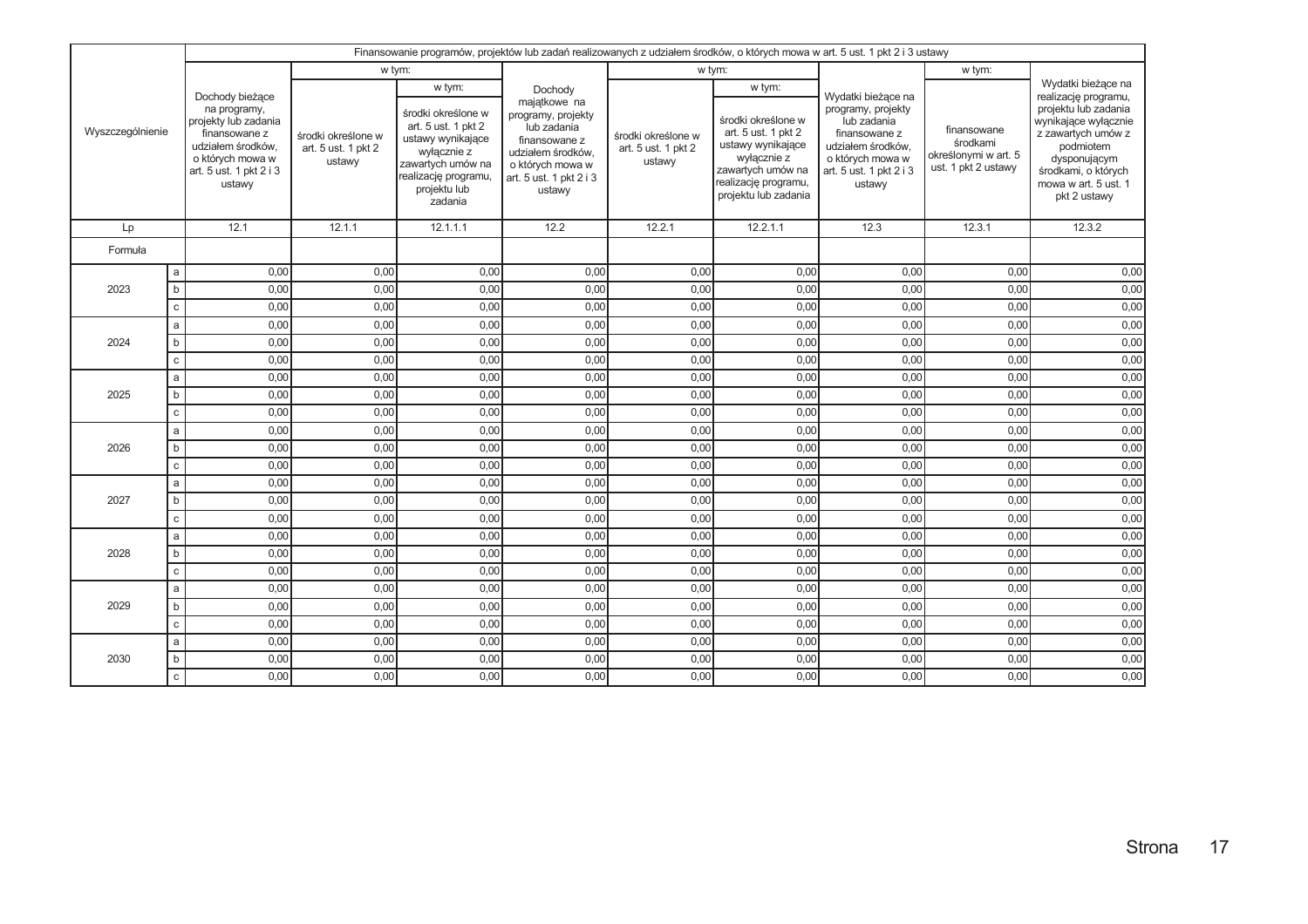|                  |              |                                                                                                                                                          | w tym:                                                                 | Wydatki majątkowe                                                                                                                                                                            | Wydatki na wkład                                                                                                                                                                                                                     | w tym:                                                                              | Wydatki na wkład                                                                                                                                                                                                              | w tym:                                                                              |                                                                                                                                                                                                                                                                                                          | w tym:                                                                              |
|------------------|--------------|----------------------------------------------------------------------------------------------------------------------------------------------------------|------------------------------------------------------------------------|----------------------------------------------------------------------------------------------------------------------------------------------------------------------------------------------|--------------------------------------------------------------------------------------------------------------------------------------------------------------------------------------------------------------------------------------|-------------------------------------------------------------------------------------|-------------------------------------------------------------------------------------------------------------------------------------------------------------------------------------------------------------------------------|-------------------------------------------------------------------------------------|----------------------------------------------------------------------------------------------------------------------------------------------------------------------------------------------------------------------------------------------------------------------------------------------------------|-------------------------------------------------------------------------------------|
| Wyszczególnienie |              | Wydatki majątkowe<br>na programy,<br>projekty lub zadania<br>finansowane z<br>udziałem środków,<br>o których mowa w<br>art. 5 ust. 1 pkt 2 i 3<br>ustawy | finansowane<br>środkami<br>określonymi w art. 5<br>ust. 1 pkt 2 ustawy | na realizację<br>programu, projektu<br>lub zadania<br>wynikające wyłącznie<br>z zawartych umów z<br>podmiotem<br>dysponującym<br>środkami, o których<br>mowa w art. 5 ust. 1<br>pkt 2 ustawy | krajowy w związku z<br>umową na realizację<br>programu, projektu<br>lub zadania<br>finansowanego z<br>udziałem środków, o<br>których mowa w art. 5<br>ust. 1 pkt 2 ustawy<br>bez względu na<br>stopień finansowania<br>tymi środkami | w związku z już<br>zawartą umową na<br>realizację programu,<br>projektu lub zadania | krajowy w związku z<br>zawartą po dniu 1<br>stycznia 2013 r.<br>umową na realizację<br>programu, projektu<br>lub zadania<br>finansowanego w co<br>najmniej 60%<br>środkami, o których<br>mowa w art. 5 ust. 1<br>pkt 2 ustawy | w związku z już<br>zawartą umową na<br>realizację programu,<br>projektu lub zadania | Przychody z tytułu kredytów,<br>pożyczek, emisji papierów<br>wartościowych powstające w<br>związku z umową na realizację<br>rogramu, projektu lub zadania<br>finansowanego z udziałem<br>środków, o których mowa w<br>art. 5 ust. 1 pkt 2 ustawy bez<br>względu na stopień<br>finansowania tymi środkami | w związku z już<br>zawartą umową na<br>realizację programu,<br>projektu lub zadania |
| Lp               |              | 12.4                                                                                                                                                     | 12.4.1                                                                 | 12.4.2                                                                                                                                                                                       | 12.5                                                                                                                                                                                                                                 | 12.5.1                                                                              | 12.6                                                                                                                                                                                                                          | 12.6.1                                                                              | 12.7                                                                                                                                                                                                                                                                                                     | 12.7.1                                                                              |
| Formuła          |              |                                                                                                                                                          |                                                                        |                                                                                                                                                                                              |                                                                                                                                                                                                                                      |                                                                                     |                                                                                                                                                                                                                               |                                                                                     |                                                                                                                                                                                                                                                                                                          |                                                                                     |
| Wykonanie 2011   |              | 15 751 105,77                                                                                                                                            | 8 682 137,49                                                           | 8 682 137,49                                                                                                                                                                                 | 11 015 134,88                                                                                                                                                                                                                        | 11 015 134,88                                                                       | 0,00                                                                                                                                                                                                                          | 0,00                                                                                | 0,00                                                                                                                                                                                                                                                                                                     | 0,00                                                                                |
| Wykonanie 2012   |              | 47 147 381,60                                                                                                                                            | 25 772 518,76                                                          | 25 772 518,76                                                                                                                                                                                | 23 644 396,63                                                                                                                                                                                                                        | 23 644 396,63                                                                       | 0,00                                                                                                                                                                                                                          | 0,00                                                                                | 0,00                                                                                                                                                                                                                                                                                                     | 0,00                                                                                |
| Plan 3 kw. 2013  |              | 29 806 213,69                                                                                                                                            | 23 855 491,19                                                          | 23 855 491,19                                                                                                                                                                                | 7755601,17                                                                                                                                                                                                                           | 7755601,17                                                                          | 1840 136,19                                                                                                                                                                                                                   | 1840 136,19                                                                         | 0,00                                                                                                                                                                                                                                                                                                     | 0,00                                                                                |
| Wykonanie 2013   |              | 18 032 762.87                                                                                                                                            | 14 287 159,74                                                          | 14 287 159.74                                                                                                                                                                                | 5 310 528,27                                                                                                                                                                                                                         | 5 310 528,27                                                                        | 661 561,29                                                                                                                                                                                                                    | 661 561.29                                                                          | 0,00                                                                                                                                                                                                                                                                                                     | 0.00                                                                                |
|                  | l a          | 27 969 291,01                                                                                                                                            | 19 214 455,86                                                          | 19 214 455,86                                                                                                                                                                                | 10 955 793,71                                                                                                                                                                                                                        | 10 905 945,66                                                                       | 6 392 195,15                                                                                                                                                                                                                  | 6 342 347,10                                                                        | 0,00                                                                                                                                                                                                                                                                                                     | 0,00                                                                                |
| 2014             | $\mathsf b$  | 0,00                                                                                                                                                     | 0,00                                                                   | 0,00                                                                                                                                                                                         | 0,00                                                                                                                                                                                                                                 | 0,00                                                                                | 0,00                                                                                                                                                                                                                          | 0,00                                                                                | 0,00                                                                                                                                                                                                                                                                                                     | 0,00                                                                                |
|                  | $\mathtt{C}$ | 27 969 291,01                                                                                                                                            | 19 214 455,86                                                          | 19 214 455,86                                                                                                                                                                                | 10 955 793,71                                                                                                                                                                                                                        | 10 905 945,66                                                                       | 6 392 195,15                                                                                                                                                                                                                  | 6 342 347,10                                                                        | 0,00                                                                                                                                                                                                                                                                                                     | 0,00                                                                                |
|                  | $\mathsf{a}$ | 499 999,99                                                                                                                                               | 0,00                                                                   | 0,00                                                                                                                                                                                         | 889 386,94                                                                                                                                                                                                                           | 796 811,99                                                                          | 385 741,00                                                                                                                                                                                                                    | 293 166,05                                                                          | 0,00                                                                                                                                                                                                                                                                                                     | 0,00                                                                                |
| 2015             | b            | 0,00                                                                                                                                                     | 0,00                                                                   | 0,00                                                                                                                                                                                         | 0,00                                                                                                                                                                                                                                 | 0,00                                                                                | 0,00                                                                                                                                                                                                                          | 0,00                                                                                | 0,00                                                                                                                                                                                                                                                                                                     | 0,00                                                                                |
|                  | $\mathsf{C}$ | 499 999,99                                                                                                                                               | 0,00                                                                   | 0,00                                                                                                                                                                                         | 889 386,94                                                                                                                                                                                                                           | 796 811,99                                                                          | 385 741.00                                                                                                                                                                                                                    | 293 166,05                                                                          | 0,00                                                                                                                                                                                                                                                                                                     | 0,00                                                                                |
|                  | a            | 0,00                                                                                                                                                     | 0,00                                                                   | 0,00                                                                                                                                                                                         | 0,00                                                                                                                                                                                                                                 | 0,00                                                                                | 0,00                                                                                                                                                                                                                          | 0,00                                                                                | 0,00                                                                                                                                                                                                                                                                                                     | 0,00                                                                                |
| 2016             | $\mathsf b$  | 0,00                                                                                                                                                     | 0,00                                                                   | 0,00                                                                                                                                                                                         | 0,00                                                                                                                                                                                                                                 | 0,00                                                                                | 0,00                                                                                                                                                                                                                          | 0,00                                                                                | 0,00                                                                                                                                                                                                                                                                                                     | 0,00                                                                                |
|                  | $\mathbf{C}$ | 0.00                                                                                                                                                     | 0.00                                                                   | 0,00                                                                                                                                                                                         | 0.00                                                                                                                                                                                                                                 | 0.00                                                                                | 0.00                                                                                                                                                                                                                          | 0.00                                                                                | 0,00                                                                                                                                                                                                                                                                                                     | 0,00                                                                                |
|                  | a            | 0.00                                                                                                                                                     | 0,00                                                                   | 0,00                                                                                                                                                                                         | 0,00                                                                                                                                                                                                                                 | 0,00                                                                                | 0.00                                                                                                                                                                                                                          | 0,00                                                                                | 0,00                                                                                                                                                                                                                                                                                                     | 0,00                                                                                |
| 20171)           | $\mathsf b$  | 0,00                                                                                                                                                     | 0,00                                                                   | 0,00                                                                                                                                                                                         | 0,00                                                                                                                                                                                                                                 | 0,00                                                                                | 0,00                                                                                                                                                                                                                          | 0,00                                                                                | 0,00                                                                                                                                                                                                                                                                                                     | 0,00                                                                                |
|                  | $\mathtt{C}$ | 0,00                                                                                                                                                     | 0,00                                                                   | 0,00                                                                                                                                                                                         | 0,00                                                                                                                                                                                                                                 | 0,00                                                                                | 0,00                                                                                                                                                                                                                          | 0,00                                                                                | 0,00                                                                                                                                                                                                                                                                                                     | 0,00                                                                                |
|                  | a            | 0.00                                                                                                                                                     | 0.00                                                                   | 0,00                                                                                                                                                                                         | 0.00                                                                                                                                                                                                                                 | 0.00                                                                                | 0.00                                                                                                                                                                                                                          | 0.00                                                                                | 0,00                                                                                                                                                                                                                                                                                                     | 0.00                                                                                |
| 2018             | b            | 0.00                                                                                                                                                     | 0.00                                                                   | 0,00                                                                                                                                                                                         | 0.00                                                                                                                                                                                                                                 | 0.00                                                                                | 0.00                                                                                                                                                                                                                          | 0,00                                                                                | 0,00                                                                                                                                                                                                                                                                                                     | 0.00                                                                                |
|                  | $\mathbf{C}$ | 0,00                                                                                                                                                     | 0,00                                                                   | 0,00                                                                                                                                                                                         | 0,00                                                                                                                                                                                                                                 | 0,00                                                                                | 0.00                                                                                                                                                                                                                          | 0,00                                                                                | 0,00                                                                                                                                                                                                                                                                                                     | 0,00                                                                                |
|                  | $\mathsf{a}$ | 0,00                                                                                                                                                     | 0,00                                                                   | 0,00                                                                                                                                                                                         | 0,00                                                                                                                                                                                                                                 | 0,00                                                                                | 0,00                                                                                                                                                                                                                          | 0,00                                                                                | 0,00                                                                                                                                                                                                                                                                                                     | 0,00                                                                                |
| 2019             | $\mathsf b$  | 0,00                                                                                                                                                     | 0,00                                                                   | 0,00                                                                                                                                                                                         | 0,00                                                                                                                                                                                                                                 | 0,00                                                                                | 0,00                                                                                                                                                                                                                          | 0,00                                                                                | 0,00                                                                                                                                                                                                                                                                                                     | 0,00                                                                                |
|                  | $\mathbf c$  | 0.00                                                                                                                                                     | 0,00                                                                   | 0,00                                                                                                                                                                                         | 0.00                                                                                                                                                                                                                                 | 0,00                                                                                | 0,00                                                                                                                                                                                                                          | 0,00                                                                                | 0,00                                                                                                                                                                                                                                                                                                     | 0,00                                                                                |
|                  | a            | 0,00                                                                                                                                                     | 0,00                                                                   | 0,00                                                                                                                                                                                         | 0,00                                                                                                                                                                                                                                 | 0,00                                                                                | 0,00                                                                                                                                                                                                                          | 0,00                                                                                | 0,00                                                                                                                                                                                                                                                                                                     | 0,00                                                                                |
| 2020             | b            | 0,00                                                                                                                                                     | 0,00                                                                   | 0,00                                                                                                                                                                                         | 0,00                                                                                                                                                                                                                                 | 0,00                                                                                | 0,00                                                                                                                                                                                                                          | 0,00                                                                                | 0,00                                                                                                                                                                                                                                                                                                     | 0,00                                                                                |
|                  | $\mathtt{C}$ | 0,00                                                                                                                                                     | 0,00                                                                   | 0,00                                                                                                                                                                                         | 0,00                                                                                                                                                                                                                                 | 0,00                                                                                | 0,00                                                                                                                                                                                                                          | 0,00                                                                                | 0,00                                                                                                                                                                                                                                                                                                     | 0,00                                                                                |
|                  | a            | 0.00                                                                                                                                                     | 0.00                                                                   | 0,00                                                                                                                                                                                         | 0.00                                                                                                                                                                                                                                 | 0.00                                                                                | 0.00                                                                                                                                                                                                                          | 0.00                                                                                | 0,00                                                                                                                                                                                                                                                                                                     | 0,00                                                                                |
| 2021             | b            | 0.00                                                                                                                                                     | 0.00                                                                   | 0,00                                                                                                                                                                                         | 0.00                                                                                                                                                                                                                                 | 0.00                                                                                | 0.00                                                                                                                                                                                                                          | 0,00                                                                                | 0,00                                                                                                                                                                                                                                                                                                     | 0,00                                                                                |
|                  | $\mathtt{C}$ | 0,00                                                                                                                                                     | 0,00                                                                   | 0,00                                                                                                                                                                                         | 0,00                                                                                                                                                                                                                                 | 0,00                                                                                | 0,00                                                                                                                                                                                                                          | 0,00                                                                                | 0,00                                                                                                                                                                                                                                                                                                     | 0,00                                                                                |
|                  | a            | 0,00                                                                                                                                                     | 0,00                                                                   | 0,00                                                                                                                                                                                         | 0,00                                                                                                                                                                                                                                 | 0,00                                                                                | 0,00                                                                                                                                                                                                                          | 0,00                                                                                | 0,00                                                                                                                                                                                                                                                                                                     | 0,00                                                                                |
| 2022             | b            | 0.00                                                                                                                                                     | 0,00                                                                   | 0,00                                                                                                                                                                                         | 0,00                                                                                                                                                                                                                                 | 0,00                                                                                | 0,00                                                                                                                                                                                                                          | 0,00                                                                                | 0,00                                                                                                                                                                                                                                                                                                     | 0,00                                                                                |
|                  | $\mathsf{C}$ | 0,00                                                                                                                                                     | 0,00                                                                   | 0,00                                                                                                                                                                                         | 0,00                                                                                                                                                                                                                                 | 0,00                                                                                | 0,00                                                                                                                                                                                                                          | 0,00                                                                                | 0,00                                                                                                                                                                                                                                                                                                     | 0,00                                                                                |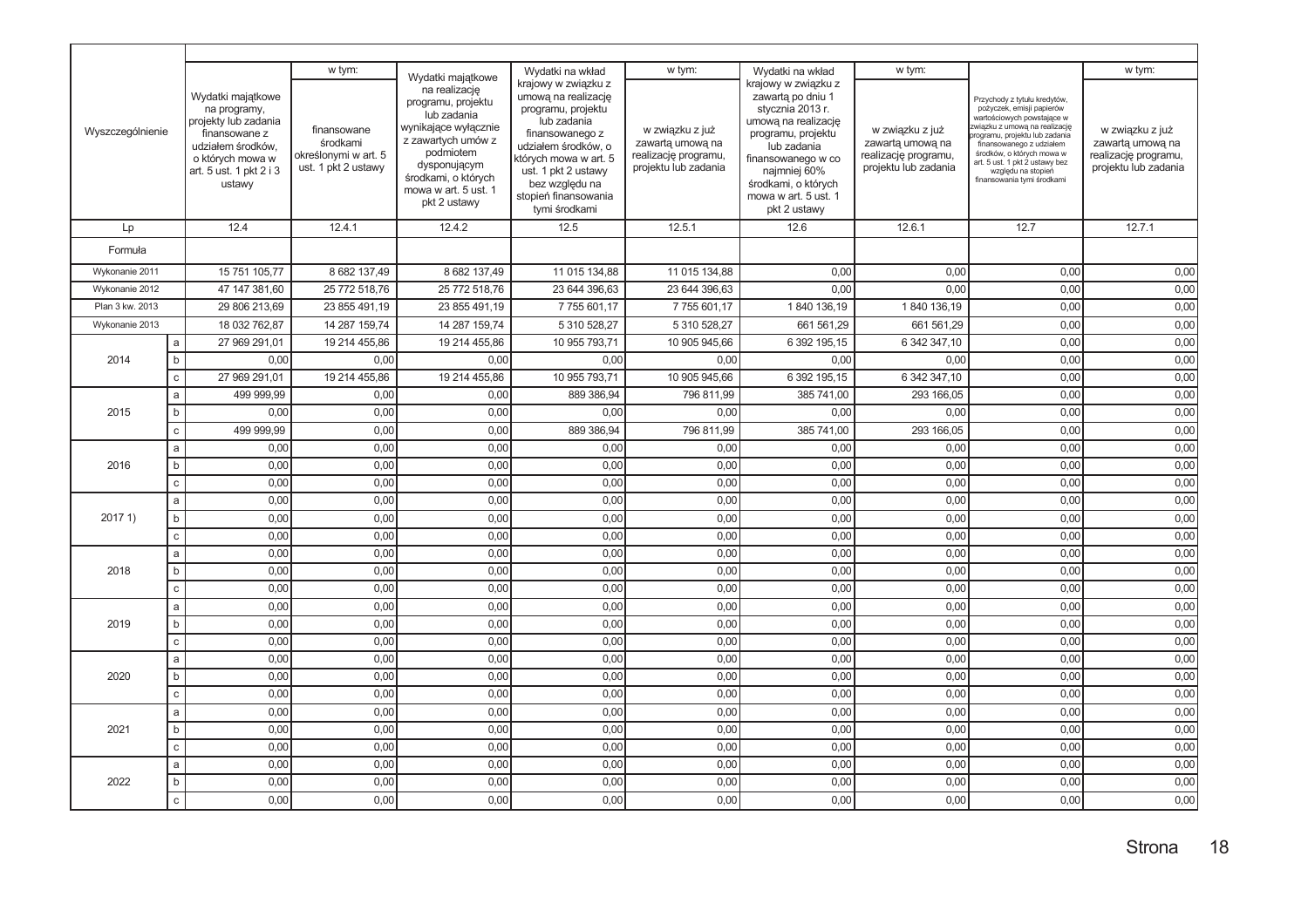|                  |              |                                                                                                                                                          | w tym:                                                                 | Wydatki majątkowe                                                                                                                                                                            | Wydatki na wkład                                                                                                                                                                                                                     | w tym:                                                                              | Wydatki na wkład                                                                                                                                                                                                              | w tym:                                                                              |                                                                                                                                                                                                                                                                                                          | w tym:                                                                              |
|------------------|--------------|----------------------------------------------------------------------------------------------------------------------------------------------------------|------------------------------------------------------------------------|----------------------------------------------------------------------------------------------------------------------------------------------------------------------------------------------|--------------------------------------------------------------------------------------------------------------------------------------------------------------------------------------------------------------------------------------|-------------------------------------------------------------------------------------|-------------------------------------------------------------------------------------------------------------------------------------------------------------------------------------------------------------------------------|-------------------------------------------------------------------------------------|----------------------------------------------------------------------------------------------------------------------------------------------------------------------------------------------------------------------------------------------------------------------------------------------------------|-------------------------------------------------------------------------------------|
| Wyszczególnienie |              | Wydatki majatkowe<br>na programy,<br>projekty lub zadania<br>finansowane z<br>udziałem środków.<br>o których mowa w<br>art. 5 ust. 1 pkt 2 i 3<br>ustawy | finansowane<br>środkami<br>określonymi w art. 5<br>ust. 1 pkt 2 ustawy | na realizacje<br>programu, projektu<br>lub zadania<br>wynikające wyłącznie<br>z zawartych umów z<br>podmiotem<br>dysponującym<br>środkami, o których<br>mowa w art. 5 ust. 1<br>pkt 2 ustawy | krajowy w związku z<br>umową na realizację<br>programu, projektu<br>lub zadania<br>finansowanego z<br>udziałem środków, o<br>których mowa w art. 5<br>ust. 1 pkt 2 ustawy<br>bez względu na<br>stopień finansowania<br>tymi środkami | w związku z już<br>zawartą umową na<br>realizację programu,<br>projektu lub zadania | krajowy w związku z<br>zawarta po dniu 1<br>stycznia 2013 r.<br>umową na realizację<br>programu, projektu<br>lub zadania<br>finansowanego w co<br>najmniej 60%<br>środkami, o których<br>mowa w art. 5 ust. 1<br>pkt 2 ustawy | w związku z już<br>zawartą umową na<br>realizację programu,<br>projektu lub zadania | Przychody z tytułu kredytów,<br>pożyczek, emisji papierów<br>wartościowych powstające w<br>związku z umową na realizację<br>rogramu, projektu lub zadania<br>finansowanego z udziałem<br>środków, o których mowa w<br>art. 5 ust. 1 pkt 2 ustawy bez<br>względu na stopień<br>finansowania tymi środkami | w związku z już<br>zawartą umową na<br>realizację programu,<br>projektu lub zadania |
| Lp               |              | 12.4                                                                                                                                                     | 12.4.1                                                                 | 12.4.2                                                                                                                                                                                       | 12.5                                                                                                                                                                                                                                 | 12.5.1                                                                              | 12.6                                                                                                                                                                                                                          | 12.6.1                                                                              | 12.7                                                                                                                                                                                                                                                                                                     | 12.7.1                                                                              |
| Formuła          |              |                                                                                                                                                          |                                                                        |                                                                                                                                                                                              |                                                                                                                                                                                                                                      |                                                                                     |                                                                                                                                                                                                                               |                                                                                     |                                                                                                                                                                                                                                                                                                          |                                                                                     |
|                  | a            | 0.00                                                                                                                                                     | 0.00                                                                   | 0,00                                                                                                                                                                                         | 0,00                                                                                                                                                                                                                                 | 0,00                                                                                | 0,00                                                                                                                                                                                                                          | 0.00                                                                                | 0,00                                                                                                                                                                                                                                                                                                     | 0,00                                                                                |
| 2023             | $\mathsf b$  | 0,00                                                                                                                                                     | 0,00                                                                   | 0,00                                                                                                                                                                                         | 0,00                                                                                                                                                                                                                                 | 0,00                                                                                | 0,00                                                                                                                                                                                                                          | 0,00                                                                                | 0,00                                                                                                                                                                                                                                                                                                     | 0,00                                                                                |
|                  | $\mathbf{C}$ | 0.00                                                                                                                                                     | 0,00                                                                   | 0,00                                                                                                                                                                                         | 0,00                                                                                                                                                                                                                                 | 0,00                                                                                | 0,00                                                                                                                                                                                                                          | 0,00                                                                                | 0,00                                                                                                                                                                                                                                                                                                     | 0,00                                                                                |
|                  | a            | 0,00                                                                                                                                                     | 0,00                                                                   | 0,00                                                                                                                                                                                         | 0,00                                                                                                                                                                                                                                 | 0,00                                                                                | 0,00                                                                                                                                                                                                                          | 0,00                                                                                | 0,00                                                                                                                                                                                                                                                                                                     | 0,00                                                                                |
| 2024             | b            | 0,00                                                                                                                                                     | 0,00                                                                   | 0,00                                                                                                                                                                                         | 0,00                                                                                                                                                                                                                                 | 0,00                                                                                | 0,00                                                                                                                                                                                                                          | 0,00                                                                                | 0,00                                                                                                                                                                                                                                                                                                     | 0,00                                                                                |
|                  | $\mathtt{C}$ | 0,00                                                                                                                                                     | 0,00                                                                   | 0,00                                                                                                                                                                                         | 0,00                                                                                                                                                                                                                                 | 0,00                                                                                | 0,00                                                                                                                                                                                                                          | 0,00                                                                                | 0,00                                                                                                                                                                                                                                                                                                     | 0,00                                                                                |
|                  | a            | 0,00                                                                                                                                                     | 0,00                                                                   | 0,00                                                                                                                                                                                         | 0,00                                                                                                                                                                                                                                 | 0,00                                                                                | 0,00                                                                                                                                                                                                                          | 0.00                                                                                | 0,00                                                                                                                                                                                                                                                                                                     | 0,00                                                                                |
| 2025             | b            | 0,00                                                                                                                                                     | 0,00                                                                   | 0,00                                                                                                                                                                                         | 0,00                                                                                                                                                                                                                                 | 0,00                                                                                | 0,00                                                                                                                                                                                                                          | 0,00                                                                                | 0,00                                                                                                                                                                                                                                                                                                     | 0,00                                                                                |
|                  | $\mathtt{C}$ | 0.00                                                                                                                                                     | 0.00                                                                   | 0,00                                                                                                                                                                                         | 0,00                                                                                                                                                                                                                                 | 0,00                                                                                | 0,00                                                                                                                                                                                                                          | 0,00                                                                                | 0,00                                                                                                                                                                                                                                                                                                     | 0,00                                                                                |
|                  | a            | 0,00                                                                                                                                                     | 0,00                                                                   | 0,00                                                                                                                                                                                         | 0,00                                                                                                                                                                                                                                 | 0,00                                                                                | 0,00                                                                                                                                                                                                                          | 0,00                                                                                | 0,00                                                                                                                                                                                                                                                                                                     | 0,00                                                                                |
| 2026             | b            | 0,00                                                                                                                                                     | 0,00                                                                   | 0,00                                                                                                                                                                                         | 0,00                                                                                                                                                                                                                                 | 0,00                                                                                | 0,00                                                                                                                                                                                                                          | 0,00                                                                                | 0,00                                                                                                                                                                                                                                                                                                     | 0,00                                                                                |
|                  | $\mathtt{C}$ | 0,00                                                                                                                                                     | 0,00                                                                   | 0,00                                                                                                                                                                                         | 0,00                                                                                                                                                                                                                                 | 0,00                                                                                | 0,00                                                                                                                                                                                                                          | 0,00                                                                                | 0,00                                                                                                                                                                                                                                                                                                     | 0,00                                                                                |
|                  | a            | 0,00                                                                                                                                                     | 0.00                                                                   | 0,00                                                                                                                                                                                         | 0,00                                                                                                                                                                                                                                 | 0,00                                                                                | 0,00                                                                                                                                                                                                                          | 0,00                                                                                | 0,00                                                                                                                                                                                                                                                                                                     | 0,00                                                                                |
| 2027             | b            | 0,00                                                                                                                                                     | 0,00                                                                   | 0,00                                                                                                                                                                                         | 0,00                                                                                                                                                                                                                                 | 0,00                                                                                | 0,00                                                                                                                                                                                                                          | 0,00                                                                                | 0,00                                                                                                                                                                                                                                                                                                     | 0,00                                                                                |
|                  | $\mathbf{C}$ | 0,00                                                                                                                                                     | 0,00                                                                   | 0,00                                                                                                                                                                                         | 0,00                                                                                                                                                                                                                                 | 0,00                                                                                | 0,00                                                                                                                                                                                                                          | 0,00                                                                                | 0,00                                                                                                                                                                                                                                                                                                     | 0,00                                                                                |
|                  | a            | 0,00                                                                                                                                                     | 0,00                                                                   | 0,00                                                                                                                                                                                         | 0,00                                                                                                                                                                                                                                 | 0,00                                                                                | 0,00                                                                                                                                                                                                                          | 0,00                                                                                | 0,00                                                                                                                                                                                                                                                                                                     | 0,00                                                                                |
| 2028             | b            | 0,00                                                                                                                                                     | 0,00                                                                   | 0,00                                                                                                                                                                                         | 0,00                                                                                                                                                                                                                                 | 0,00                                                                                | 0,00                                                                                                                                                                                                                          | 0,00                                                                                | 0,00                                                                                                                                                                                                                                                                                                     | 0,00                                                                                |
|                  | $\mathtt{C}$ | 0,00                                                                                                                                                     | 0,00                                                                   | 0,00                                                                                                                                                                                         | 0,00                                                                                                                                                                                                                                 | 0,00                                                                                | 0,00                                                                                                                                                                                                                          | 0,00                                                                                | 0,00                                                                                                                                                                                                                                                                                                     | 0,00                                                                                |
|                  | a            | 0,00                                                                                                                                                     | 0,00                                                                   | 0,00                                                                                                                                                                                         | 0,00                                                                                                                                                                                                                                 | 0,00                                                                                | 0,00                                                                                                                                                                                                                          | 0,00                                                                                | 0,00                                                                                                                                                                                                                                                                                                     | 0,00                                                                                |
| 2029             | b            | 0,00                                                                                                                                                     | 0,00                                                                   | 0,00                                                                                                                                                                                         | 0,00                                                                                                                                                                                                                                 | 0,00                                                                                | 0,00                                                                                                                                                                                                                          | 0,00                                                                                | 0,00                                                                                                                                                                                                                                                                                                     | 0,00                                                                                |
|                  | $\mathsf{C}$ | 0,00                                                                                                                                                     | 0,00                                                                   | 0,00                                                                                                                                                                                         | 0,00                                                                                                                                                                                                                                 | 0,00                                                                                | 0,00                                                                                                                                                                                                                          | 0,00                                                                                | 0,00                                                                                                                                                                                                                                                                                                     | 0,00                                                                                |
|                  | a            | 0,00                                                                                                                                                     | 0,00                                                                   | 0,00                                                                                                                                                                                         | 0,00                                                                                                                                                                                                                                 | 0,00                                                                                | 0,00                                                                                                                                                                                                                          | 0,00                                                                                | 0,00                                                                                                                                                                                                                                                                                                     | 0,00                                                                                |
| 2030             | b            | 0.00                                                                                                                                                     | 0.00                                                                   | 0,00                                                                                                                                                                                         | 0,00                                                                                                                                                                                                                                 | 0,00                                                                                | 0,00                                                                                                                                                                                                                          | 0.00                                                                                | 0,00                                                                                                                                                                                                                                                                                                     | 0,00                                                                                |
|                  | $\mathtt{C}$ | 0,00                                                                                                                                                     | 0,00                                                                   | 0,00                                                                                                                                                                                         | 0,00                                                                                                                                                                                                                                 | 0,00                                                                                | 0,00                                                                                                                                                                                                                          | 0,00                                                                                | 0,00                                                                                                                                                                                                                                                                                                     | 0,00                                                                                |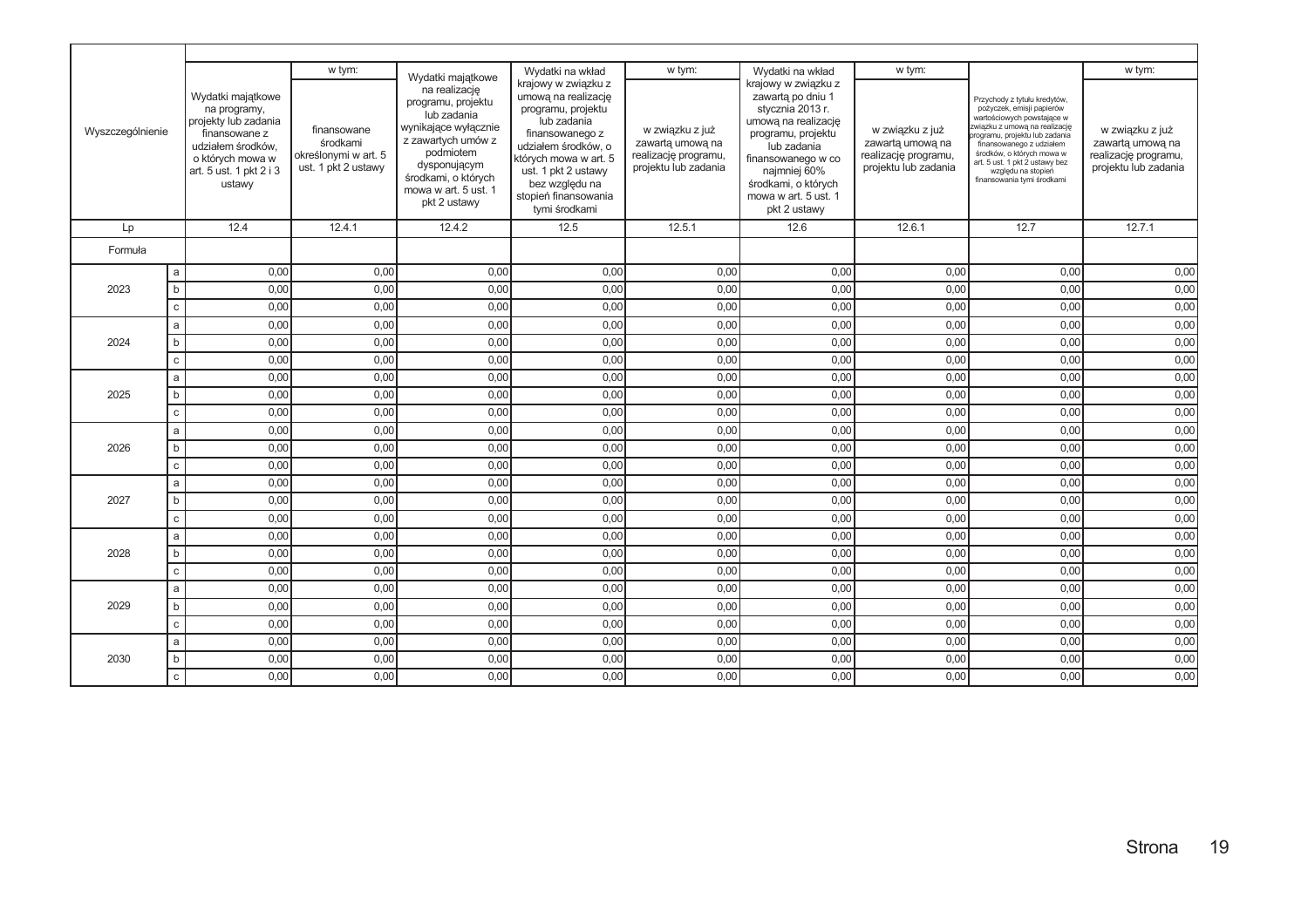|                  |              |                                                                                                                                                                                                                                                                                                   |                                                                                               |                                                                                                                                                                                                              | Kwoty dotyczące przejęcia i spłaty zobowiązań po samodzielnych publicznych zakładach opieki zdrowotnej oraz pokrycia ujemnego wyniku                                                                                   |                                                                                                                             |                                                                                                                                                                                                              |                                                                                                                                                                                                           |                                                                                                                                                                                                 |                                                                                                                            |
|------------------|--------------|---------------------------------------------------------------------------------------------------------------------------------------------------------------------------------------------------------------------------------------------------------------------------------------------------|-----------------------------------------------------------------------------------------------|--------------------------------------------------------------------------------------------------------------------------------------------------------------------------------------------------------------|------------------------------------------------------------------------------------------------------------------------------------------------------------------------------------------------------------------------|-----------------------------------------------------------------------------------------------------------------------------|--------------------------------------------------------------------------------------------------------------------------------------------------------------------------------------------------------------|-----------------------------------------------------------------------------------------------------------------------------------------------------------------------------------------------------------|-------------------------------------------------------------------------------------------------------------------------------------------------------------------------------------------------|----------------------------------------------------------------------------------------------------------------------------|
| Wyszczególnienie |              | Przychody z tytułu kredytów<br>pożyczek, emisji papierów<br>wartościowych powstające w<br>związku z zawartą po dniu 1<br>stycznia 2013 r. umową na<br>realizację programu, projektu<br>lub zadania finansowanego w<br>co najmniej 60% środkami, o<br>których mowa w art. 5 ust. 1<br>pkt 2 ustawy | w tym:<br>w związku z już<br>zawartą umową na<br>realizację programu,<br>projektu lub zadania | Kwota zobowiązań<br>wynikających z<br>przejęcia przez<br>jednostkę<br>samorządu<br>terytorialnego<br>zobowiązań po<br>likwidowanych i<br>przekształcanych<br>samodzielnych<br>zakładach opieki<br>zdrowotnej | Dochody<br>budżetowe z tytułu<br>dotacji celowej z<br>budżetu państwa, o<br>której mowa w art.<br>196 ustawy z dnia<br>15 kwietnia 2011 r.<br>o działalności<br>leczniczej (Dz.U. Nr<br>112, poz. 654, z<br>późn. zm.) | Wysokość<br>zobowiązań<br>podlegających<br>umorzeniu, o którym<br>mowa w art. 190<br>ustawy o<br>działalności<br>leczniczej | Wydatki na spłatę<br>przejętych<br>zobowiązań<br>samodzielnego<br>publicznego zakładu<br>opieki zdrowotnej<br>przekształconego<br>na zasadach<br>określonych w<br>przepisach o<br>działalności<br>leczniczej | Wydatki na spłatę<br>przejętych<br>zobowiązań<br>samodzielnego<br>publicznego zakładu<br>opieki zdrowotnej<br>likwidowanego na<br>zasadach<br>określonych w<br>przepisach o<br>działalności<br>leczniczej | Wydatki na spłatę<br>zobowiązań<br>samodzielnego<br>bublicznego zakładu<br>opieki zdrowotnej<br>przejętych do końca<br>2011 r. na<br>podstawie<br>przepisów o<br>zakładach opieki<br>zdrowotnej | Wydatki bieżące na<br>pokrycie ujemnego<br>wyniku finansowego<br>samodzielnego<br>publicznego zakładu<br>opieki zdrowotnej |
| Lp               |              | 12.8                                                                                                                                                                                                                                                                                              | 12.8.1                                                                                        | 13.1                                                                                                                                                                                                         | 13.2                                                                                                                                                                                                                   | 13.3                                                                                                                        | 13.4                                                                                                                                                                                                         | 13.5                                                                                                                                                                                                      | 13.6                                                                                                                                                                                            | 13.7                                                                                                                       |
| Formuła          |              |                                                                                                                                                                                                                                                                                                   |                                                                                               |                                                                                                                                                                                                              |                                                                                                                                                                                                                        |                                                                                                                             |                                                                                                                                                                                                              |                                                                                                                                                                                                           |                                                                                                                                                                                                 |                                                                                                                            |
| Wykonanie 2011   |              | 0,00                                                                                                                                                                                                                                                                                              | 0,00                                                                                          | 0,00                                                                                                                                                                                                         | 0,00                                                                                                                                                                                                                   | 0,00                                                                                                                        | 0,00                                                                                                                                                                                                         | 0,00                                                                                                                                                                                                      | 1825,20                                                                                                                                                                                         | 0,00                                                                                                                       |
| Wykonanie 2012   |              | 0,00                                                                                                                                                                                                                                                                                              | 0,00                                                                                          | 0,00                                                                                                                                                                                                         | 0,00                                                                                                                                                                                                                   | 0,00                                                                                                                        | 0,00                                                                                                                                                                                                         | 0,00                                                                                                                                                                                                      | 1825,20                                                                                                                                                                                         | 0,00                                                                                                                       |
| Plan 3 kw. 2013  |              | 0,00                                                                                                                                                                                                                                                                                              | 0,00                                                                                          | 0,00                                                                                                                                                                                                         | 0,00                                                                                                                                                                                                                   | 0,00                                                                                                                        | 0,00                                                                                                                                                                                                         | 0,00                                                                                                                                                                                                      | 1825,20                                                                                                                                                                                         | 0,00                                                                                                                       |
| Wykonanie 2013   |              | 0,00                                                                                                                                                                                                                                                                                              | 0,00                                                                                          | 0,00                                                                                                                                                                                                         | 0,00                                                                                                                                                                                                                   | 0,00                                                                                                                        | 1825,20                                                                                                                                                                                                      | 0,00                                                                                                                                                                                                      | 0,00                                                                                                                                                                                            | 0,00                                                                                                                       |
|                  | $\mathsf a$  | 0,00                                                                                                                                                                                                                                                                                              | 0,00                                                                                          | 0,00                                                                                                                                                                                                         | 0,00                                                                                                                                                                                                                   | 0,00                                                                                                                        | 0,00                                                                                                                                                                                                         | 0,00                                                                                                                                                                                                      | 678 814,40                                                                                                                                                                                      | 0,00                                                                                                                       |
| 2014             | $\sf b$      | 0,00                                                                                                                                                                                                                                                                                              | 0,00                                                                                          | 0,00                                                                                                                                                                                                         | 0,00                                                                                                                                                                                                                   | 0,00                                                                                                                        | 0,00                                                                                                                                                                                                         | 0,00                                                                                                                                                                                                      | 0,00                                                                                                                                                                                            | 0,00                                                                                                                       |
|                  | $\mathtt{C}$ | 0,00                                                                                                                                                                                                                                                                                              | 0,00                                                                                          | 0,00                                                                                                                                                                                                         | 0,00                                                                                                                                                                                                                   | 0,00                                                                                                                        | 0,00                                                                                                                                                                                                         | 0.00                                                                                                                                                                                                      | 678 814,40                                                                                                                                                                                      | 0,00                                                                                                                       |
|                  | $\mathsf a$  | 0,00                                                                                                                                                                                                                                                                                              | 0,00                                                                                          | 0,00                                                                                                                                                                                                         | 0,00                                                                                                                                                                                                                   | 0,00                                                                                                                        | 0,00                                                                                                                                                                                                         | 0,00                                                                                                                                                                                                      | 0,00                                                                                                                                                                                            | 0,00                                                                                                                       |
| 2015             | $\sf b$      | 0,00                                                                                                                                                                                                                                                                                              | 0,00                                                                                          | 0,00                                                                                                                                                                                                         | 0,00                                                                                                                                                                                                                   | 0,00                                                                                                                        | 0,00                                                                                                                                                                                                         | 0,00                                                                                                                                                                                                      | 0,00                                                                                                                                                                                            | 0,00                                                                                                                       |
|                  | $\rm{c}$     | 0,00                                                                                                                                                                                                                                                                                              | 0,00                                                                                          | 0,00                                                                                                                                                                                                         | 0,00                                                                                                                                                                                                                   | 0,00                                                                                                                        | 0,00                                                                                                                                                                                                         | 0,00                                                                                                                                                                                                      | 0,00                                                                                                                                                                                            | 0,00                                                                                                                       |
|                  | $\mathsf a$  | 0,00                                                                                                                                                                                                                                                                                              | 0,00                                                                                          | 0,00                                                                                                                                                                                                         | 0,00                                                                                                                                                                                                                   | 0,00                                                                                                                        | 0,00                                                                                                                                                                                                         | 0,00                                                                                                                                                                                                      | 0,00                                                                                                                                                                                            | 0,00                                                                                                                       |
| 2016             | $\sf b$      | 0,00                                                                                                                                                                                                                                                                                              | 0,00                                                                                          | 0,00                                                                                                                                                                                                         | 0,00                                                                                                                                                                                                                   | 0,00                                                                                                                        | 0,00                                                                                                                                                                                                         | 0,00                                                                                                                                                                                                      | 0,00                                                                                                                                                                                            | 0,00                                                                                                                       |
|                  | $\mathbf c$  | 0,00                                                                                                                                                                                                                                                                                              | 0,00                                                                                          | 0,00                                                                                                                                                                                                         | 0,00                                                                                                                                                                                                                   | 0,00                                                                                                                        | 0,00                                                                                                                                                                                                         | 0,00                                                                                                                                                                                                      | 0,00                                                                                                                                                                                            | 0,00                                                                                                                       |
|                  | $\mathsf a$  | 0,00                                                                                                                                                                                                                                                                                              | 0,00                                                                                          | 0,00                                                                                                                                                                                                         | 0,00                                                                                                                                                                                                                   | 0,00                                                                                                                        | 0,00                                                                                                                                                                                                         | 0,00                                                                                                                                                                                                      | 0,00                                                                                                                                                                                            | 0,00                                                                                                                       |
| 20171            | $\sf b$      | 0,00                                                                                                                                                                                                                                                                                              | 0,00                                                                                          | 0,00                                                                                                                                                                                                         | 0,00                                                                                                                                                                                                                   | 0,00                                                                                                                        | 0,00                                                                                                                                                                                                         | 0,00                                                                                                                                                                                                      | 0,00                                                                                                                                                                                            | 0,00                                                                                                                       |
|                  | $\mathtt{C}$ | 0,00                                                                                                                                                                                                                                                                                              | 0,00                                                                                          | 0,00                                                                                                                                                                                                         | 0,00                                                                                                                                                                                                                   | 0,00                                                                                                                        | 0,00                                                                                                                                                                                                         | 0,00                                                                                                                                                                                                      | 0,00                                                                                                                                                                                            | 0,00                                                                                                                       |
|                  | $\mathsf a$  | 0,00                                                                                                                                                                                                                                                                                              | 0,00                                                                                          | 0,00                                                                                                                                                                                                         | 0,00                                                                                                                                                                                                                   | 0,00                                                                                                                        | 0,00                                                                                                                                                                                                         | 0.00                                                                                                                                                                                                      | 0,00                                                                                                                                                                                            | 0,00                                                                                                                       |
| 2018             | $\mathsf b$  | 0,00                                                                                                                                                                                                                                                                                              | 0,00                                                                                          | 0,00                                                                                                                                                                                                         | 0,00                                                                                                                                                                                                                   | 0,00                                                                                                                        | 0,00                                                                                                                                                                                                         | 0,00                                                                                                                                                                                                      | 0,00                                                                                                                                                                                            | 0,00                                                                                                                       |
|                  | $\mathtt{C}$ | 0,00                                                                                                                                                                                                                                                                                              | 0,00                                                                                          | 0,00                                                                                                                                                                                                         | 0,00                                                                                                                                                                                                                   | 0,00                                                                                                                        | 0,00                                                                                                                                                                                                         | 0,00                                                                                                                                                                                                      | 0,00                                                                                                                                                                                            | 0,00                                                                                                                       |
|                  | $\mathsf{a}$ | 0,00                                                                                                                                                                                                                                                                                              | 0,00                                                                                          | 0,00                                                                                                                                                                                                         | 0,00                                                                                                                                                                                                                   | 0,00                                                                                                                        | 0,00                                                                                                                                                                                                         | 0,00                                                                                                                                                                                                      | 0,00                                                                                                                                                                                            | 0,00                                                                                                                       |
| 2019             | $\sf b$      | 0,00                                                                                                                                                                                                                                                                                              | 0,00                                                                                          | 0,00                                                                                                                                                                                                         | 0,00                                                                                                                                                                                                                   | 0,00                                                                                                                        | 0,00                                                                                                                                                                                                         | 0,00                                                                                                                                                                                                      | 0,00                                                                                                                                                                                            | 0,00                                                                                                                       |
|                  | $\mathtt{C}$ | 0,00                                                                                                                                                                                                                                                                                              | 0,00                                                                                          | 0,00                                                                                                                                                                                                         | 0,00                                                                                                                                                                                                                   | 0,00                                                                                                                        | 0,00                                                                                                                                                                                                         | 0,00                                                                                                                                                                                                      | 0,00                                                                                                                                                                                            | 0,00                                                                                                                       |
|                  | $\mathsf{a}$ | 0,00                                                                                                                                                                                                                                                                                              | 0,00                                                                                          | 0,00                                                                                                                                                                                                         | 0,00                                                                                                                                                                                                                   | 0,00                                                                                                                        | 0,00                                                                                                                                                                                                         | 0,00                                                                                                                                                                                                      | 0,00                                                                                                                                                                                            | 0,00                                                                                                                       |
| 2020             | $\sf b$      | 0,00                                                                                                                                                                                                                                                                                              | 0,00                                                                                          | 0,00                                                                                                                                                                                                         | 0,00                                                                                                                                                                                                                   | 0,00                                                                                                                        | 0,00                                                                                                                                                                                                         | 0,00                                                                                                                                                                                                      | 0,00                                                                                                                                                                                            | 0,00                                                                                                                       |
|                  | $\mathtt{C}$ | 0,00                                                                                                                                                                                                                                                                                              | 0,00                                                                                          | 0,00                                                                                                                                                                                                         | 0,00                                                                                                                                                                                                                   | 0,00                                                                                                                        | 0,00                                                                                                                                                                                                         | 0,00                                                                                                                                                                                                      | 0,00                                                                                                                                                                                            | 0,00                                                                                                                       |
|                  | $\mathsf a$  | 0,00                                                                                                                                                                                                                                                                                              | 0,00                                                                                          | 0,00                                                                                                                                                                                                         | 0,00                                                                                                                                                                                                                   | 0,00                                                                                                                        | 0,00                                                                                                                                                                                                         | 0,00                                                                                                                                                                                                      | 0,00                                                                                                                                                                                            | 0,00                                                                                                                       |
| 2021             | $\mathsf b$  | 0,00                                                                                                                                                                                                                                                                                              | 0,00                                                                                          | 0,00                                                                                                                                                                                                         | 0,00                                                                                                                                                                                                                   | 0,00                                                                                                                        | 0,00                                                                                                                                                                                                         | 0,00                                                                                                                                                                                                      | 0,00                                                                                                                                                                                            | 0,00                                                                                                                       |
|                  | $\mathtt{C}$ | 0,00                                                                                                                                                                                                                                                                                              | 0,00                                                                                          | 0,00                                                                                                                                                                                                         | 0,00                                                                                                                                                                                                                   | 0,00                                                                                                                        | 0,00                                                                                                                                                                                                         | 0,00                                                                                                                                                                                                      | 0,00                                                                                                                                                                                            | 0,00                                                                                                                       |
|                  | $\mathsf a$  | 0,00                                                                                                                                                                                                                                                                                              | 0,00                                                                                          | 0,00                                                                                                                                                                                                         | 0,00                                                                                                                                                                                                                   | 0,00                                                                                                                        | 0,00                                                                                                                                                                                                         | 0,00                                                                                                                                                                                                      | 0,00                                                                                                                                                                                            | 0,00                                                                                                                       |
| 2022             | $\sf b$      | 0,00                                                                                                                                                                                                                                                                                              | 0,00                                                                                          | 0,00                                                                                                                                                                                                         | 0,00                                                                                                                                                                                                                   | 0,00                                                                                                                        | 0,00                                                                                                                                                                                                         | 0,00                                                                                                                                                                                                      | 0,00                                                                                                                                                                                            | 0,00                                                                                                                       |
|                  | $\mathtt{C}$ | 0.00                                                                                                                                                                                                                                                                                              | 0.00                                                                                          | 0,00                                                                                                                                                                                                         | 0,00                                                                                                                                                                                                                   | 0,00                                                                                                                        | 0,00                                                                                                                                                                                                         | 0.00                                                                                                                                                                                                      | 0.00                                                                                                                                                                                            | 0,00                                                                                                                       |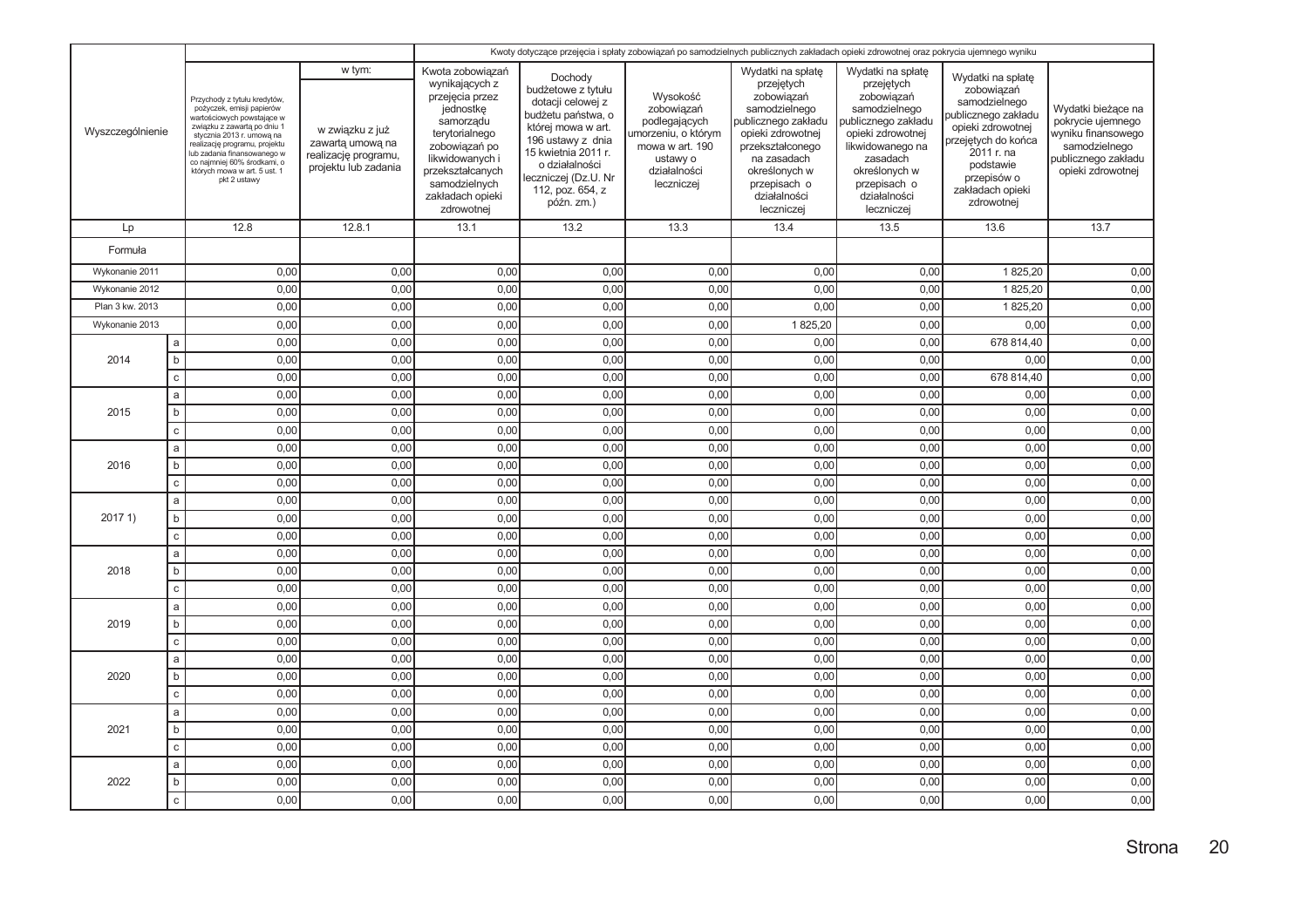|      | a            | 0,00 | 0,00 | 0,00 | 0,00 | 0,00 | 0,00 | 0,00 | 0,00 | 0,00 |
|------|--------------|------|------|------|------|------|------|------|------|------|
| 2023 | $\mathsf b$  | 0,00 | 0,00 | 0,00 | 0,00 | 0,00 | 0,00 | 0,00 | 0,00 | 0,00 |
|      | $\mathtt{C}$ | 0,00 | 0,00 | 0,00 | 0,00 | 0,00 | 0,00 | 0,00 | 0,00 | 0,00 |
|      | a            | 0,00 | 0,00 | 0,00 | 0,00 | 0,00 | 0,00 | 0,00 | 0,00 | 0,00 |
| 2024 | b            | 0,00 | 0,00 | 0,00 | 0,00 | 0,00 | 0,00 | 0,00 | 0,00 | 0,00 |
|      | $\mathtt{C}$ | 0,00 | 0,00 | 0,00 | 0,00 | 0,00 | 0,00 | 0,00 | 0,00 | 0,00 |
|      | $\mathsf{a}$ | 0,00 | 0,00 | 0,00 | 0,00 | 0,00 | 0,00 | 0,00 | 0,00 | 0,00 |
| 2025 | b            | 0,00 | 0,00 | 0,00 | 0,00 | 0,00 | 0,00 | 0,00 | 0,00 | 0,00 |
|      | $\mathtt{C}$ | 0,00 | 0,00 | 0,00 | 0,00 | 0,00 | 0,00 | 0,00 | 0,00 | 0,00 |
|      | a            | 0,00 | 0,00 | 0,00 | 0,00 | 0,00 | 0,00 | 0,00 | 0,00 | 0,00 |
| 2026 | b            | 0,00 | 0,00 | 0,00 | 0,00 | 0,00 | 0,00 | 0,00 | 0,00 | 0,00 |
|      | $\mathtt{C}$ | 0,00 | 0,00 | 0,00 | 0,00 | 0,00 | 0,00 | 0,00 | 0,00 | 0,00 |
|      | a            | 0,00 | 0,00 | 0,00 | 0,00 | 0,00 | 0,00 | 0,00 | 0,00 | 0,00 |
| 2027 | b            | 0,00 | 0,00 | 0,00 | 0,00 | 0,00 | 0,00 | 0,00 | 0,00 | 0,00 |
|      | $\mathtt{C}$ | 0,00 | 0,00 | 0,00 | 0,00 | 0,00 | 0,00 | 0,00 | 0,00 | 0,00 |
|      | $\mathsf{a}$ | 0,00 | 0,00 | 0,00 | 0,00 | 0,00 | 0,00 | 0,00 | 0,00 | 0,00 |
| 2028 | b            | 0,00 | 0,00 | 0,00 | 0,00 | 0,00 | 0,00 | 0,00 | 0,00 | 0,00 |
|      | $\mathtt{C}$ | 0,00 | 0,00 | 0,00 | 0,00 | 0,00 | 0,00 | 0,00 | 0,00 | 0,00 |
|      | a            | 0,00 | 0,00 | 0,00 | 0,00 | 0,00 | 0,00 | 0,00 | 0,00 | 0,00 |
| 2029 | b            | 0,00 | 0,00 | 0,00 | 0,00 | 0,00 | 0,00 | 0,00 | 0,00 | 0,00 |
|      | ${\bf c}$    | 0,00 | 0,00 | 0,00 | 0,00 | 0,00 | 0,00 | 0,00 | 0,00 | 0,00 |
|      | a            | 0,00 | 0,00 | 0,00 | 0,00 | 0,00 | 0,00 | 0,00 | 0,00 | 0,00 |
| 2030 | b            | 0,00 | 0,00 | 0,00 | 0,00 | 0,00 | 0,00 | 0,00 | 0,00 | 0,00 |
|      | $\mathtt{C}$ | 0,00 | 0,00 | 0,00 | 0,00 | 0,00 | 0,00 | 0,00 | 0,00 | 0,00 |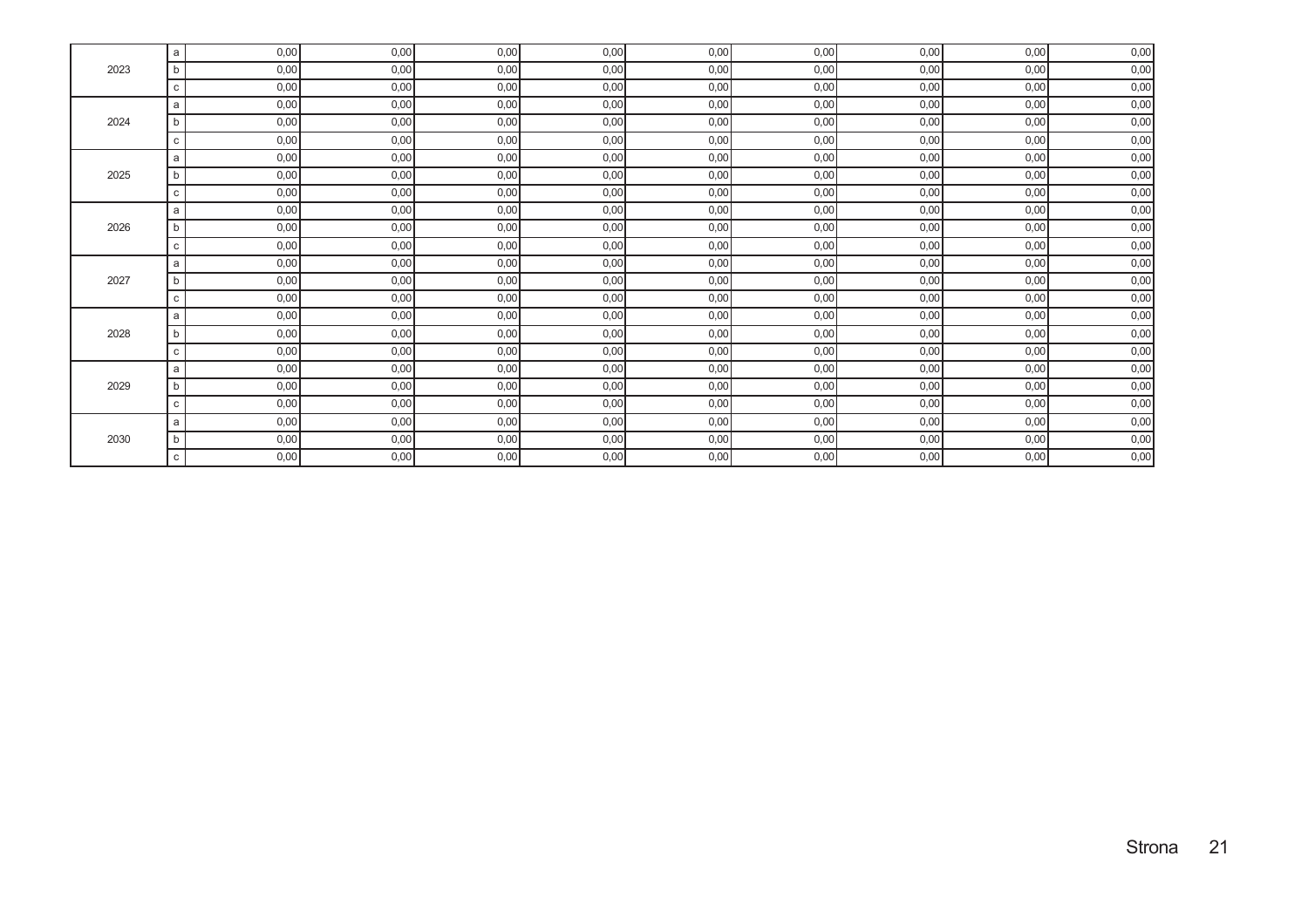|                  |              |                                                                                                                                                                           |                                                                                 | Dane uzupełniające o długu i jego spłacie |                                                                                    | Dane dotyczące emitowanych obligacji przychodowych                                                               |                                                            |                                                                                                          |                                                                   |                                                         |                                                                                                                                                                               |
|------------------|--------------|---------------------------------------------------------------------------------------------------------------------------------------------------------------------------|---------------------------------------------------------------------------------|-------------------------------------------|------------------------------------------------------------------------------------|------------------------------------------------------------------------------------------------------------------|------------------------------------------------------------|----------------------------------------------------------------------------------------------------------|-------------------------------------------------------------------|---------------------------------------------------------|-------------------------------------------------------------------------------------------------------------------------------------------------------------------------------|
|                  |              |                                                                                                                                                                           |                                                                                 |                                           |                                                                                    | w tym:                                                                                                           |                                                            |                                                                                                          |                                                                   | w tym:                                                  |                                                                                                                                                                               |
| Wyszczególnienie |              | Spłaty rat<br>kapitałowych oraz<br>wykup papierów<br>wartościowych, o<br>których mowa w pkt.<br>5.1., wynikające<br>wyłącznie z tytułu<br>zobowiązań już<br>zaciągniętych | Kwota długu,<br>którego planowana<br>spłata dokona się z<br>wydatków<br>budżetu | Wydatki<br>zmniejszające<br>dług          | spłata zobowiązań<br>wymagalnych z lat<br>poprzednich, innych<br>niż w poz. 14.3.3 | związane z<br>umowami<br>zaliczanymi do<br>tytułów dłużnych<br>wliczanych do<br>państwowego długu<br>publicznego | wypłaty z tytułu<br>wymagalnych<br>poręczeń i<br>gwarancji | Wynik operacji<br>niekasowych<br>wpływających na<br>kwotę długu (m.in.<br>umorzenia, różnice<br>kursowe) | Srodki z<br>przedsięwzięcia<br>gromadzone na<br>rachunku bankowym | środki na<br>zaspokojenie<br>roszczeń<br>obligatariuszy | Wydatki bieżące z<br>tytułu świadczenia<br>emitenta należnego<br>obligatariuszom,<br>nieuwzględniane w<br>limicie spłaty<br>zobowiązań, o którym<br>mowa w art. 243<br>ustawy |
| Lp               |              | 14.1                                                                                                                                                                      | 14.2                                                                            | 14.3                                      | 14.3.1                                                                             | 14.3.2                                                                                                           | 14.3.3                                                     | 14.4                                                                                                     | 15.1                                                              | 15.1.1                                                  | 15.2                                                                                                                                                                          |
| Formuła          |              |                                                                                                                                                                           |                                                                                 |                                           |                                                                                    |                                                                                                                  |                                                            |                                                                                                          |                                                                   |                                                         |                                                                                                                                                                               |
| Wykonanie 2011   |              | 19 980 880,00                                                                                                                                                             | 8 3 24, 43                                                                      | 0,00                                      | 0,00                                                                               | 0,00                                                                                                             | 0,00                                                       | 0,00                                                                                                     | 0,00                                                              | 0,00                                                    | 0,00                                                                                                                                                                          |
| Wykonanie 2012   |              | 48 980 880,00                                                                                                                                                             | 1730,78                                                                         | 8 3 24, 43                                | 8 3 24, 43                                                                         | 0,00                                                                                                             | 0,00                                                       | 0,00                                                                                                     | 0,00                                                              | 0,00                                                    | 0,00                                                                                                                                                                          |
| Plan 3 kw. 2013  |              | 40 502 040,00                                                                                                                                                             | 60,00                                                                           | 1730,78                                   | 1730,78                                                                            | 0,00                                                                                                             | 0,00                                                       | 0,00                                                                                                     | 0,00                                                              | 0,00                                                    | 0,00                                                                                                                                                                          |
| Wykonanie 2013   |              | 111 352 040,00                                                                                                                                                            | 8 4 9 6, 8 3                                                                    | 1730,78                                   | 1730,78                                                                            | 0,00                                                                                                             | 0,00                                                       | 0,00                                                                                                     | 0,00                                                              | 0,00                                                    | 0,00                                                                                                                                                                          |
|                  | $\mathsf{a}$ | 17 615 520,00                                                                                                                                                             | 0,00                                                                            | 687 311,23                                | 8 496,83                                                                           | 0,00                                                                                                             | 0,00                                                       | 0,00                                                                                                     | 0,00                                                              | 0,00                                                    | 0,00                                                                                                                                                                          |
| 2014             | b            | 0,00                                                                                                                                                                      | 0,00                                                                            | 0,00                                      | 0,00                                                                               | 0,00                                                                                                             | 0,00                                                       | 0,00                                                                                                     | 0,00                                                              | 0,00                                                    | 0,00                                                                                                                                                                          |
|                  | $\mathtt{C}$ | 17 615 520,00                                                                                                                                                             | 0,00                                                                            | 687 311,23                                | 8 49 6,83                                                                          | 0,00                                                                                                             | 0,00                                                       | 0,00                                                                                                     | 0,00                                                              | 0,00                                                    | 0,00                                                                                                                                                                          |
|                  | a            | 21 615 520,00                                                                                                                                                             | 0,00                                                                            | 0,00                                      | 0,00                                                                               | 0,00                                                                                                             | 0,00                                                       | 0,00                                                                                                     | 0,00                                                              | 0,00                                                    | 0,00                                                                                                                                                                          |
| 2015             | b            | 0,00                                                                                                                                                                      | 0,00                                                                            | 0,00                                      | 0,00                                                                               | 0,00                                                                                                             | 0,00                                                       | 0,00                                                                                                     | 0,00                                                              | 0,00                                                    | 0,00                                                                                                                                                                          |
|                  | $\mathbf c$  | 21 615 520,00                                                                                                                                                             | 0,00                                                                            | 0,00                                      | 0,00                                                                               | 0,00                                                                                                             | 0,00                                                       | 0,00                                                                                                     | 0,00                                                              | 0,00                                                    | 0,00                                                                                                                                                                          |
|                  | a            | 21 615 520,00                                                                                                                                                             | 0,00                                                                            | 0,00                                      | 0,00                                                                               | 0,00                                                                                                             | 0,00                                                       | 0,00                                                                                                     | 0,00                                                              | 0,00                                                    | 0,00                                                                                                                                                                          |
| 2016             | b            | 0,00                                                                                                                                                                      | 0,00                                                                            | 0,00                                      | 0,00                                                                               | 0,00                                                                                                             | 0,00                                                       | 0,00                                                                                                     | 0,00                                                              | 0,00                                                    | 0,00                                                                                                                                                                          |
|                  | $\mathtt{C}$ | 21 615 520,00                                                                                                                                                             | 0,00                                                                            | 0,00                                      | 0,00                                                                               | 0,00                                                                                                             | 0,00                                                       | 0,00                                                                                                     | 0,00                                                              | 0,00                                                    | 0,00                                                                                                                                                                          |
|                  | a            | 25 529 607,76                                                                                                                                                             | 0,00                                                                            | 0,00                                      | 0,00                                                                               | 0,00                                                                                                             | 0,00                                                       | 0,00                                                                                                     | 0,00                                                              | 0,00                                                    | 0,00                                                                                                                                                                          |
| 2017 1)          | $\mathsf b$  | 0,00                                                                                                                                                                      | 0,00                                                                            | 0,00                                      | 0,00                                                                               | 0,00                                                                                                             | 0,00                                                       | 0,00                                                                                                     | 0,00                                                              | 0,00                                                    | 0,00                                                                                                                                                                          |
|                  | $\mathtt{C}$ | 25 529 607,76                                                                                                                                                             | 0,00                                                                            | 0,00                                      | 0,00                                                                               | 0,00                                                                                                             | 0,00                                                       | 0,00                                                                                                     | 0,00                                                              | 0,00                                                    | 0,00                                                                                                                                                                          |
|                  | a            | 29 480 887,82                                                                                                                                                             | 0,00                                                                            | 0,00                                      | 0,00                                                                               | 0,00                                                                                                             | 0,00                                                       | 0,00                                                                                                     | 0,00                                                              | 0,00                                                    | 0,00                                                                                                                                                                          |
| 2018             | b            | 0,00                                                                                                                                                                      | 0,00                                                                            | 0,00                                      | 0,00                                                                               | 0,00                                                                                                             | 0,00                                                       | 0,00                                                                                                     | 0,00                                                              | 0,00                                                    | 0,00                                                                                                                                                                          |
|                  | $\mathtt{C}$ | 29 480 887,82                                                                                                                                                             | 0,00                                                                            | 0,00                                      | 0,00                                                                               | 0,00                                                                                                             | 0,00                                                       | 0,00                                                                                                     | 0,00                                                              | 0,00                                                    | 0,00                                                                                                                                                                          |
|                  | a            | 33 650 000,00                                                                                                                                                             | 0,00                                                                            | 0,00                                      | 0,00                                                                               | 0,00                                                                                                             | 0,00                                                       | 0,00                                                                                                     | 0,00                                                              | 0,00                                                    | 0,00                                                                                                                                                                          |
| 2019             | b            | 0,00                                                                                                                                                                      | 0,00                                                                            | 0,00                                      | 0,00                                                                               | 0,00                                                                                                             | 0,00                                                       | 0,00                                                                                                     | 0,00                                                              | 0,00                                                    | 0,00                                                                                                                                                                          |
|                  | $\mathtt{C}$ | 33 650 000,00                                                                                                                                                             | 0,00                                                                            | 0,00                                      | 0,00                                                                               | 0,00                                                                                                             | 0,00                                                       | 0,00                                                                                                     | 0,00                                                              | 0,00                                                    | 0,00                                                                                                                                                                          |
|                  | a            | 32 650 000,00                                                                                                                                                             | 0,00                                                                            | 0,00                                      | 0,00                                                                               | 0,00                                                                                                             | 0,00                                                       | 0,00                                                                                                     | 0,00                                                              | 0,00                                                    | 0,00                                                                                                                                                                          |
| 2020             | b            | 0.00                                                                                                                                                                      | 0,00                                                                            | 0,00                                      | 0,00                                                                               | 0,00                                                                                                             | 0,00                                                       | 0,00                                                                                                     | 0,00                                                              | 0,00                                                    | 0,00                                                                                                                                                                          |
|                  | $\mathtt{C}$ | 32 650 000,00                                                                                                                                                             | 0,00                                                                            | 0,00                                      | 0,00                                                                               | 0,00                                                                                                             | 0,00                                                       | 0,00                                                                                                     | 0,00                                                              | 0,00                                                    | 0,00                                                                                                                                                                          |
|                  | a            | 33 850 000,00                                                                                                                                                             | 0,00                                                                            | 0,00                                      | 0,00                                                                               | 0,00                                                                                                             | 0,00                                                       | 0,00                                                                                                     | 0,00                                                              | 0,00                                                    | 0,00                                                                                                                                                                          |
| 2021             | b            | 0,00                                                                                                                                                                      | 0,00                                                                            | 0,00                                      | 0,00                                                                               | 0,00                                                                                                             | 0,00                                                       | 0,00                                                                                                     | 0,00                                                              | 0,00                                                    | 0,00                                                                                                                                                                          |
|                  | $\mathtt{C}$ | 33 850 000,00                                                                                                                                                             | 0,00                                                                            | 0,00                                      | 0,00                                                                               | 0,00                                                                                                             | 0,00                                                       | 0,00                                                                                                     | 0,00                                                              | 0,00                                                    | 0,00                                                                                                                                                                          |
|                  | $\mathsf{a}$ | 36 000 000,00                                                                                                                                                             | 0,00                                                                            | 0,00                                      | 0,00                                                                               | 0,00                                                                                                             | 0,00                                                       | 0,00                                                                                                     | 0,00<br>0,00                                                      | 0,00<br>0,00                                            | 0,00                                                                                                                                                                          |
| 2022             | b            | 0,00                                                                                                                                                                      | 0,00                                                                            | 0,00                                      | 0,00                                                                               | 0,00                                                                                                             | 0,00                                                       | 0,00                                                                                                     |                                                                   |                                                         | 0,00                                                                                                                                                                          |
|                  | C            | 36 000 000,00                                                                                                                                                             | 0,00                                                                            | 0,00                                      | 0,00                                                                               | 0,00                                                                                                             | 0,00                                                       | 0,00                                                                                                     | 0,00                                                              | 0,00                                                    | 0,00                                                                                                                                                                          |